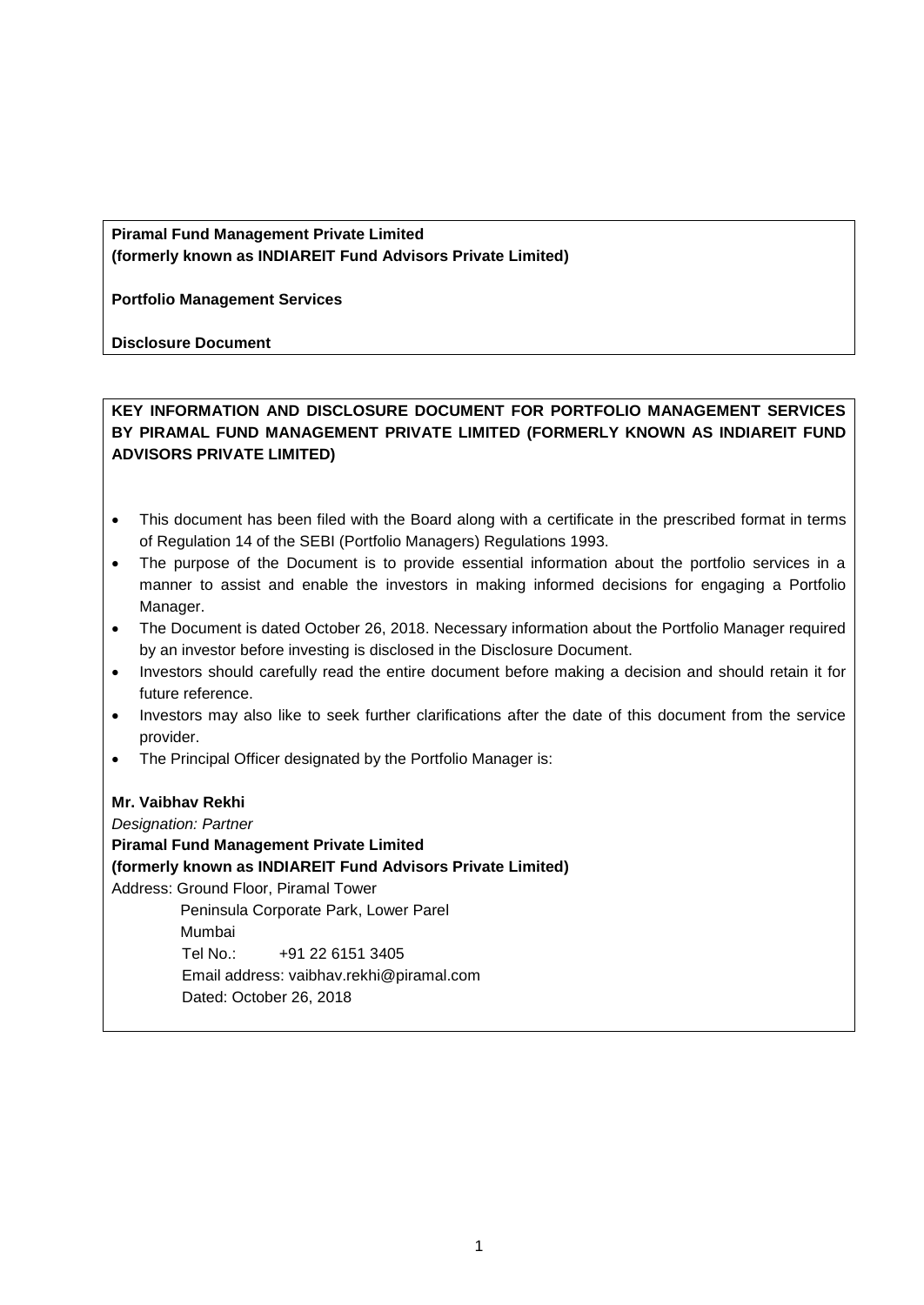#### **FORM C**

# **SECURITIES AND EXCHANGE BOARD OF INDIA (PORTFOLIO MANAGERS) REGULATIONS, 1993** (Regulation 14)

**Piramal Fund Management Private Limited (formerly known as INDIAREIT Fund Advisors Private Limited)** Regd. Office: Ground Floor, Piramal Tower, Peninsula Corporate Park, Lower Parel, Mumbai Tel: +91-22-6151-3440, Fax No. +91-22-6151-3444 Corporate Office: Ground Floor, Piramal Tower, Peninsula Corporate Park, Lower Parel, Mumbai Tel: +91-22-6151-3440, Fax No. +91-22-6151-3444 Website: http://piramal.com/fund-management/

We confirm that:

i) The Disclosure Document forwarded to the Board is in accordance with the SEBI (Portfolio Managers) Regulations, 1993 and the guidelines and directives issued by the Board from time to time.

ii) The disclosures made in the Disclosure Document are true, fair and adequate to enable the investors to make a well informed decision regarding entrusting the management of the Portfolio to Piramal Fund Management Private Limited (formerly known as INDIAREIT Fund Advisors Private Limited).

iii) The content of this Disclosure Document has been duly certified by an independent chartered accountant viz. Narendra K. Aneja (Membership No. 30202 of M/s Aneja Associates, Chartered Accountants, 301, Peninsula Towers, Peninsula Corporate Park, Ganpatrao Kadam Marg, Lower Parel, Mumbai – 400013.

iv) Mr. Vaibhav Rekhi

Designation: Partner

 Address: Ground Floor, Piramal Tower, Peninsula Corporate Park, Lower Parel, Mumbai Tel: +91 22 6151 3405, Email ID: Vaibhav.rekhi@piramal.com

Signature of the Partner

Sd/-

Mr. Vaibhav Rekhi Date: October 26, 2018 Place: Mumbai

Encl: Certificate from the Chartered accountant dated October 26, 2018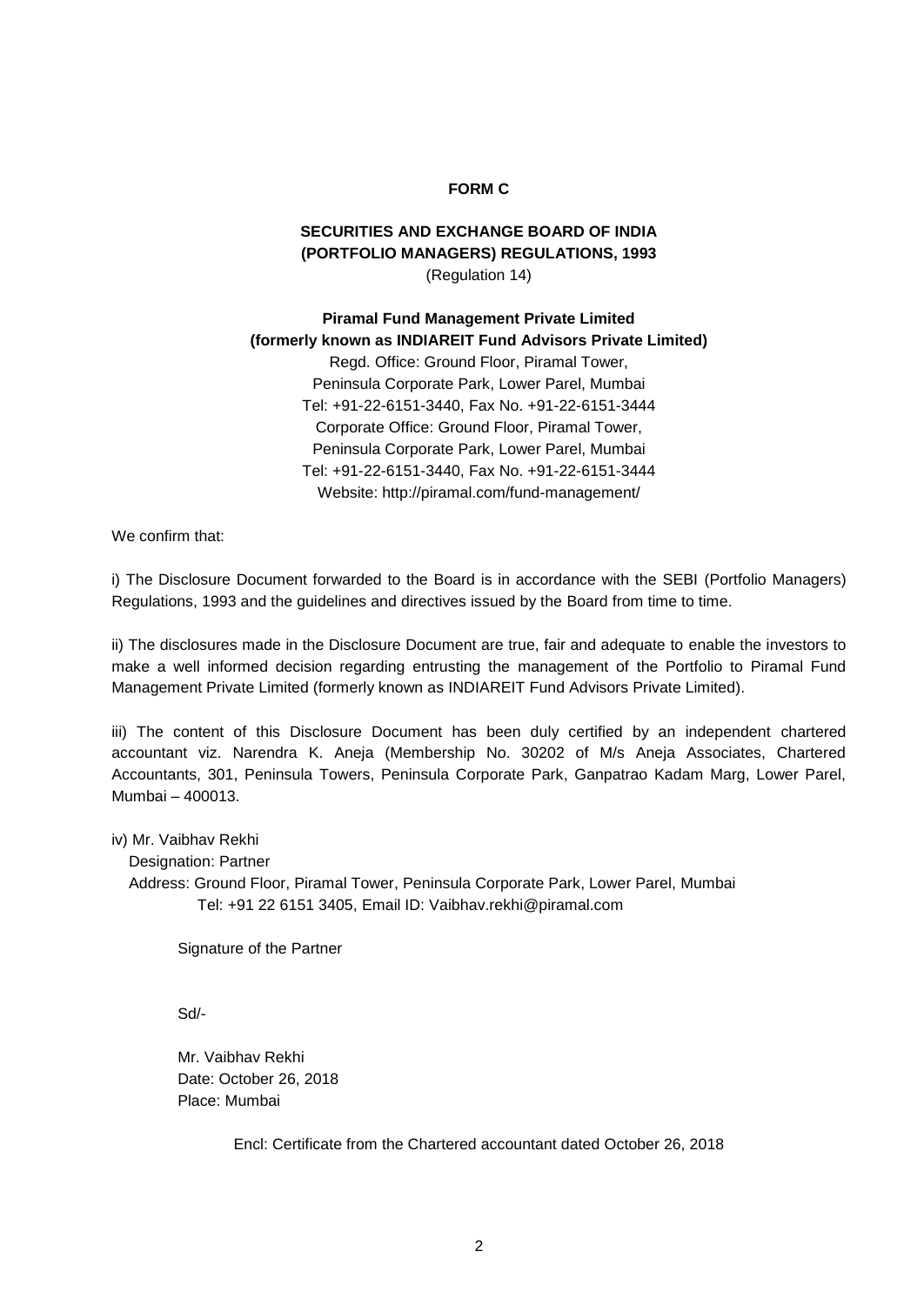# **TABLE OF CONTENTS**

| 1.               |                                                              |  |
|------------------|--------------------------------------------------------------|--|
| 2.               |                                                              |  |
| 3.               |                                                              |  |
| 4.               |                                                              |  |
| 5.               |                                                              |  |
| 6.               |                                                              |  |
| $\overline{7}$ . |                                                              |  |
| 8.               |                                                              |  |
| 9.               | PORTFOLIO MANAGEMENT PERFORMANCE OF THE PORTFOLIO MANAGER 20 |  |
| 10.              |                                                              |  |
| 11.              |                                                              |  |
| 12.              |                                                              |  |
| 13.              |                                                              |  |
| 14.              |                                                              |  |
| 15.              |                                                              |  |
| 16.              |                                                              |  |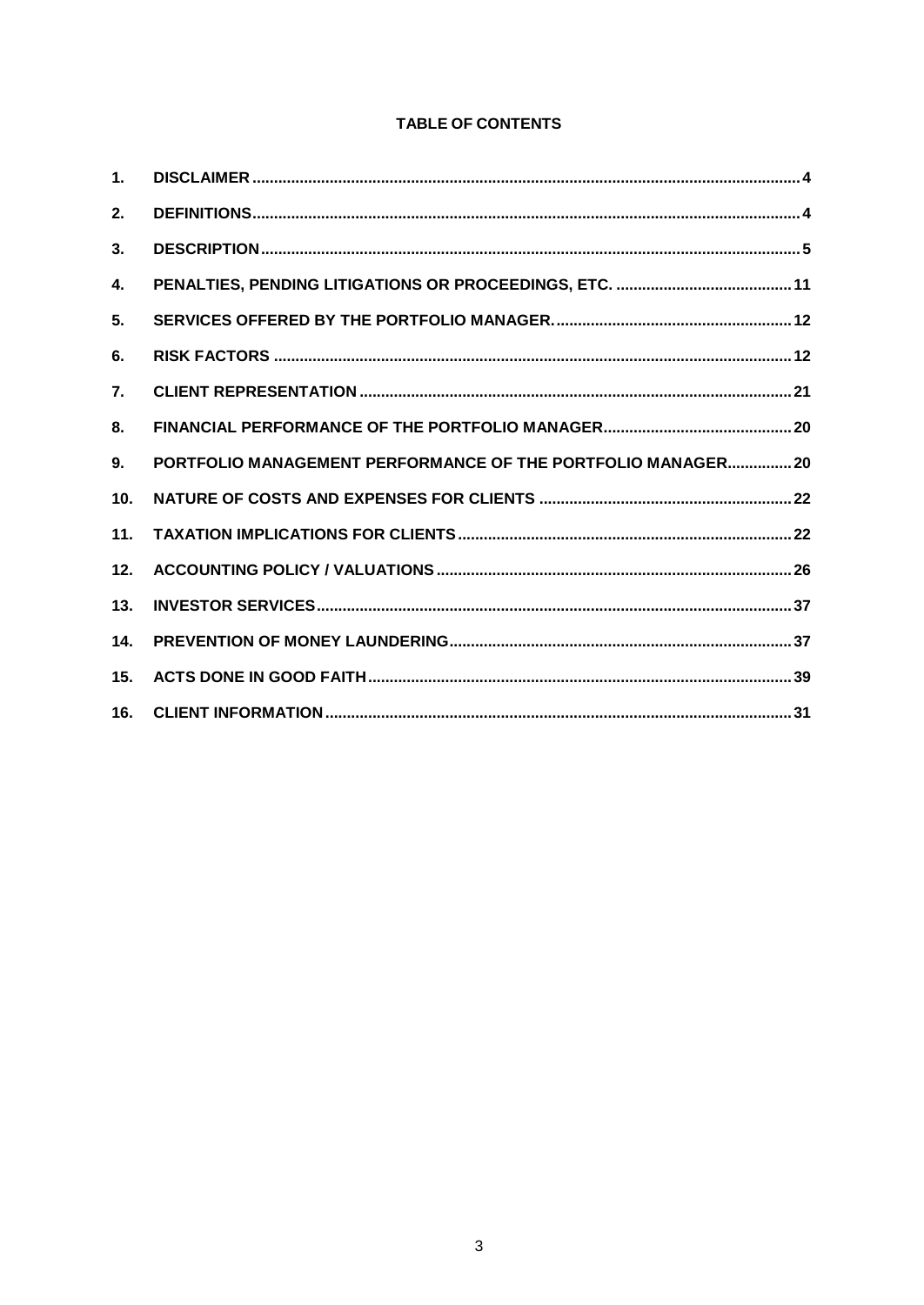### **1. DISCLAIMER**

This Disclosure Document ("**Document**") sets forth concisely the information about the Portfolio Management Services offered by Piramal Fund Management Private Limited (formerly known as INDIAREIT Fund Advisors Private Limited) that a prospective Client should know before investing. This Document has been prepared in accordance with the Securities and Exchange Board of India (Portfolio Managers) Regulations 1993 (as amended from time to time) and has been filed with the Securities and Exchange Board of India ("**SEBI**"). This Document has neither been approved nor disapproved by SEBI nor has SEBI certified the accuracy or adequacy of the contents of this Document.

### **2. DEFINITIONS**

In this Disclosure Document, unless the context otherwise requires:

- a. "**Account Statement**" shall have the meaning assigned to it in Clause 12.4.
- b. "**Act**" means the Securities and Exchange Board of India, Act, 1992 (15 of 1992).
- c. "**Agreement**" shall mean the portfolio management services agreement entered into between the Portfolio Manager and each Client.
- d. "**AML Laws**" shall have the meaning assigned to it in Clause 14.1.
- e. "**Board**" / "**SEBI**" means the Securities and Exchange Board of India.
- f. "**Cash**" includes cheques, demand drafts, pay-slips, etc. and any other form of cash.
- g. "**Client**" or "**Investor**" means any person who registers with the Portfolio Manager for managing his Portfolio.
- h. "**Depository Account**" means any account of the Client or for the Client with an entity registered as a depository participant as per the relevant regulations.
- i. "**Discretionary Portfolio Management Services**" mean portfolio management services provided by the Portfolio Manager exercising its sole and absolute discretion to invest in respect of the Client's account in any type of security as per the Agreement relating to portfolio management and to ensure that all benefits accrue to the Portfolio, for an agreed fee structure, entirely at the Client's risk.
- j. "**FIU-IND**" shall have the meaning assigned to it in Clause 14.1.
- k. "**Financial year**" means the year starting from 1st April and ending on 31st March the following year.
- l. "**KYC**" shall have the meaning assigned to it in Clause 14.1.
- m. "**Interested Party**" shall have the meaning assigned to it in Clause 6.3(e).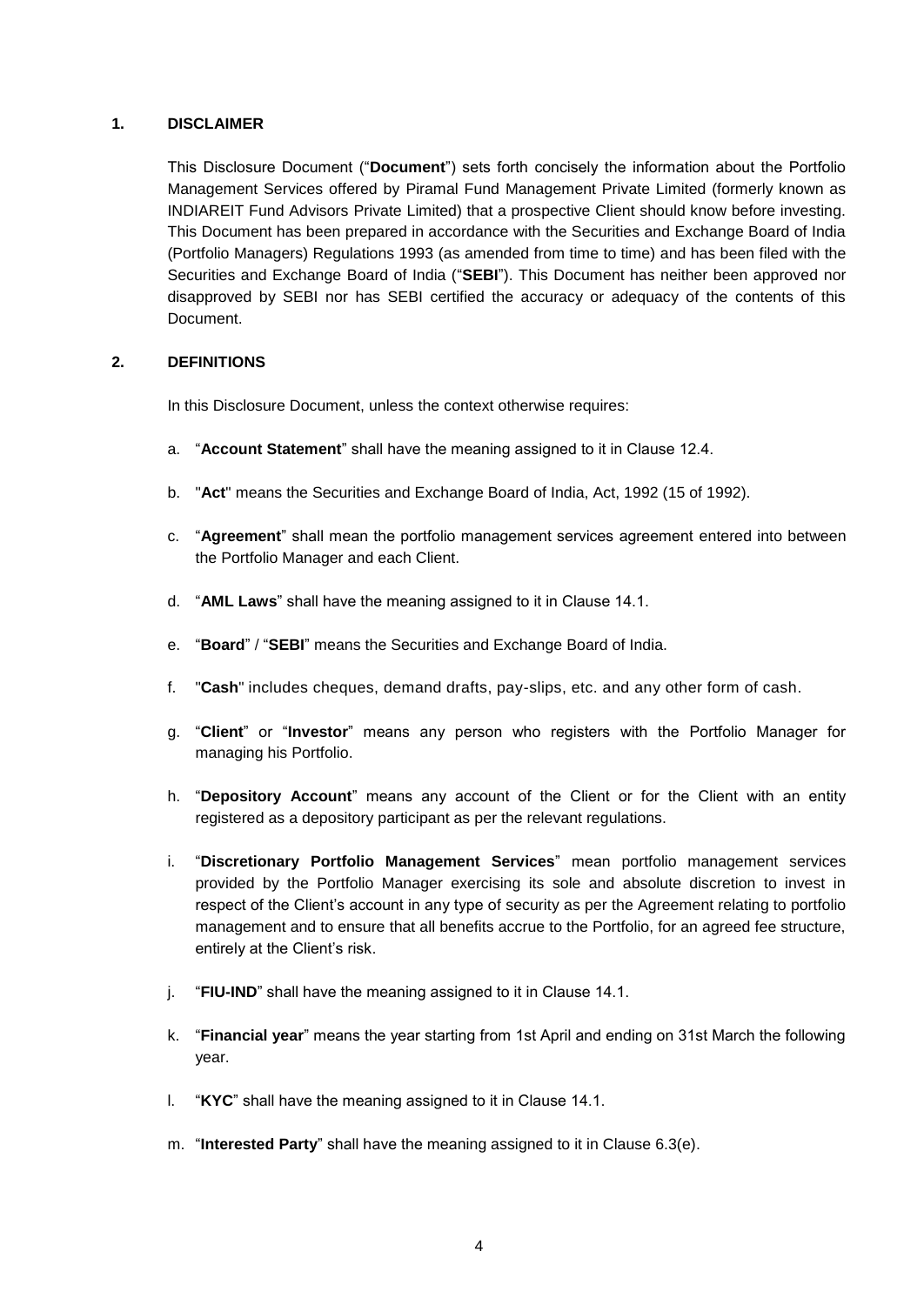- n. "**PML Act**" shall have the meaning assigned to it in Clause 14.1.
- o. "**Portfolio**" means the total holdings of all investments, securities and funds belonging to the Client.
- p. "**Portfolio Entity/ies**" shall have the meaning assigned to it in Clause 5.2.
- q. "**Portfolio Manager**" means Piramal Fund Management Private Limited (formerly known as INDIAREIT Fund Advisors Private Limited), a company incorporated under the Companies Act, 1956, having its registered office at Ground Floor, Piramal Tower, Peninsula Corporate Park, Lower Parel, Mumbai and registered with SEBI under the Regulations as a portfolio manager bearing registration No. INP000004136.
- r. "**Promoter**" shall have the meaning assigned to it in Clause 3.2(a).
- s. "**Regulations**" means the Securities and Exchange Board of India (Portfolio Managers) Regulations, 1993 amended from time to time.
- t. "**Rules**" means the Securities and Exchange Board of India (Portfolio Managers) Rules, 1993.
- u. "**Securities**" shall mean an instrument falling within the definition of 'security' under section 2(h) of the Securities Contract (Regulation) Act, 1956.

Words and expressions used in this Document and not expressly defined shall be interpreted according to the meaning assigned to it in the Agreement and if also not defined in the Agreement their general meaning and usage. The definitions are not exhaustive. They have been included only for the purpose of clarity and shall in addition be interpreted according to their general meaning and usage and shall also carry meanings assigned to them in regulations governing Discretionary Portfolio Management Services.

### **3. DESCRIPTION**

### 3.1. **History, present business and background of the Portfolio Manager**

INDIAREIT Fund Advisors Private Limited was incorporated on 14 July, 2005 under the Companies Act, 1956. The Portfolio Manager obtained a certificate from SEBI dated 15 September 2011 which was subsequently renewed to act as a Portfolio Manager under the Regulations bearing registration No. INP000004136. The name of the Portfolio Manager has changed from Indiareit Fund Advisors Private Limited to Piramal Fund Management Private Limited with effect from 29 March 2014.

The Portfolio Manager is providing portfolio management services to its existing investors and has asset under discretionary and advisory to the tune of Rs.504 crore, and managerial services to domestic venture capital funds, alternative investment funds and advisory services to managers of offshore real estate funds and currently has approximately Rs. 4,100 crores of assets under management / advisory.

The Portfolio Manager's core strengths are its domain knowledge, well experienced and competent team in-house research capabilities and infrastructure to assist in providing Discretionary Portfolio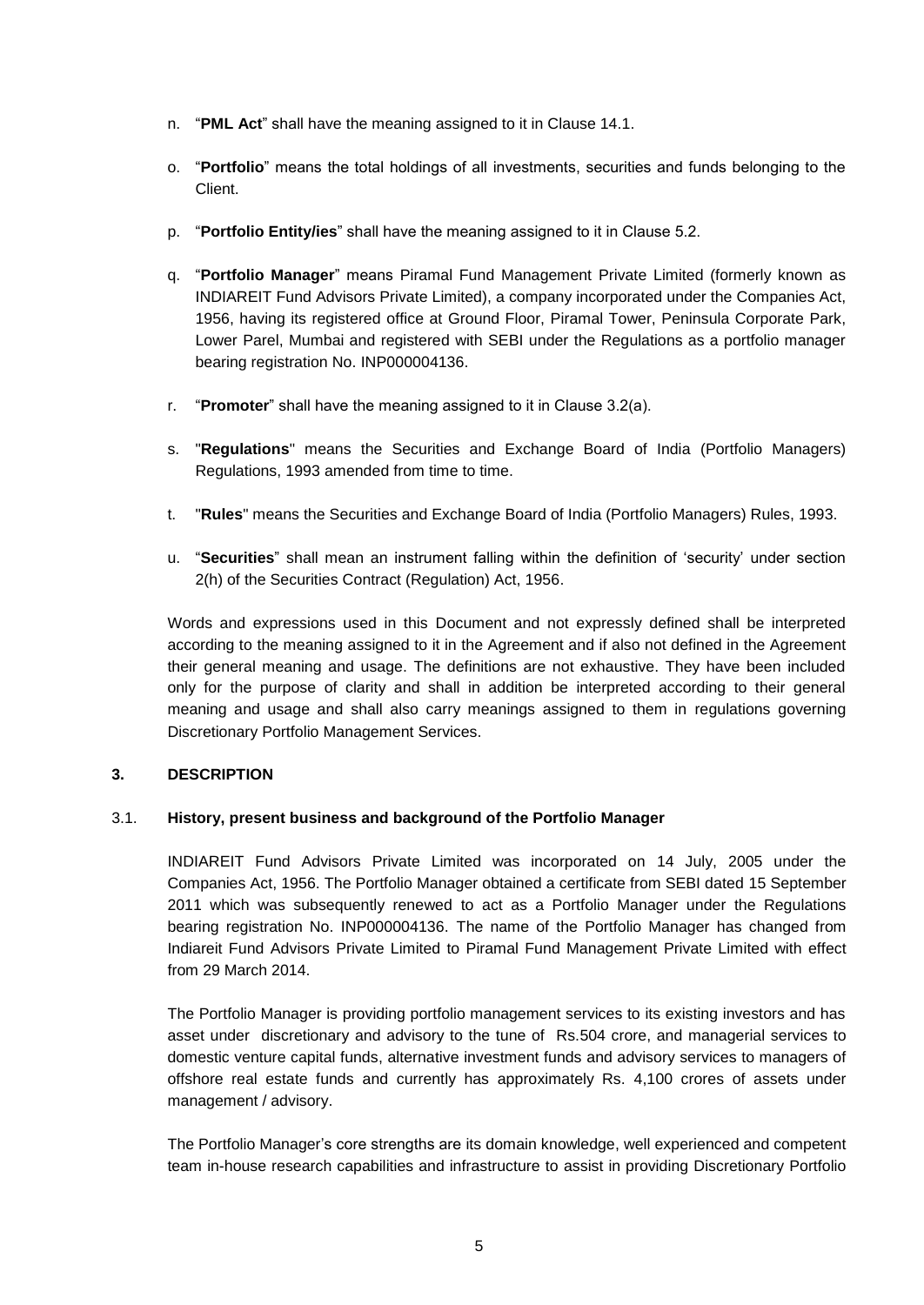Management Services to its Clients.

The Portfolio Manager is currently one of the leading private equity investment advisor / manager for real estate assets in India. The Portfolio Manager has over the years developed strong relationships with real estate developers and other intermediaries in the real estate space, besides its own strong proprietary deal sourcing, which will help in the sourcing of deals for the Portfolio Manager.

The Portfolio Manager has a strong presence across 5 major cities in India and is manned by a very experienced team of qualified and seasoned professionals with in depth knowledge of real estate, infrastructure, IT and SEZ sector.

For more information on the Portfolio Manager, please visit http://piramal.com/fund-management

# 3.2. **Promoters and directors of the Portfolio Manager and their background in brief**

| Category of Shareholders                                          | Holding  <br>Equity | % to total equity |
|-------------------------------------------------------------------|---------------------|-------------------|
|                                                                   | (number)            | holding           |
| Promoter Group / PAC                                              |                     |                   |
| Piramal Enterprises Limited.                                      | 189,990             | 99.99%            |
| Piramal Enterprises Limited jointly  <br>$\overline{\phantom{a}}$ | 10                  | 0.01%             |
| with Mr. Ajay G Piramal and Mr.                                   |                     |                   |
| Rajesh Laddha                                                     |                     |                   |
| Total                                                             | 190,000             | 100%              |

### **(a) Promoters / Shareholders**

# **Brief background of the Promoters**

# **Piramal Enterprises Limited**

Piramal Enterprises Limited (PEL) is one of India's large diversified companies, with a presence in Financial Services, Pharmaceuticals and Healthcare Insights & Analytics. PEL's consolidated revenues were over US\$1.6 billion in FY2018, with around 46% of revenues generated from outside India. In Financial Services, Piramal Capital & Housing Finance Ltd is registered as a housing finance company with National Housing Bank (NHB) and engaged in various financial services businesses. It provides both wholesale and retail funding opportunities across sectors. PEL also has long term equity investments worth ~US\$1 billion in Shriram Group, a leading financial conglomerate in India.

In Pharma, through an end-to-end manufacturing capabilities across 13 global facilities and a large global distribution network to over 100 countries, PEL sells a portfolio of niche differentiated Pharma products and provides an entire pool of Pharma services (including in the areas of injectable, HPAPI etc.). The Company is also strengthening its presence in the Consumer Product segment in India. PEL's Healthcare Insights & Analytics business is the premier provider of healthcare analytics, data & insight products and services to the world's leading pharma, biotech and medical technology companies and enables them to take informed business decisions.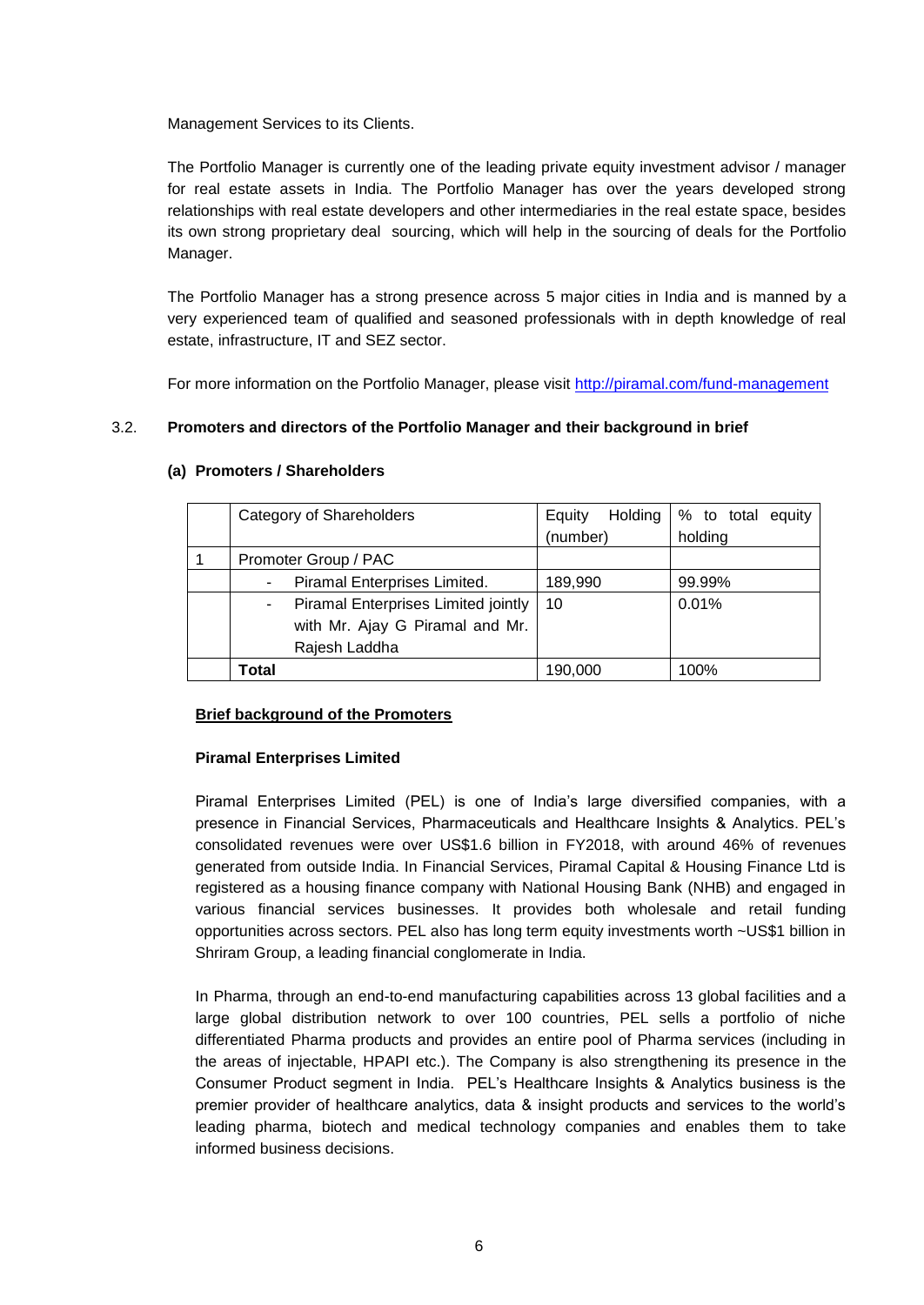# **(b) Particulars of Directors in the Portfolio Manager**

The board of directors of the Portfolio Manager consists of eminent persons from the field of finance, investments and corporate law.

| S.No. | <b>NAME</b>       | <b>AGE</b> | <b>QUALIFICATION</b>                                                                                                                                                                                                  | <b>WORK EXPERIENCE</b>                                                                                                                                                                                                                                                                                                                                                                                                                                                                                                                                                                                                                                                                                                                                 |
|-------|-------------------|------------|-----------------------------------------------------------------------------------------------------------------------------------------------------------------------------------------------------------------------|--------------------------------------------------------------------------------------------------------------------------------------------------------------------------------------------------------------------------------------------------------------------------------------------------------------------------------------------------------------------------------------------------------------------------------------------------------------------------------------------------------------------------------------------------------------------------------------------------------------------------------------------------------------------------------------------------------------------------------------------------------|
| a.    | Ajay<br>Piramal   | 62         | (Hons.)<br>B.Sc.<br>from<br>Bombay<br>University,<br>Master in Management<br>Studies from Jamnalal<br>Institute<br>Bajaj<br>οf<br><b>Studies</b><br>Management<br>and<br>Advanced<br>Management<br>Programme, Havard. | Ajay Piramal is one of India's<br>leading<br>industrialists,<br>philanthropists<br>and<br>social<br>entrepreneurs.<br>He<br>is<br>the<br>Chairman of Piramal Group,<br>with activities in healthcare,<br>financial services, real estate,<br>information<br>services,<br>glass<br>packaging, etc. Apart from<br>India, the Group has et-ups in<br>the US, the UK, the European<br>Union, Japan, Pacific and<br>South Asia, with its products<br>being sold in more than 100<br>countries.<br>He is also the Chairman of<br>Shriram<br>Capital Ltd., the<br>holding company for financial<br>services<br>and<br>insurance<br>entities of Shriram Group. The<br>Shriram Group employs over<br>67,500 personnel and serves<br>over 21.3 million customers |
| b.    | Khushru<br>Jijina | 53         | Is a fellow member of<br>Institute of Chartered<br>Accountants of India                                                                                                                                               | Currently the Director of the<br>Portfolio Manager. He has an<br>illustrious<br>career<br>spanning<br>over 2 decades in the field of<br>real estate, corporate finance<br>and<br>treasury management<br>and has been with the Piramal<br>group for around 14 years.<br>Mr. Jijina joined the Piramal<br>Group in 2001 as the Vice<br>President-Treasury and had<br>been instrumental in securing<br>debt at the lowest cost for the<br>setting<br>new<br>group,<br>benchmarks<br>in the<br>debt<br>market.<br>He was a key member of the                                                                                                                                                                                                               |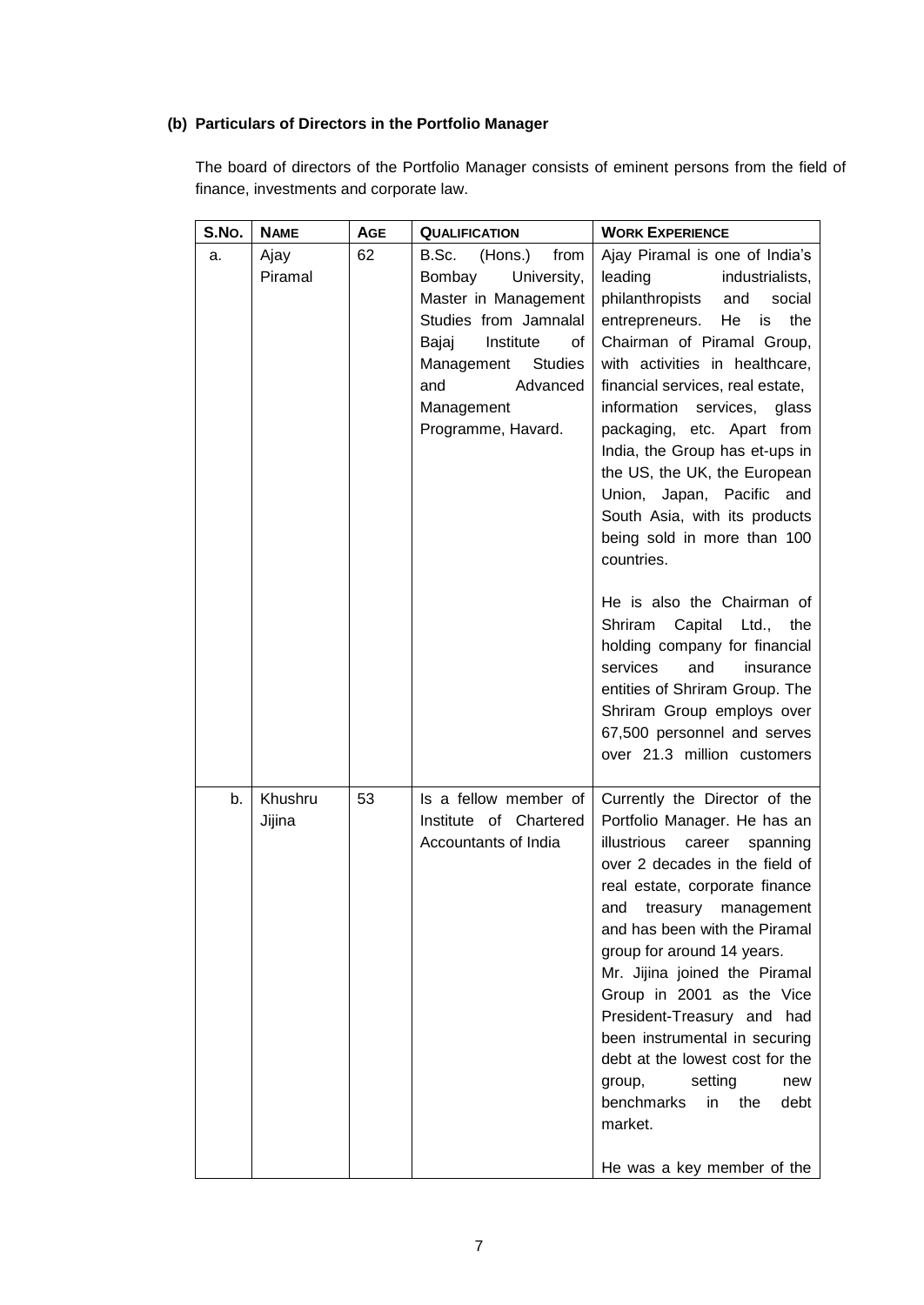|    |                          |    |                                                                                                                                  | founding team of Portfolio<br>Manager in 2006 and was<br>instrumental in raising<br>two<br>domestic funds (together Rs.<br>1,014 crores)<br>and<br>the<br>INDIAREIT<br>Offshore<br>Fund<br>(US \$ 200 million) and was<br>also responsible in advising/<br>deploying a large proportion of<br>these investments. Mr.Jijina<br>was reinducted in the senior<br>Portfolio<br>management<br>of<br>Manager in September 2012<br>and is now designated as the<br>Director. |
|----|--------------------------|----|----------------------------------------------------------------------------------------------------------------------------------|-----------------------------------------------------------------------------------------------------------------------------------------------------------------------------------------------------------------------------------------------------------------------------------------------------------------------------------------------------------------------------------------------------------------------------------------------------------------------|
|    |                          |    |                                                                                                                                  | He also served as Managing<br>Director of Piramal Realty<br>where he was spearheading<br>the group's foray into real<br>estate development - Piramal<br>Realty has rapidly built a<br>pipeline of over 20 million sq.<br>ft. in Mumbai and aspires to<br>build high quality living and<br>work<br>through<br>spaces<br>customer centric design and<br>strong execution.                                                                                               |
|    |                          |    |                                                                                                                                  | Prior to this, Mr. Jijina was the<br>Executive Director in Piramal<br>Sunteck Realty, where he was<br>responsible for a portfolio of<br>projects spanning Mumbai,<br>Navi Mumbai, Nagpur, Jaipur<br>and Oman and oversaw all<br>aspects of their execution. He<br>started his career with Rallis,<br>TATA Group<br>company,<br>а<br>held<br>where<br>he<br>several<br>important<br>positions<br>in.<br>corporate finance over a span<br>οf<br>12<br>years.            |
| c. | Niraj<br>Bhukhanw<br>ala | 44 | MBA<br>from<br>INSEAD,<br>France, Bachelors in<br>Electrical<br>Engineering<br>from<br>The<br>Indian<br>Institute of Technology, | On the professional front he<br>was a part of the team that set<br>Intel's<br>up<br>venture<br>capital<br>operations in India. There he<br>focused<br>on early<br>stage                                                                                                                                                                                                                                                                                               |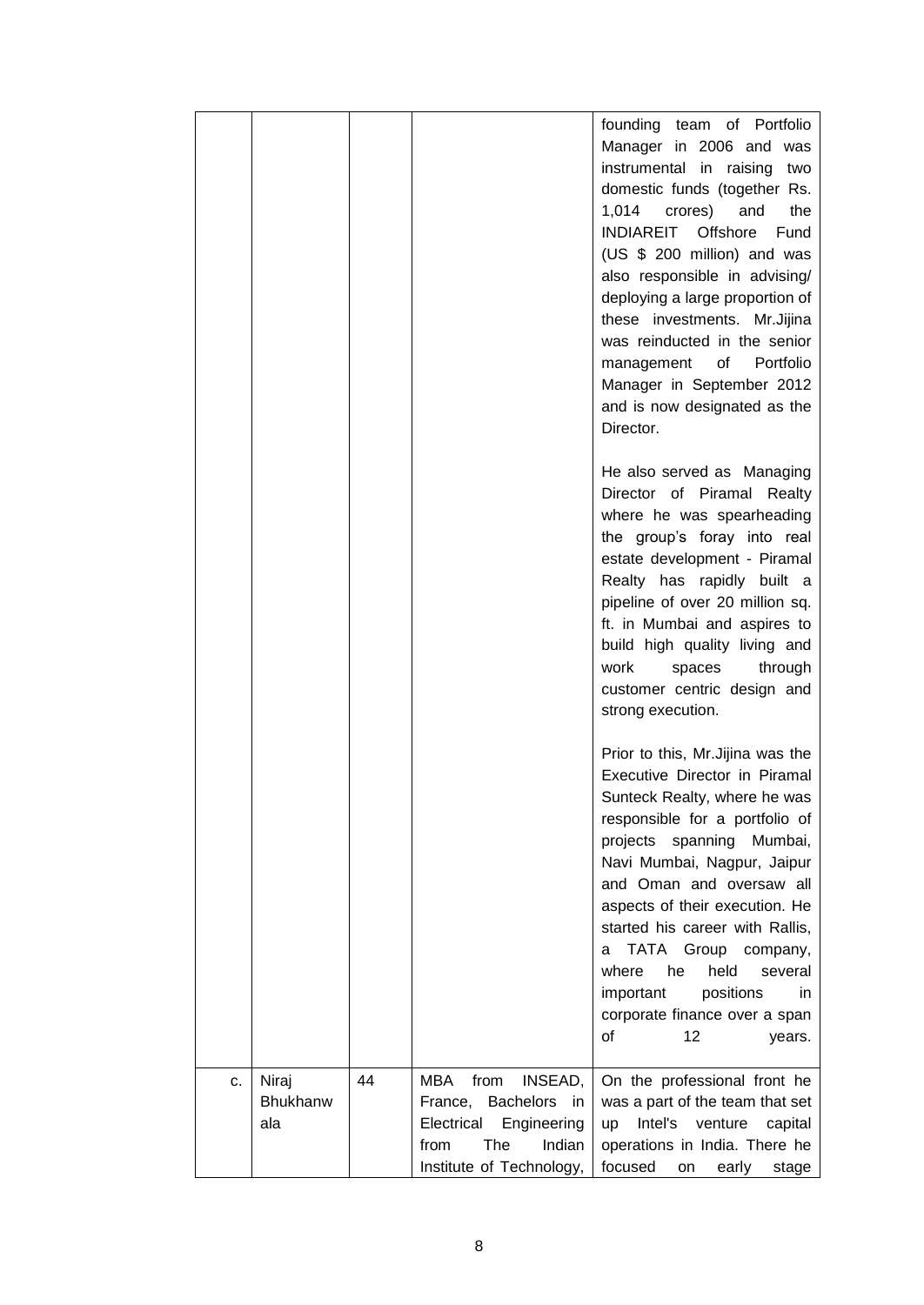|    |        |    | Mumbai<br>Master<br>in<br>Electrical<br>Engineering<br>from the University of<br>Maryland,<br>College<br>Park. | technology investments. Prior<br>to Intel, he has worked with<br>Mckinsey and Company in<br>London<br>focusing<br>on<br>pan<br>European strategies in the<br>telecom<br>and<br>Enterprises<br>sector.<br>He is Director of Bhukhanwala<br>Holdings Private Limited It is a<br>held<br>closely<br>boutique<br>investment company and the<br>investment vehicle<br>primary<br>for the Bhukhanwala Group,<br>οf<br>the<br>pre-eminent<br>one<br>Indian business groups. It is a<br>registered NBFC with the<br>Reserve Bank of India with<br>investments across various<br>asset classes with a focus on |
|----|--------|----|----------------------------------------------------------------------------------------------------------------|-------------------------------------------------------------------------------------------------------------------------------------------------------------------------------------------------------------------------------------------------------------------------------------------------------------------------------------------------------------------------------------------------------------------------------------------------------------------------------------------------------------------------------------------------------------------------------------------------------|
| d. | Shitin | 70 | Desai<br>holds<br>Mr.<br>a                                                                                     | equity<br>investments<br>private<br>He has more than 40 years                                                                                                                                                                                                                                                                                                                                                                                                                                                                                                                                         |
|    | Desai  |    | bachelor's<br>degree<br>in<br>from<br>Commerce<br>the<br>University of Mumbai                                  | Financial<br>experience<br>in<br>Services Sector. Mr. Desai<br>has been an Independent &<br>Director<br>Non-Executive<br>at<br>Sharda Cropchem<br>Limited<br>since December 16, 2013. He<br>serves as a Director of DSP<br>Merrill<br>Lynch<br>Ltd.,<br>The<br>Foundation for Promotion of<br>Games,<br><b>DSP</b><br><b>Sports</b><br>&<br>Blackrock Trustee Co. Pvt.<br>Ltd.                                                                                                                                                                                                                        |
|    |        |    |                                                                                                                | He has been an Independent<br>Director of Piramal Glass<br>Limited since April 30, 2013.<br>He is also a member on the<br>Committee<br>of<br><b>Takeovers</b><br>appointed by SEBI, Investor<br>Education<br>and<br>Protection<br>Fund constituted by Ministry<br>of Company Affairs, the RBI<br>Capital Market Committee,<br>Advisory Group of Securities<br>Market of RBI and Insider<br>Trading Committee. He is a                                                                                                                                                                                 |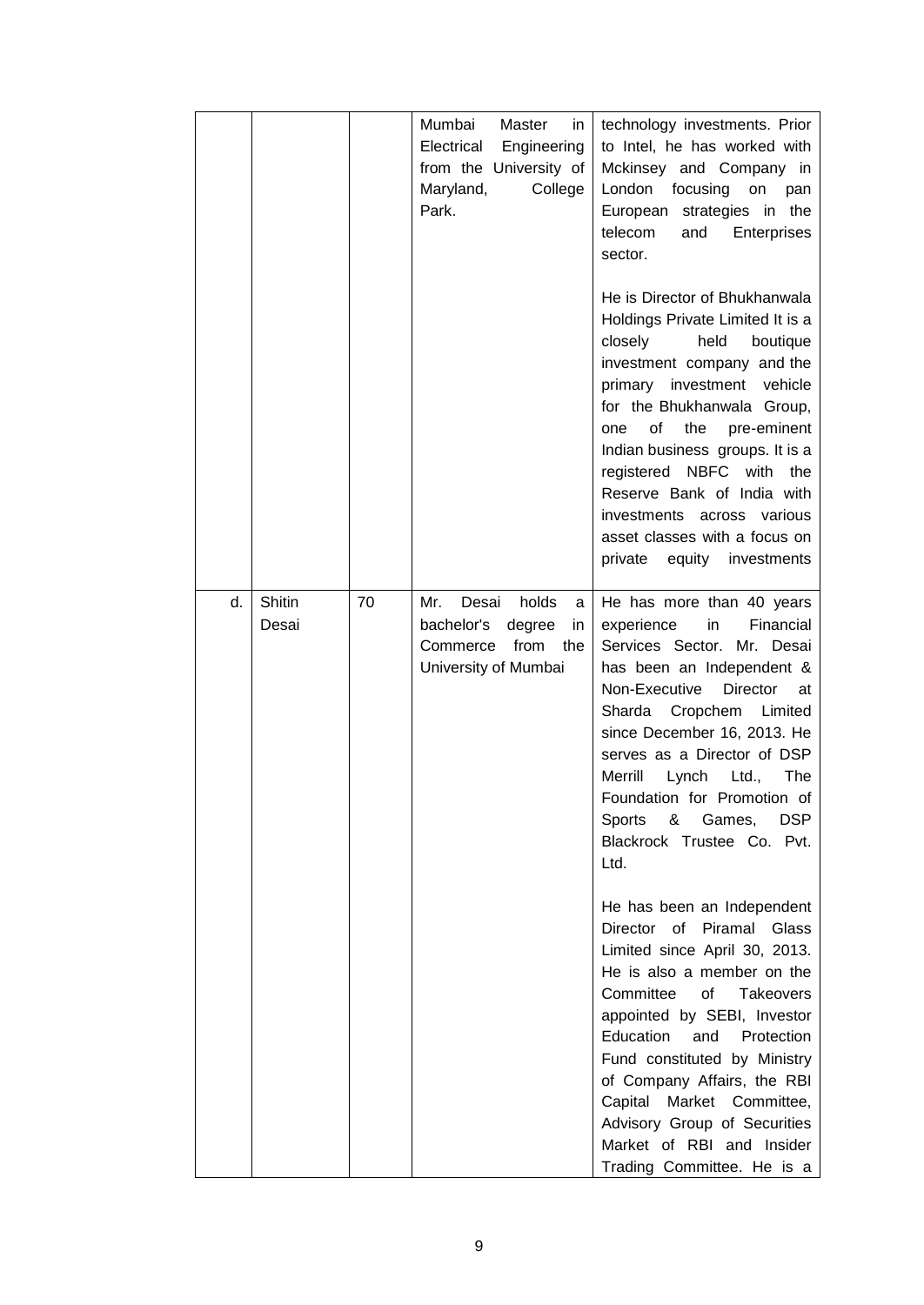|  |  | Member | Οİ | <b>EICCI</b> |
|--|--|--------|----|--------------|
|  |  |        |    |              |

# **(c) Particulars of Key Personnel in the Portfolio Manager**

| <b>NAME</b>       | <b>AGE</b> | <b>QUALIFICATION</b>                                                                                                                    | <b>FUNCTIONS AND WORK EXPERIENCE</b>                                                                                                                                                                                                                                                                                                                                                                                                                                                                                                                                                                                                                                                                                                                                                                                                                                                                                                                                                                                                                                                                                                                                            |
|-------------------|------------|-----------------------------------------------------------------------------------------------------------------------------------------|---------------------------------------------------------------------------------------------------------------------------------------------------------------------------------------------------------------------------------------------------------------------------------------------------------------------------------------------------------------------------------------------------------------------------------------------------------------------------------------------------------------------------------------------------------------------------------------------------------------------------------------------------------------------------------------------------------------------------------------------------------------------------------------------------------------------------------------------------------------------------------------------------------------------------------------------------------------------------------------------------------------------------------------------------------------------------------------------------------------------------------------------------------------------------------|
| Sachin<br>Deodhar | 47         | Member of Institute of<br>Chartered<br>Accountants of India                                                                             | Sachin has more than 22 years of experience<br>in financial services sector in India, including<br>operational functionalities of mutual funds,<br>venture capital funds, hedge funds, equity<br>broking houses, etc. In his earlier assignment<br>as Chief Financial Officer at Kotak India<br>Realty Fund, he was primarily responsible for<br>investors' relations, audit, compliance and<br>fund structuring. He has exposure to various<br>functions including treasury, loan syndication,<br>assurance/audit, portfolio management, MIS,<br>budgeting, internal audits, consulting, due<br>diligence and risk management.                                                                                                                                                                                                                                                                                                                                                                                                                                                                                                                                                 |
| Vaibhav<br>Rekhi  | 37         | MBA<br>ISB,<br>from<br>Hyderabad<br>and<br>an<br>undergraduate<br>from<br>the Wharton Business<br>School, University of<br>Pennsylvania | Vaibhav has over 11 years of experience<br>across investment banking and real estate<br>private equity. From 2010, Vaibhav has been<br>working with Piramal Fund as Partner -<br>Funds and looks after a wide gamut of<br>activities including new fund launches, new<br>investments, fund raising etc. From 2006 to<br>2010, Vaibhav worked at Savills and DTZ in<br>London where he set up and was responsible<br>for the capital advisory business - equity<br>raising, debt structuring, M&A and fund<br>advisory mandates. He has had significant<br>experience in the indirect property fund<br>space, with a particular emphasis<br>on<br>emerging markets. From 2004 to 2006,<br>Vaibhav has worked at HSBC within their<br>Banking<br><b>Divisions</b><br>Investment<br>across<br>London, Hong Kong, New York and Milan<br>where his broad-based experience ranged<br>from M&A and general corporate finance<br>advisory mandates to equity and debt capital<br>markets transactions as well as structured<br>asset financings. He also advised on the<br>US\$2.6 billion IPO of Link REIT in Hong<br>Kong (which was on the date of such IPO the<br>largest REIT IPO) |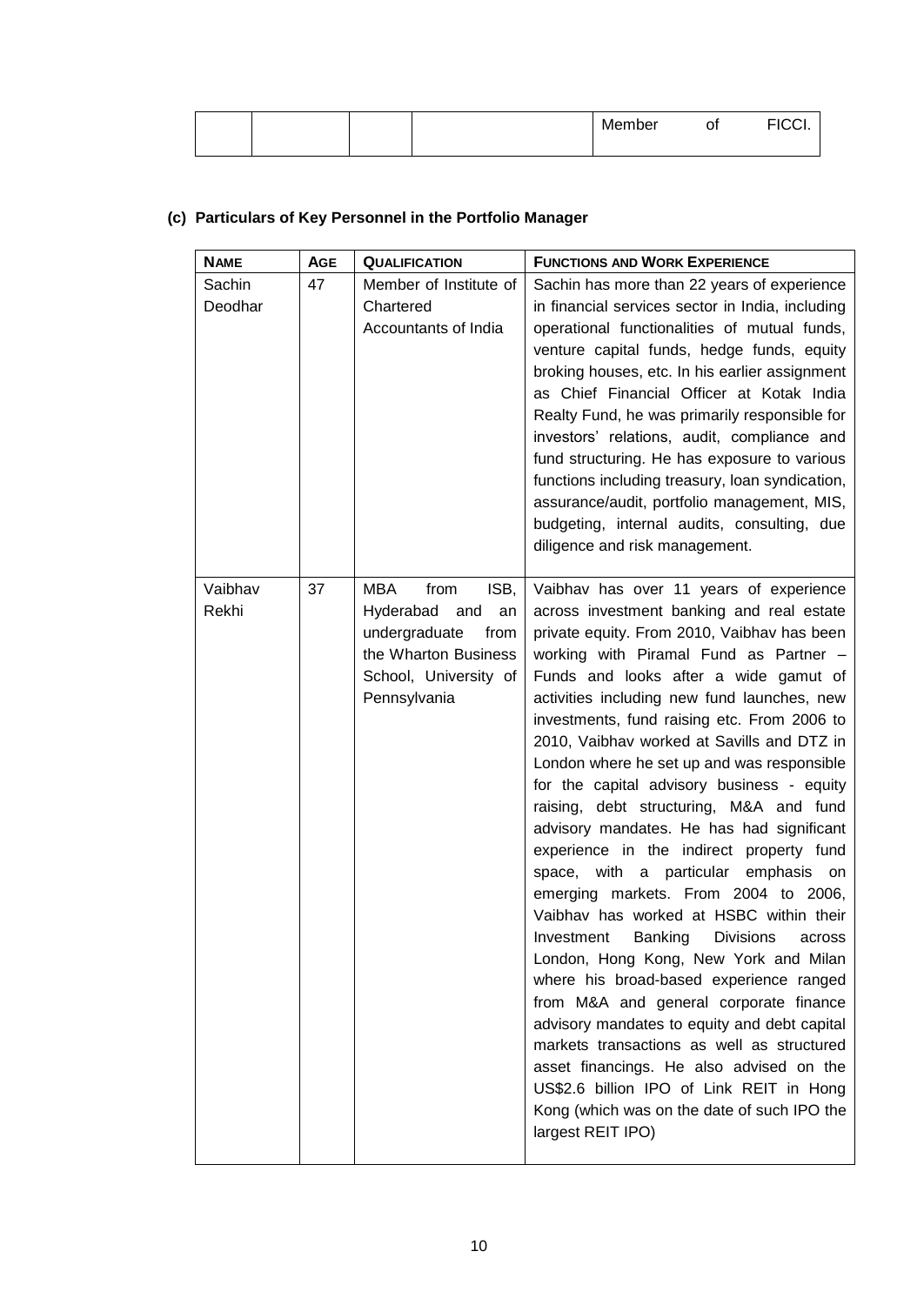**Top Group companies / firms of the Portfolio Manager on turnover basis as on March 31, 2018 (last audited balance sheet)** 

| <b>NAME OF ENTITY</b>              | <b>MAIN ACTIVITY / SERVICES</b> | <b>TOTAL TURNOVER</b> |
|------------------------------------|---------------------------------|-----------------------|
|                                    | <b>OFFERED</b>                  | (RUPEES IN CRORE)     |
| <b>Piramal Enterprises Limited</b> | Healthcare Insights and         | 3,936.74              |
|                                    | Analytics / Financial           |                       |
|                                    | Services/ Pharma                |                       |
| DR/Decision Resources, LLC*        | <b>Information Management</b>   | 966.59                |
| Piramal Critical Care, Inc.*       | Pharmaceutical                  | 891.79                |
|                                    | manufacturing and services      |                       |
| Piramal Healthcare (UK) Limited*   | Pharmaceutical                  | 716.76                |
|                                    | manufacturing and services      |                       |
| Piramal Critical Care Limited*     | Pharmaceutical                  | 497.63                |
|                                    | manufacturing and services      |                       |
| DRG Holdco Inc.*                   | <b>Holding Company</b>          | 162.63                |
| Piramal Healthcare (Canada)        | Pharmaceutical                  | 160.81                |
| Limited*                           | manufacturing and services      |                       |
| Ash Stevens LLC*                   | Pharmaceutical                  | 147.48                |
|                                    | manufacturing and services      |                       |
| Piramal Healthcare Inc.*           | <b>Holding Company</b>          | 145.47                |
| Millennium Research Group Inc.*    | Healthcare Insights and         | 142.92                |
|                                    | Analytics                       |                       |

\* As on December 31, 2017

### *Details of the services being offered: Discretionary / Advisory*

The Portfolio Manager offers discretionary and advisory services. These services are offered to each Client under a specific agreement entered into between the Portfolio Manager and the Client.

### **Discretionary Portfolio Management Services**

Under these services, all an Investor has to do is to give the Portfolio Manager his Portfolio in any form i.e. in securities or cash or a combination of both. The minimum size of the Portfolio under the Discretionary Portfolio Management Services should be Rs. 25 lakhs as per the current Regulations. However, the Portfolio Manager reserves the right to prescribe a higher threshold product-wise or in any other manner at its sole discretion.

The Portfolio Manager has the absolute discretion as to the investments and / or management of the portfolio of securities or the funds of the Client. Subject to the arrangement as agreed with the Client (i) the choice as well as the timings of the investment, management or divestment decisions rest solely with the Portfolio Manager or (ii) the choice and timing of investment rests with the Client, while the management and divestment decisions rest solely with the Portfolio Manager. An agreement outlining the details of services including the objectives, rights and responsibilities, fees and expenses, etc. shall be entered into with each Client separately. Under the Discretionary Portfolio Management Services offered to the Clients, the Portfolio Manager may, from time to time, launch products that are structured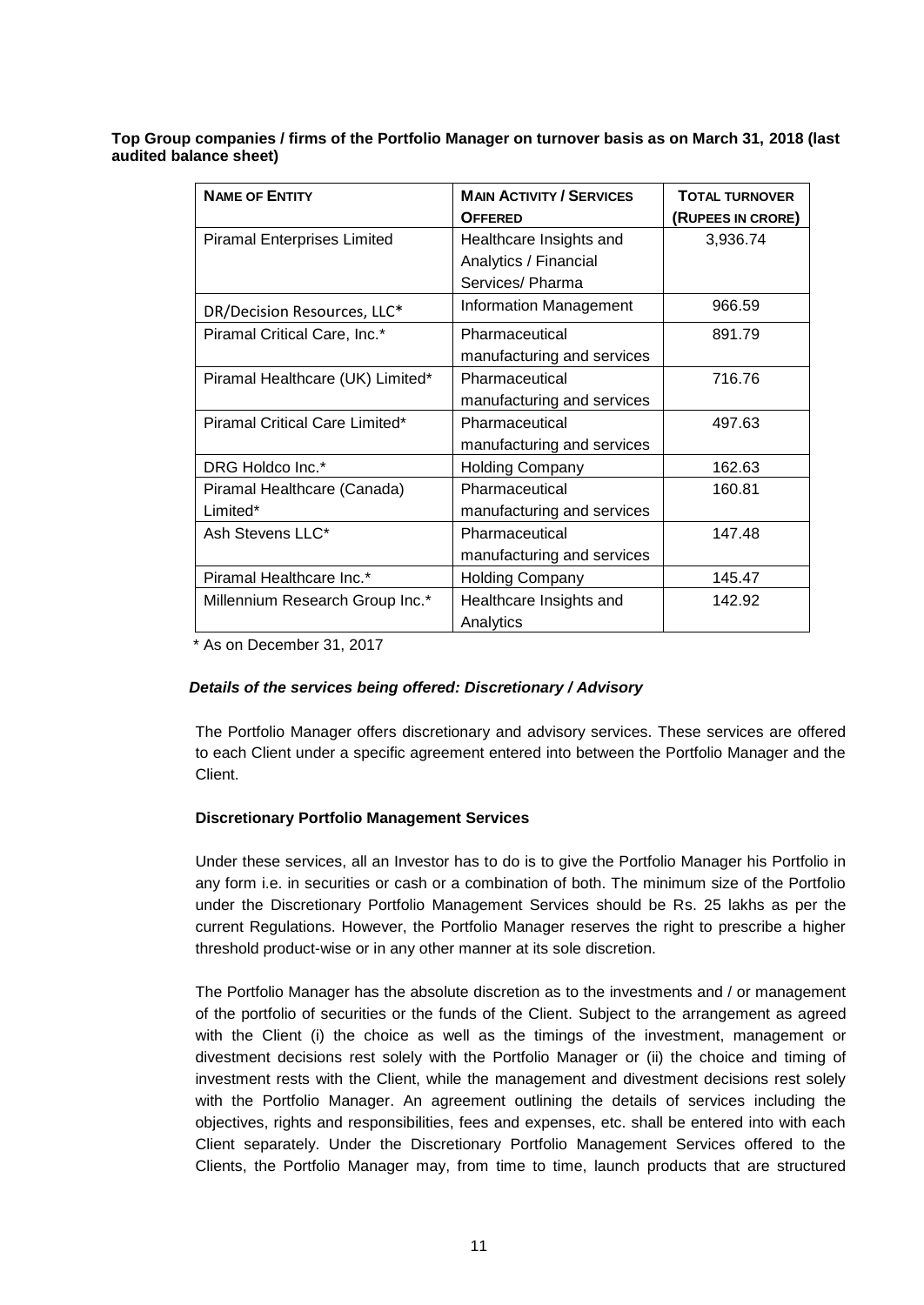towards meeting specific needs of Clients. These products would be managed in accordance with the product specifications provided by the Portfolio Manager to the Client.

The Portfolio Manager, may at times and at its own discretion, take into consideration, the views of the Client pertaining to the investment / disinvestment decisions of the Portfolio or the Client may give informal guidance to customize the Portfolio. However, subject to the agreement, the decisions pertaining to investment / divestment may rest solely with the Portfolio Manager.

The Securities invested / disinvested by the Portfolio Manager for Clients may differ from Client to Client. The Portfolio Manager's decision in deployment of the Client's monies is absolute and final and cannot be called in question or be open to review at any time during the currency of the Agreement or any time thereafter except on the ground of malafide, fraud, conflict of interest or gross negligence. This right of the Portfolio Manager shall be exercised strictly in accordance with the relevant Acts, Rules, and Regulations, guidelines and notifications in force from time to time.

#### **Advisory Services**

Under these services, the Portfolio Manager will provide advisory portfolio management services, in accordance with the provisions of the Regulations, which shall be in the nature of investment advisory and shall include the responsibility of advising on the portfolio strategy and executing investment and divestment of individual Securities on the Client's Portfolio, for an agreed fee structure, with the decision making being entirely at the Client's discretion.

# **4. PENALTIES, PENDING LITIGATIONS OR PROCEEDINGS, FINDINGS OF INSPECTION OR INVESTIGATIONS FOR WHICH ACTION MAY HAVE BEEN TAKEN OR INITIATED BY ANY REGULATORY AUTHORITY.**

- (a) There have been no instances of penalties imposed by the Board or the directions issued by the Board under the Act or rules or regulations made thereunder, against the Portfolio Manager.
- (b) There have been no instances of penalties imposed for any economic offence and/ or violation of any securities law on the Portfolio Manager.
- (c) There are no instances of any deficiency in the systems and operations of the Portfolio Manager, which the Board or any other regulatory agency has specifically observed.
- (d) There have been no instances of any enquiry/ adjudication proceedings initiated by the Board against the Portfolio Manager or its directors, principal officer or employee or any person directly or indirectly connected with the Portfolio Manager or its directors, principal officer or employee, under the Act or rules or regulations made there under.
- (e) Pursuant to inspection, SEBI has issued a letter dated 25th January 2018 to Piramal Fund Management Private Limited (acting in its capacity as the investment advisor), has communicated certain discrepancies/deficiencies with respect to IndiaReit Fund ("Fund"), which is registered with SEBI as a venture capital fund.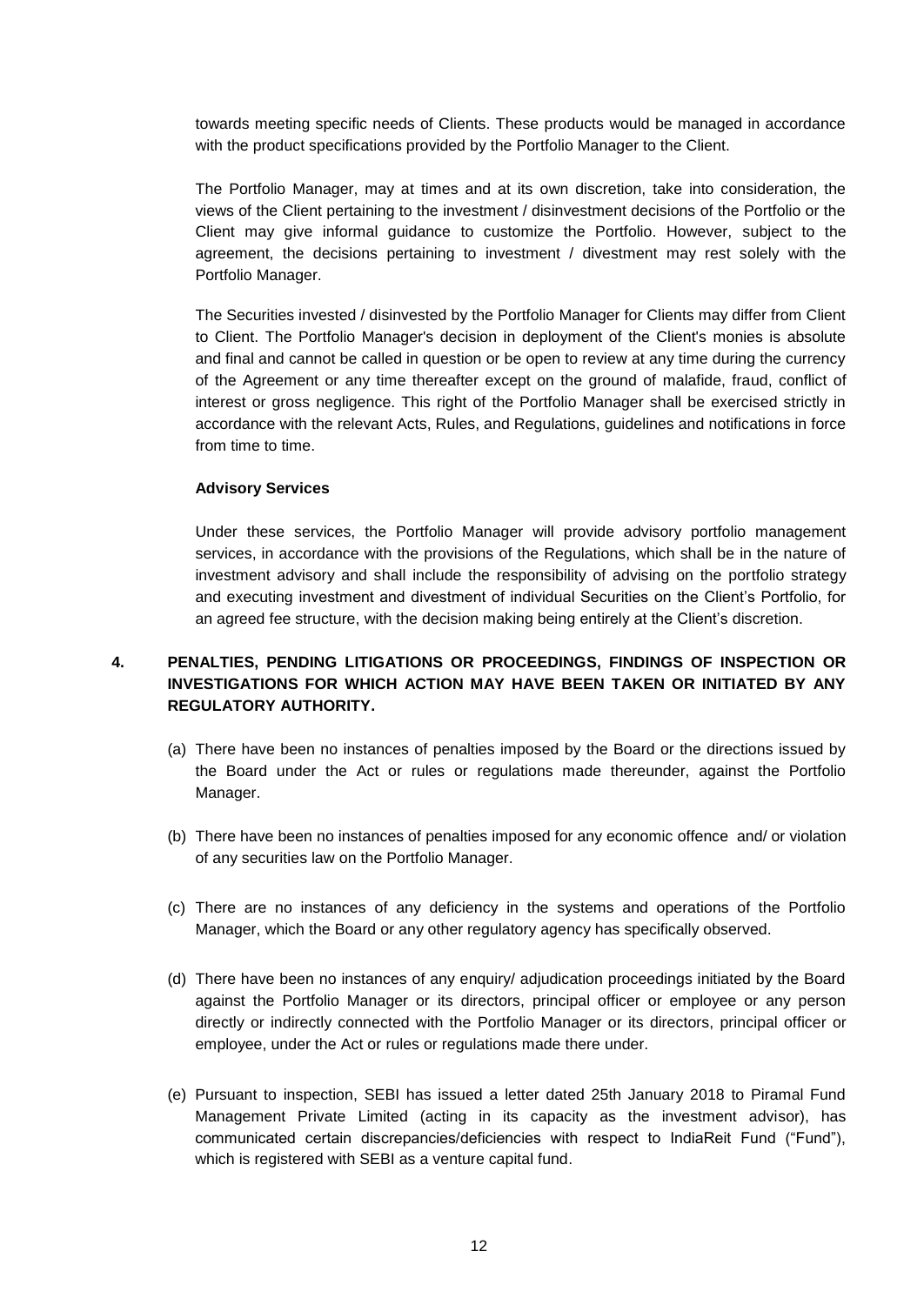- (f) An investor to Indiareit Fund Scheme IV being Mrs. Vimala Shyam has challenged the premium charged to her at the time of purchase of the units. She has filed consumer matter before Bangalore District Consumer Disputes Redressal Forum. Evidence of both the parties are filed and the matter is now referred to mediation by the Forum. Piramal Fund Management Pvt Ltd is the investment advisor to Indiareit Fund Scheme IV.
- (g) One of the investor has filed a suit against Piramal Fund Management Pvt Ltd and Others in the High Court of Bombay in relation to investments made in Indiareit Fund Scheme 1 ("Scheme 1") which is a scheme of Indiareit Fund, a VCF registered with SEBI under the SEBI (Venture Capital Fund Regulations), 1996. Piramal Fund Management Pvt Ltd is the investment advisor to Scheme 1. The matter is yet to be listed for hearing before the court

### **5. SERVICES OFFERED BY THE PORTFOLIO MANAGER UNDER CURRENT STRATEGY**

### 5.1. **Present investment objectives**

The objective is to create long term wealth and provide consistent returns over the investment horizon. The Portfolio Manager aims to achieve its investment objective by investing in the Securities of entities in the real estate sector, infrastructure, property management, SEZs, IT and Logistics Parks, etc.

#### **Portfolio Management – Discretionary**

The Portfolio Manager will provide the above services in relation to the following strategy:

A) Indiareit Apartment Strategy

This Portfolio seeks to generate superior risk-adjusted returns. This Portfolio will invest in companies engaged in the construction and development of residential properties.

This Portfolio will invest in instruments [including but not limited to equity, equity linked instruments, debt, convertible debt instruments and other instruments such as preference shares, conditional / convertible debentures] issued by entities engaged in early stage completed or near completed residential property development in Mumbai, Pune, Bangalore, Chennai and National Capital Region of Delhi. The Securities in which the Portfolio invests may have a fixed tenor and redemption of the principal or part thereof shall depend on the structure of the instrument.

It is envisaged that the Portfolio Entities shall generate income from sale of residential properties being developed by them.

#### B) Domestic Real Estate Strategy I

This Portfolio seeks to generate superior risk-adjusted returns on Client's capital by investing in instruments including but not limited to equity, equity-linked instruments, debt, convertible debt instruments and other instruments such as preference shares, conditional / convertible debentures of portfolio companies which shall invest in early stage, completed, near completed residential properties, redevelopment projects, bulk purchase of stake in projects, acquisition and warehousing of land or may also engage in real estate construction and other real estate related activities.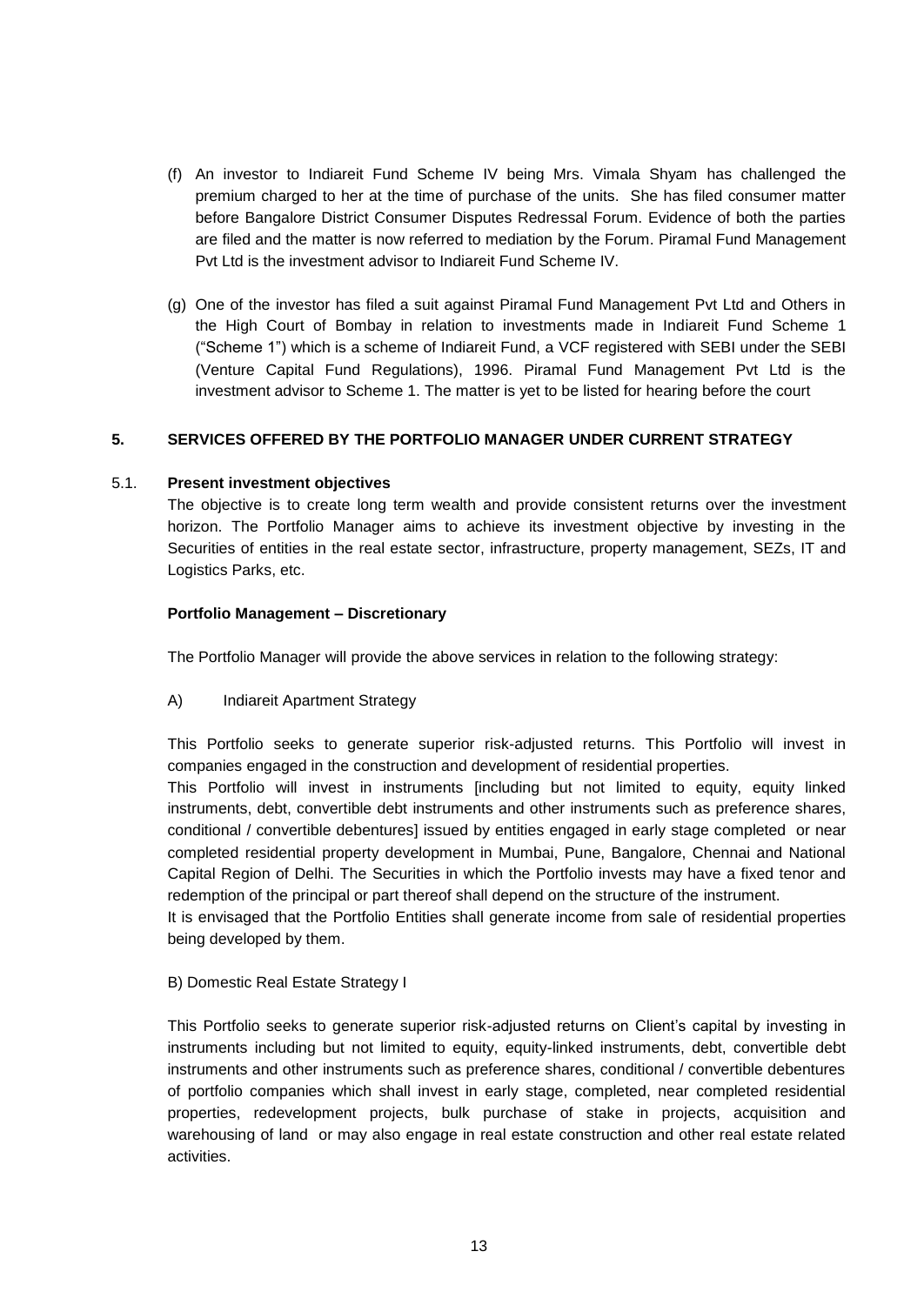### 5.2. **Types of securities**

The Portfolio Manager shall acquire Securities through primary acquisition and secondary purchases of target entities ("**Portfolio Entity/ies**"). These Securities may be listed or unlisted. The Portfolio Manager shall at all times keep the Client's Securities segregated from the Portfolio Manager's own Securities, if any. Client Securities will be held in the Client's name.

### 5.3. **Investments in group / associate companies**

The Portfolio Manager will not invest portfolio funds in the Securities of any associates/group companies of the Portfolio Manager.

#### **6. RISK FACTORS**

#### 6.1. **General risks associated with portfolio management services**

- (a) Securities investments are subject to market and other risks and the Portfolio Manager provides no guarantee or assurance that the objectives set out in the Document and/or the Agreement shall be accomplished.
- (b) The investments may not be suited to all categories of Investors.
- (c) The value of the Portfolio may increase or decrease depending upon various market forces and factors affecting the capital markets such as de-listing of Securities, market closure, relatively small number of scrips accounting for large proportion of trading volume. Consequently, the Portfolio Manager provides no assurance of any guaranteed returns on the Portfolio.
- (d) Past performances of the Portfolio Manager or of the key personnel of the Portfolio Manager do not guarantee its/their future performance.
- (e) The Client stands a risk of loss due to lack of adequate external systems for transferring, pricing, accounting and safekeeping or record keeping of Securities. Transfer risk may arise due to the process involved in registering the Securities, physical and demat, in the Client's name, while price risk may arise on account of availability of price of Securities from stock exchanges during the day and at the close of the day.
- (f) Investment decisions made by the Portfolio Manager may not always be profitable.
- (g) The Portfolio Manager has limited previous experience or track record in portfolio management activities.
- (h) Investments made by the Portfolio Manager are subject to risks arising from the investment objective, investment strategy and asset allocation.
- (i) The names of the strategies/options do not in any manner indicate their prospects or returns.
- (j) The performance of the strategies /options may be adversely affected by the performance of individual companies, changes in the market conditions, macro and micro factors and forces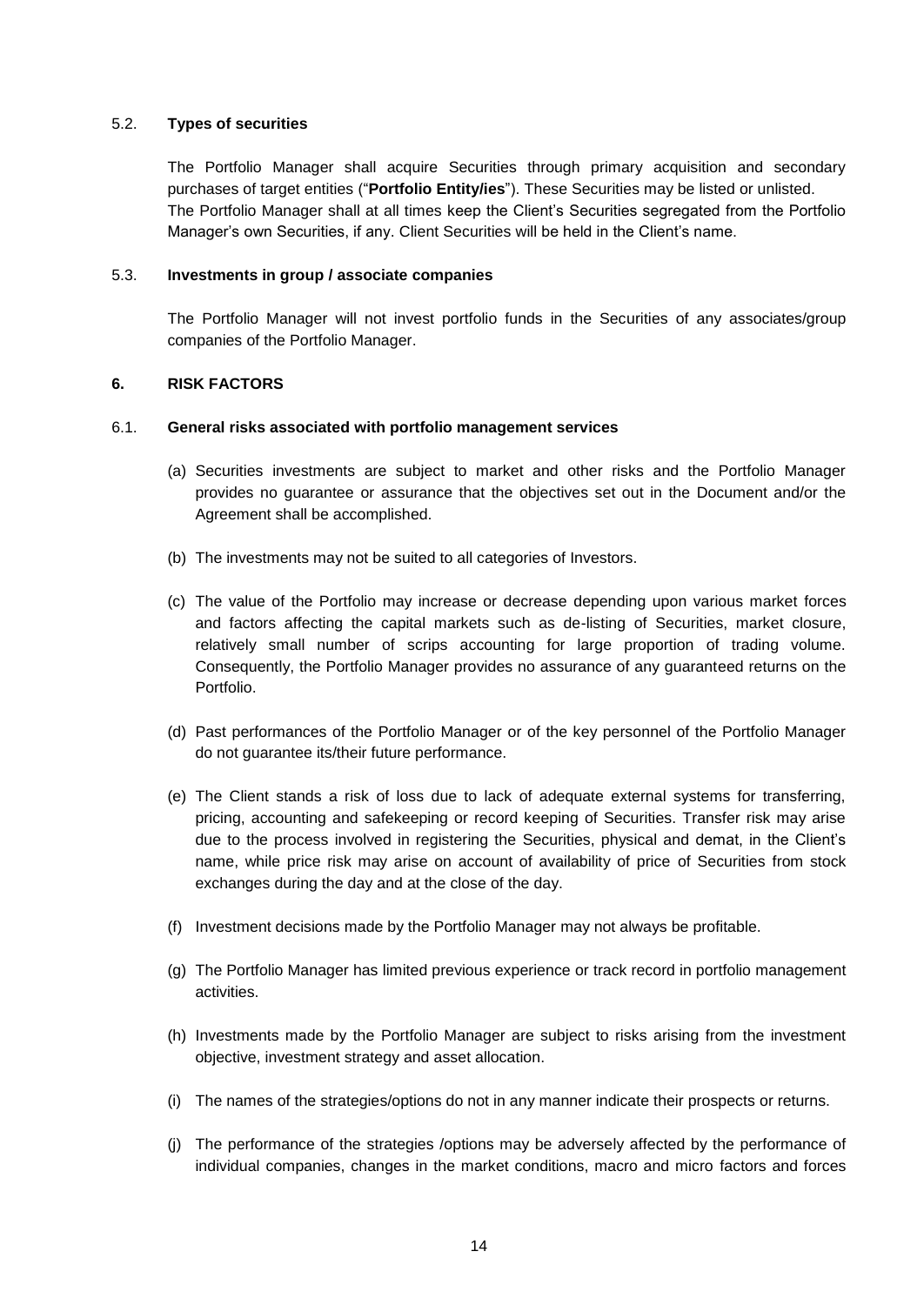affecting capital markets in particular such as interest rate risk, credit risk, liquidity risk and reinvestment risk.

- (k) The market prices of the Securities in the Portfolio may be volatile and may not truly reflect its fundamental or intrinsic value due to the lack of sufficient liquidity for those Securities.
- (l) The investments made by the Portfolio Manager are subject to limited liquidity in the market, settlement risk, impending readjustment of portfolio composition, highly volatile stock markets in India.
- (m) The Portfolio Manager may make investments in unlisted Securities. This may also expose the Portfolio Manager to an illiquidity scenario since the exit from the Portfolio Entity would have to be a strategic exit.
- (n) Acts of State, or sovereign action, acts of nature, acts of war, civil disturbance are extraneous factors which can impact the Portfolio.
- (o) The Client stands the risk of total loss of value of an asset which forms part of the Portfolio or its recovery only through an expensive legal process due to various factors which by way of illustration include default or non performance of a third party, Portfolio Entity's refusal to register a Security due to legal stay or otherwise, disputes raised by third parties.
- (p) The portfolio management service is subject to risk arising out of non-diversification. Nondiversified portfolios tend to be more volatile than diversified portfolios.
- (q) The investments under the Portfolio will primarily have exposure towards Securities of companies belonging to the real sector and hence shall be affected by risks associated with real estate companies / sector. The performance of the companies which form the investment universe of the Portfolio would be affected by the growth and performance of the real estate sector in India.
- (r) As per the SEBI (Alternate Investment Funds) Regulations, 2012 ("**AIF Regulations**") a privately pooled investment vehicle which collects investments from investors, is required to be registered with the SEBI, as an AIF. Accordingly, the Portfolio Manager may not be able to pool the portfolio of its Clients, without obtaining such registration for the portfolio/ strategies as AIF(s) under the AIF Regulations.
- (s) Changes in applicable law may impact the performance of the Portfolio.

### 6.2. **Macro-Economic risks / Market cycles**

- (a) Overall economic slowdown, unanticipated corporate performance, environmental or political problems, changes to monitory or fiscal policies, fall in the value of the currency, changes in government policies and regulations with regard to industry and exports may have direct or indirect impact on the investments, and consequently the growth of the Portfolio.
- (b) The investment made during the boom period and looking favorable may become a loss making proposition during the market recession. Hence there will always be a risk associated with the market cycle.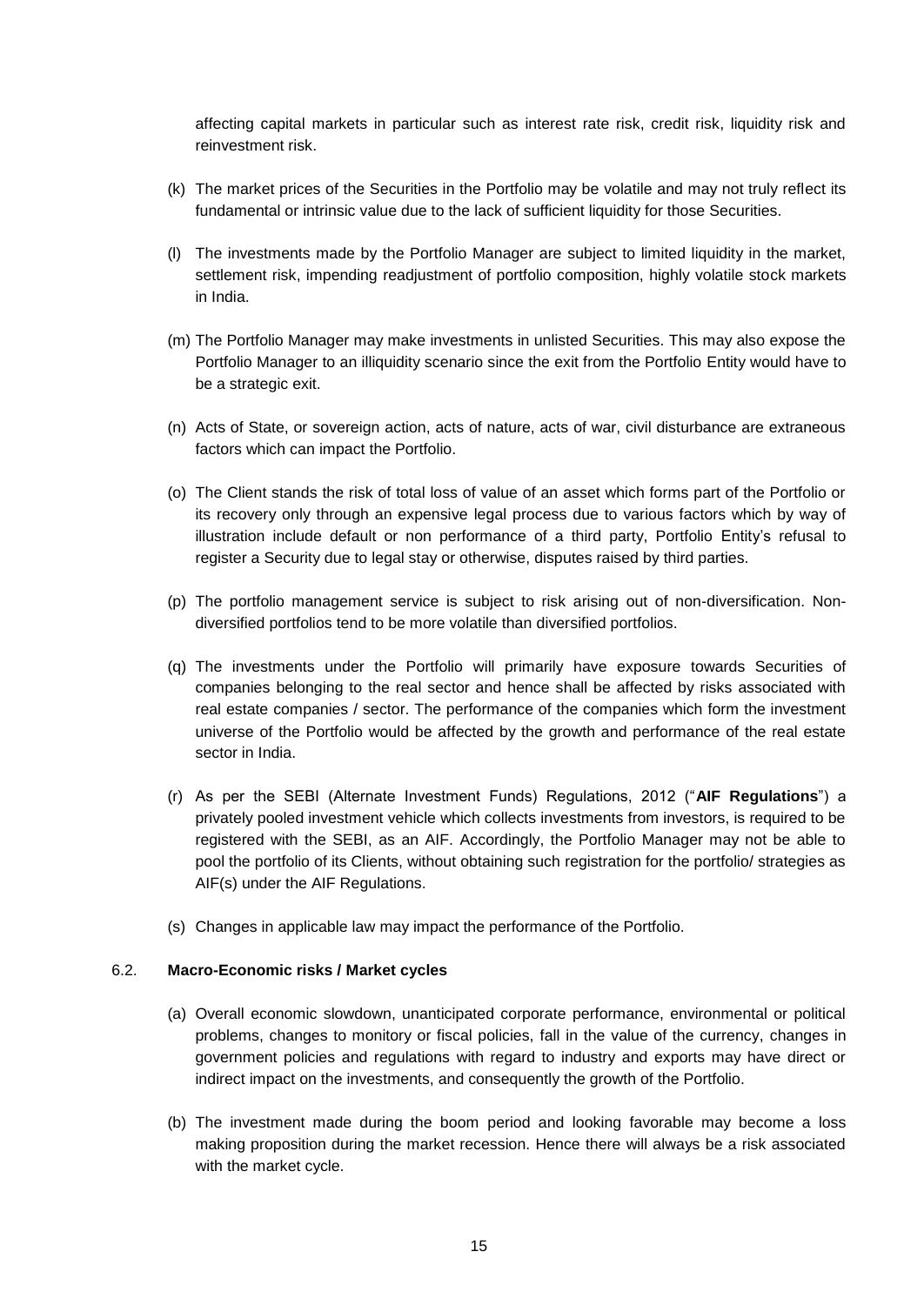### 6.3. **Management and Operational risks**

- (a) Reliance on the Portfolio Manager: The success of the portfolio / strategies will depend to a large extent upon the ability of the Portfolio Manager to source, select, complete and realize appropriate investments and also reviewing the appropriate investment proposals. The Portfolio Manager shall have considerable latitude in its choice of Portfolio Entities and the structuring of investments.
- (b) Failure to meet drawdown's by Client: Default of the Client in making drawdown may restrict the Portfolio Manager from making the planned investments in the Portfolio Entities. Such defaults may also cause the portfolio / strategies to breach the investment and payment obligations towards the Portfolio Entity rendering it liable to pay damages, which may result in material adverse effect on the performance of the Portfolio.
- (c) Deployment risk: After accepting the corpus for management, the Portfolio Manager may not get an opportunity to deploy the same or there may be delay in deployment. In such situation the Clients may suffer opportunity loss.
- (d) Identification of Appropriate Investments: The success of the Portfolio Manager as a whole depends on the identification and availability of suitable investment opportunities and terms. The availability and terms of investment opportunities will be subject to market conditions, prevailing regulatory conditions in India where the Portfolio Manager may invest, and other factors outside the control of the Portfolio Manager. Therefore, there can be no assurance that appropriate investments will be available to, or identified or selected by, the Portfolio Manager.
- (e) Conflict of Interest: As manager and advisor to domestic venture capital funds and alternative investment funds and advisor to certain offshore funds ("**Interested Party**"), the Portfolio Manager will be subject to inherent conflicts of interest relating to the portfolio management activities conducted by it. The Portfolio Manager may participate in projects and entities on same or different terms as Interested Parties. In such cases, there could be potential conflicts between the interest of the Clients and the Interested Party.
- (f) Exit Load: Clients may have to pay a high exit load to withdraw the funds/Portfolio (as stipulated in the Agreement with the Client). In addition, they may be restricted / prohibited from transferring any of the interests, rights or obligations with regard to the Portfolio except as may be provided in the Agreement and in the Regulations.
- (g) Early Termination Fee: In case of early termination of the Agreement, additional rights available while the Securities were held as part of the Portfolio that were negotiated by the Portfolio Manager with a Portfolio Entity or its shareholders may no longer be available to the Client. Further, the Client may also be subject to early termination fee which shall be charged to the Client and recovered from the Client as per the terms of the Agreement.

### 6.4. **Risks related to investment in debt securities**

(a) Price-Risk or Interest-Rate Risk: Fixed income securities such as bonds, debentures and money market instruments run price-risk or interest-rate risk. This risk is associated with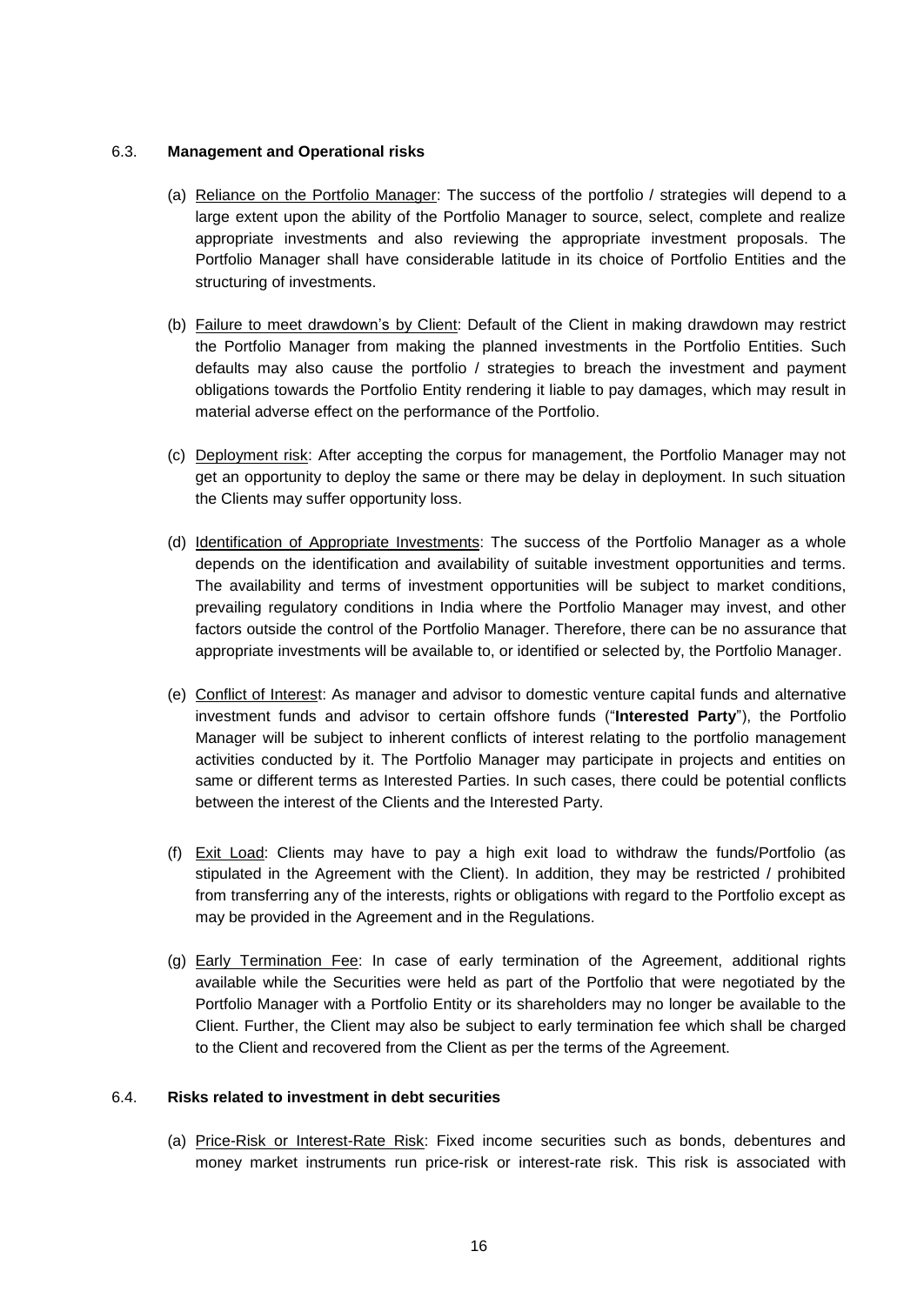movements in interest rates, which depend on various factors such as government borrowing, inflation, economic performance etc. The value of investments will appreciate/depreciate if the interest rates fall/rise. Fixed income investments are subject to the risk of interest rate fluctuations, which may accordingly increase or decrease the rate of return thereon. Generally, when interest rates rise, prices of existing fixed income securities fall and when interest rates drop, such prices increase. The extent of fall or rise in the prices is a function of the existing coupon, days to maturity and the increase or decrease in the level of interest rates.

- (b) Credit Risk: In simple terms this risk means that the issuer of a debenture/ bond or a money market instrument may default on interest payment or even in paying back the principal amount on maturity. Even where no default occurs, the price of a Security may go down because the credit rating of an issuer goes down.
- (c) Liquidity or Marketability Risk: This refers to the ease with which a Security can be sold at or near to its valuation yield-to-maturity (YTM). The primary measure of liquidity risk is the spread between the bid price and the offer price quoted by a dealer. Liquidity risk is today characteristic of the Indian fixed income market.
- (d) Reinvestment Risk: Investments in fixed income securities may carry reinvestment risk as interest rates prevailing on the interest or maturity due dates may differ from the original coupon of the bond. Consequently, the proceeds may get invested at a lower rate.
- (e) Rating risks: Different types of debt securities in which the Client invests, may carry different levels and types of risk. Accordingly the risk may increase or decrease depending upon its investment pattern, for instance corporate bonds carry a higher amount of risk than Government securities. Further even among corporate bonds, bonds, which are AA rated, are comparatively more risky than bonds, which are AAA rated.
- (f) Price volatility risk: Debt securities may also be subject to price volatility due to factors such as changes in interest rates, general level of market liquidity and market perception of the creditworthiness of the issuer, among others (market risk). The market for these Securities may be less liquid than that for other higher rated or more widely followed Securities*.*

### 6.5. **Risks relating to real estate sector**

- (a) Land laws: Land use in India is subject to various municipal legislations and zoning laws, which may sometimes be in conflict with each other or are subject to revision and change from time to time. Therefore, the land held or acquired by the investee companies may be impacted by such restrictions thereby reducing the value of such investments.
- (b) Title: The method of documentation of land records in India has not been fully computerized and is generally done manually with physical records of all land related documents, which are physically updated. This could result in the up-gradation process taking a significant amount of time or being inaccurate in certain aspects. As a result the title of the real property that the Portfolio Entity might invest in may not be clear or may be in doubt, due to the non-availability of accurate and/or updated land records.
- (c) Tenancy Risk: The Portfolio Manager may invest in Portfolio Entities, where significant returns are expected in terms of lease rentals or such similar form of incomes. The Portfolio Manager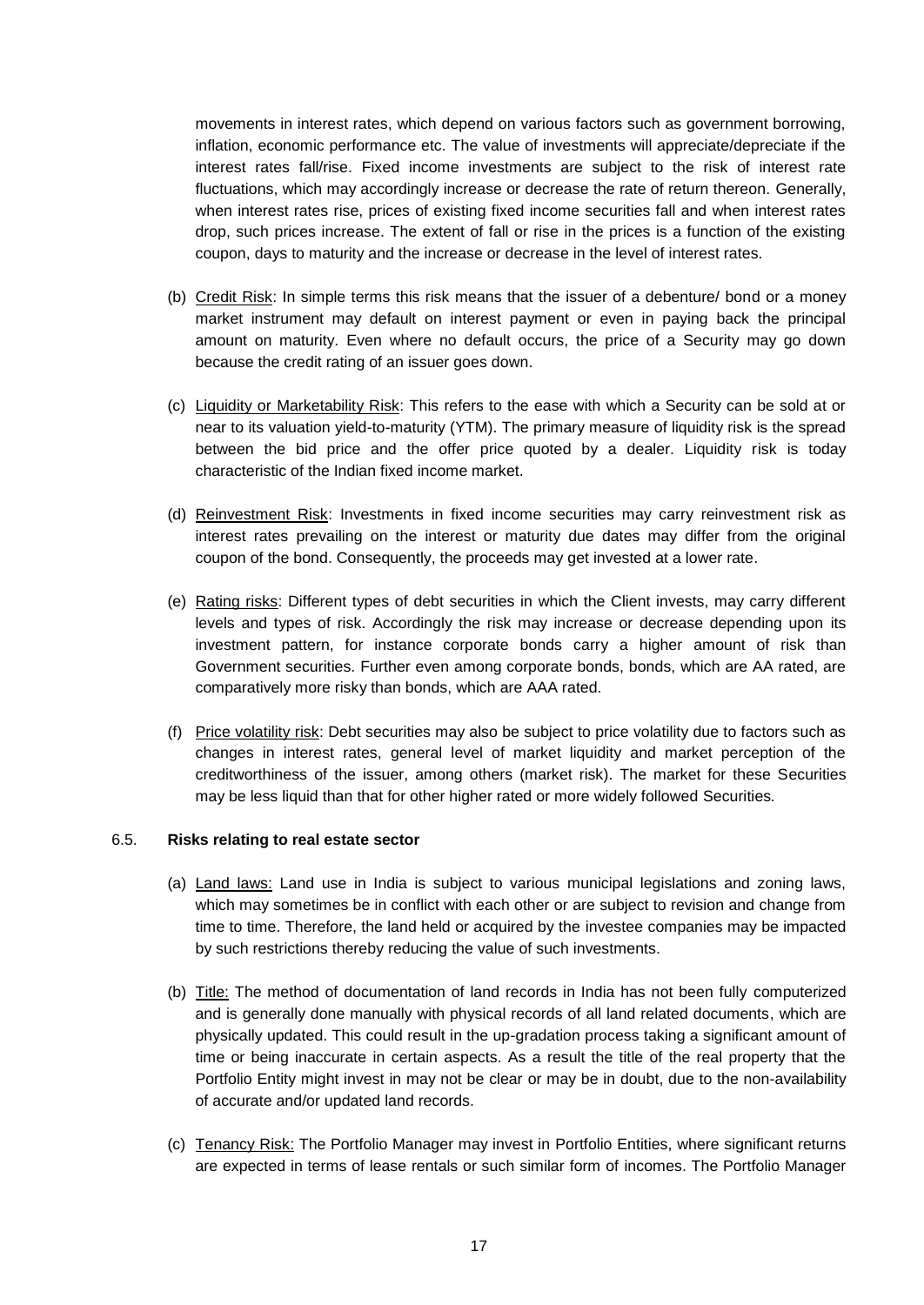may invest in properties which are constructed with a specific need of a tenant. Any bankruptcy or insolvency of or vacation by a significant tenant or a number of smaller tenants could have a material adverse impact on the cash flows of the project. Further, there may be delays in replacement of a tenant or disposition of property, which are customized for particular tenants. This could impact Portfolio Manager's ability to realize full value of the investment.

- (d) Local and Municipal laws: Real estate sector is subject to local and municipal level laws, taxes and compliances, in addition to the central and state level legal and tax compliances. Exposure to such laws and compliances could vary significantly from project to project depending on the location and are subject to change / revision from time to time. Municipal taxes and statutory expenses for compliances could adversely affect the performance of the Portfolio Manager.
- (e) Environmental Laws: Indian Courts have implemented the "polluter pays" principle in the field of environment laws, whereby the person, company or industry responsible for the pollution, through the use or disposal of hazardous or toxic substance, either on, under or in a property, would be liable to restore the degradation of the property and the surrounding environment and compensate any victims thereby. The presence of contamination or hazardous or toxic substances, may adversely affect the Portfolio Entity's ability to deal with the property in any manner. This in turn could have an adverse impact on the performance of the Portfolio Manager.
- (f) Government approvals and regulations: Land development and the real estate industry in India are heavily regulated by the Indian government, state governments and local authorities. There may be delays in procuring such approvals, which may not be within the control of project companies. If there are material problems in obtaining requisite governmental approvals, the schedule for the development and sale or letting of projects could be substantially disrupted or delayed.
- (g) Contingencies and long-term commitments: Real estate projects typically have a long gestation period. While investments shall be selected based on developers that have proven track record in site evacuation in a time-bound and legally amenable manner, projects with longer gestation periods have inherent risks associated with them that may not necessarily be within the Portfolio Manager's control. Accordingly, the Portfolio Manager's exposure to a variety of implementation and other risks including delays in the process for aggregation of land, construction delays, unanticipated costs increases, changes in the regulatory environment and its inability to negotiate satisfactory arrangements with contractors and buyers or unit holders would be increased.

Further, changes in government policies, economic conditions, demographic trends, employment and income levels and interest rates, among other factors, may affect the real estate market and affect the demand for and valuation of such projects. Low interest rates on housing loans and favorable tax treatment of these loans have helped boost the recent growth of the Indian real estate market. Various provisions and norms imposed by the RBI in relation to housing loans by banks and housing finance companies could reduce the attractiveness of the property and the RBI or the Indian government may take further steps to reduce, directly or indirectly, credit to the real estate sector, which may adversely affect the availability of housing loans at attractive rates. These factors could negatively affect the demand for and valuation of such projects.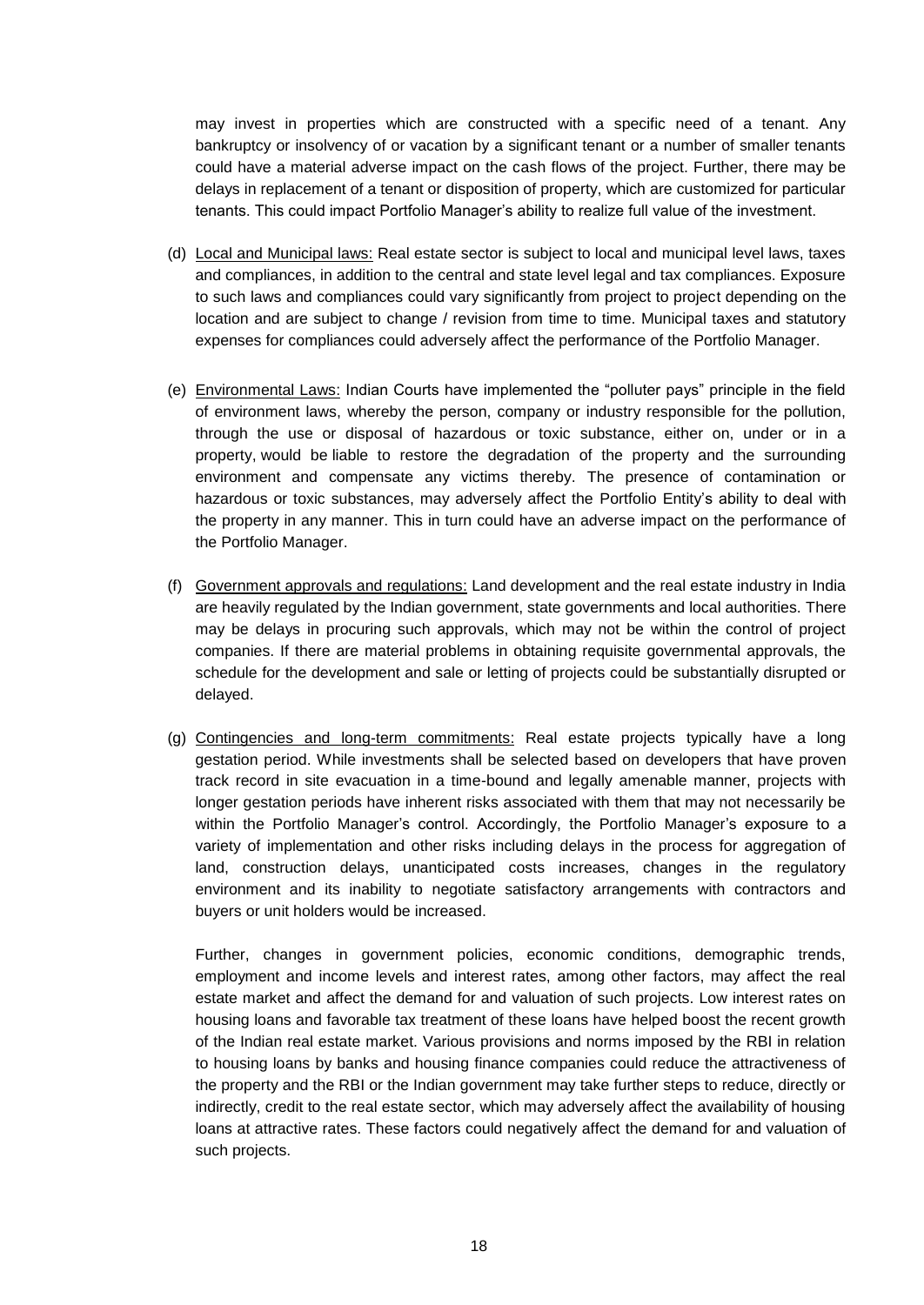The business environment may materially change and the Portfolio Manager may not have the ability to modify the existing arrangements/development plan to reflect such changes. This may adversely impact Portfolio Manager's investments.

- (h) Litigation: Property litigation in India is generally very time consuming and complicated and there is generally a preponderance of litigation with respect to property. If any property in which Portfolio Manager has invested is or becomes subject to any litigation it could have an adverse impact, financial or otherwise in terms of implementation of the proposed projects which in turn could have materially adverse effect on the performance of the Portfolio Manager's investments.
- (i) Enforcement Risk: While Indian laws provide for specific performance of contractual obligations as well as claims for damages in the event of breach of contract, and property rights may be enforceable through the Indian judicial system, it may be difficult to obtain swift and equitable enforcement of contractual obligations or property rights.
- (i) Global Economy: The real estate market is significantly affected by changes in Government policies, economic conditions, demographic trends, employment and income levels and interest rates, among other factors. Economic developments outside India have adversely affected the property market in India and may affect Portfolio Manager's investments. Since the second half of 2008, the global credit markets have experienced, and may continue to experience, disruptions which have originated from the liquidity crisis affecting the United States and the European Union credit and sub-prime residential mortgage markets. These and other related events, such as the collapse of a number of financial institutions, have had and continue to have a significant adverse impact on the availability of credit and the confidence of the financial markets, globally as well as in India. The deterioration in the financial markets has led to a recession in many countries, which may lead to significant declines in employment, household wealth, consumer demand and lending and as a result may adversely affect economic growth in India and elsewhere.

On account of the prevailing conditions of the global and Indian credit markets, it is expected that the buyers of property will remain cautious. As a consequence, rentals are expected to continue to face downward pressure and consumer sentiment and market spending are expected to turn more cautious in the near-term. These factors could have a series of effects on the investments, thus affecting overall returns to the Clients.

(k) Difficult Home Financing Markets: Rising interest rates affect a prospective customer's ability to obtain affordable financing for purchase of properties, particularly the purchase of completed residential developments by individuals. Availability of credit to such customers, affects the affordability of, and hence the market demand for, residential real estate developments.

In addition, the deterioration in the financial markets has led to a recession in many countries, which may lead to significant declines in employment, household wealth, consumer demand and lending. The adverse changes in the global and Indian credit and financial markets have recently significantly diminished the availability of credit and led to an increase in the cost of financing. This has made it more difficult for the potential customers to obtain financing for purchasing the properties. If interest rates continue to remain high, and credit conditions continue to be difficult, the potential customers may be unable to obtain financing for purchasing the properties on acceptable terms or at all. This could affect the demand for the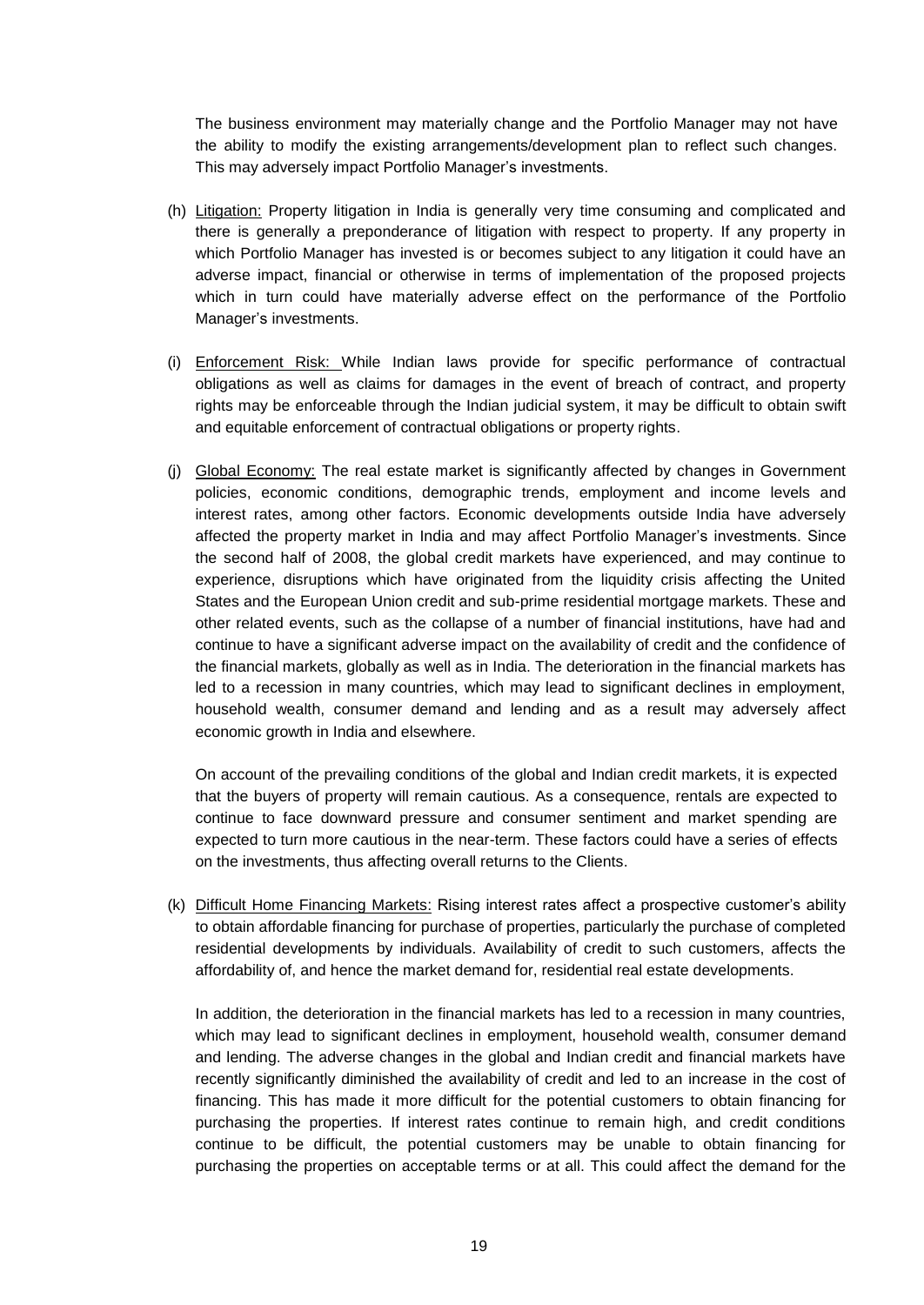redevelopment projects undertaken, and have a material and adverse effect on the business and the results of operations of Portfolio Manager.

- (l) Building and other consents in relation to the projects of the Portfolio Entities may not be granted: There can be no assurance that any building permits, consents or other approvals required from third parties including central, state and local Governmental bodies, in connection with the construction and letting of existing or new development projects will be issued or granted at all, or in a timely manner to the Portfolio Entities. It is possible that some projects may be located in areas that may require significant infrastructure support, including roads, electrical power, telecommunications, water and waste treatment. The Portfolio Entities may be dependent on third parties, including local authorities, to provide such services. Any delay or failure by any third party to provide such additional services or a failure to obtain any required consents and approvals on acceptable terms or in a timely fashion may affect the ability of the Portfolio Entities to execute or complete existing and/or new development projects.
- (m) Time for Completion of projects: The development projects have a long gestation period and there is a need to estimate all costs, risks, market cycles and revenues for four to five years to assess the viability of the project. The time and costs required to complete a property development may be subject to substantial increases due to many factors, including shortages of, or price increases with respect to, construction materials (which may prove defective), equipment, technical skills and labour, acquisition of land, construction delays, unanticipated cost increases, changes in the regulatory environment, adverse weather conditions, third party performance risks, environmental risks, changes in market conditions, delays in obtaining the requisite approvals and permits from the relevant authorities and other unforeseeable problems and circumstances. Any of these factors may lead to delays in, or prevent the completion of, a project and result in costs substantially exceeding those originally budgeted for.

The above factors may impact the cash flows of the Portfolio Entities. If the plans or assumptions change or prove to be inaccurate, or if the cash flow from operations proves to be insufficient due to unanticipated expenses or otherwise, it may adversely affect the financial performance of the Portfolio Entities and ultimately Portfolio Manager.

#### 6.6. **Other important terms**

(a) Prospective Clients should review / study the Document carefully and in its entirety and shall not construe the contents hereof or regard the summaries contained herein as advice relating to legal, taxation, or financial / investment matters and are advised to consult their own professional advisor(s) as to the legal, tax, financial or any other requirements or restrictions relating to the subscription, gifting, acquisition, holding, disposal (sale or conversion into money) of Portfolio and to the treatment of income (if any), capitalisation, capital gains, any distribution, and other tax consequences relevant to their Portfolio, acquisition, holding, capitalisation, disposal (sale, transfer or conversion into money) of Portfolio within their jurisdiction of nationality, residence, incorporation, domicile etc. or under the laws of any jurisdiction to which they or any managed funds to be used to purchase/gift portfolio of securities are subject, and also to determine possible legal, tax, financial or other consequences of subscribing / gifting, purchasing or holding portfolio of securities before making an investment.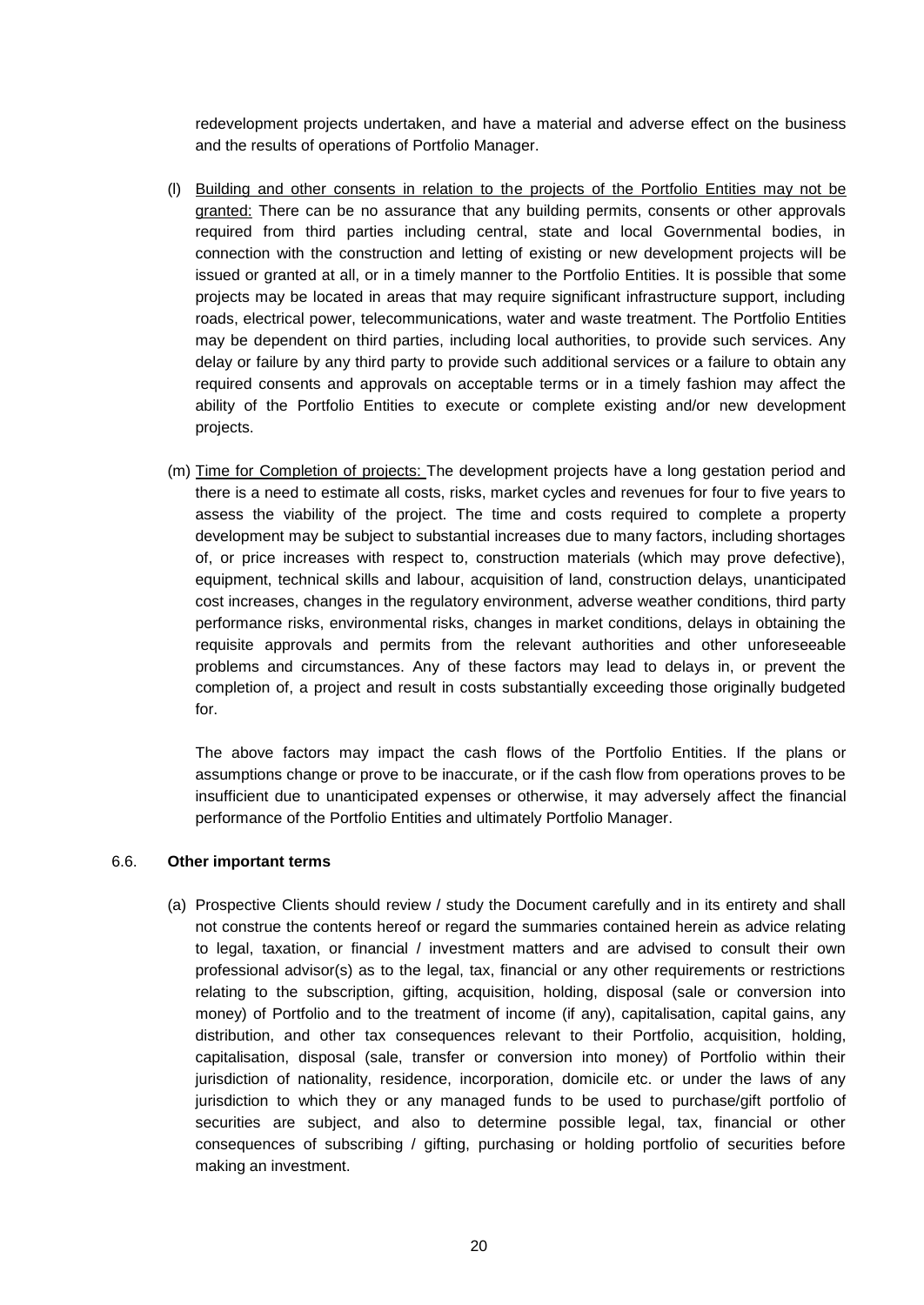- (b) The Portfolio Manager is neither responsible nor liable for any losses resulting from the Services.
- (c) The Client has perused and understood the disclosures made by the Portfolio Manager in the Disclosure Document.

# **7. CLIENT REPRESENTATION**

### 7.1. **Categories of clients serviced**

| Category of clients          | No. of clients | Funds managed | Discretionary/ Non-          |  |  |
|------------------------------|----------------|---------------|------------------------------|--|--|
|                              |                | (Rs. Cr)      | Discretionary (if available) |  |  |
| Associates / Group Companies |                |               |                              |  |  |
| As at 31 March 2015          | Nil            | Nil           | <b>NA</b>                    |  |  |
| As at 31 March 2016          | Nil            | Nil           | <b>NA</b>                    |  |  |
| As at 31 March 2017          | Nil            | Nil           | <b>NA</b>                    |  |  |
| As at 31 March 2108          | Nil            | Nil           | NA                           |  |  |
| <b>Others</b>                |                |               |                              |  |  |
| As at 31 March 2015          | 28             | 104.00        | Discretionary                |  |  |
| As at 31 March 2015          | 1              | 416.99        | Advisory                     |  |  |
| As at 30 Sept 2015           | 28             | 104.00        | Discretionary                |  |  |
| As at 30 Sept 2015           | 1              | 559.5         | Advisory                     |  |  |
| As at 31 March 2016          | 28             | 104.00        | Discretionary                |  |  |
| As at 31 March 2016          | 1              | 605.41        | Advisory                     |  |  |
| As at 30 Sept 2016           | 224            | 187.28        | Discretionary                |  |  |
| As at 30 Sept 2016           | 1              | 626.15        | Advisory                     |  |  |
| As at 31 March 2017          | 225            | 184.34        | Discretionary                |  |  |
| As at 31 March 2017          | 1              | 575.10        | Advisory                     |  |  |
| As at 30 Sept 2017           | 292            | 216.89        | Discretionary                |  |  |
| As at 30 Sept 2017           | 1              | 378.00        | Advisory                     |  |  |
| As at 31 March 2018          | 285            | 206.62        | Discretionary                |  |  |
| As at 31 March 2018          |                | 368.20        | Advisory                     |  |  |
| As at 30 Sept 2018           | 285            | 180.85        | Discretionary                |  |  |
| As at 30 Sept 2018           | 1              | 323.43        | Advisory                     |  |  |

7.2. **Disclosures in respect of transactions with related parties as per the standards specified by the institute of chartered accountants of India.**

Please refer to Annexure I for disclosures pertaining to related parties.

**8. FINANCIAL PERFORMANCE OF THE PORTFOLIO MANAGER (BASED ON AUDITED BALANCE SHEET)**

Please refer to Annexure II for the financial performance of the Portfolio Manager.

**9. PORTFOLIO MANAGEMENT PERFORMANCE OF THE PORTFOLIO MANAGER FOR THE LAST THREE YEARS AND IN CASE OF DISCRETIONARY PORTFOLIO MANAGER**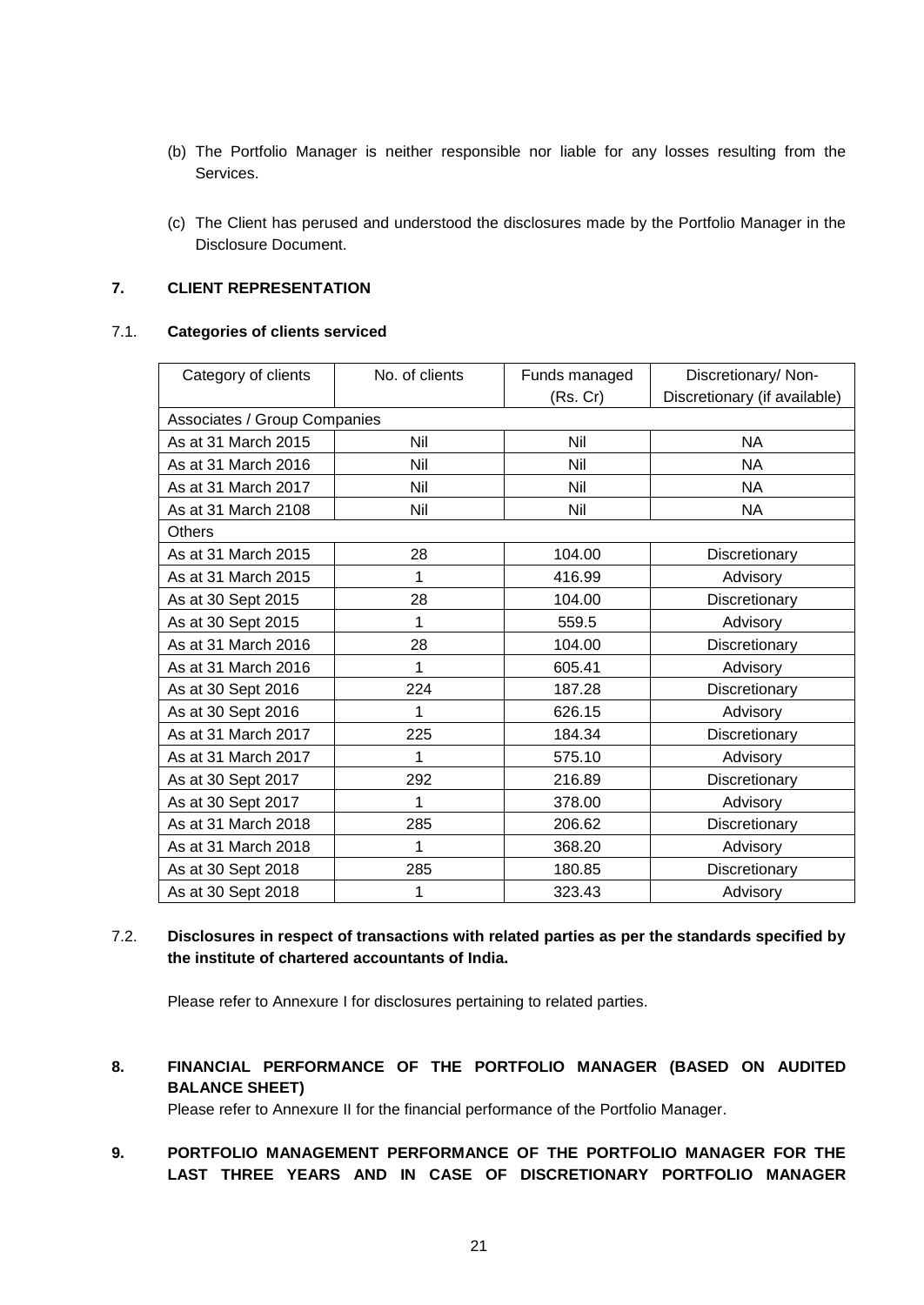# **DISCLOSURE OF PERFORMANCE INDICATORS CALCULATED USING WEIGHTED AVERAGE METHOD IN TERMS OF REGULATION 14 OF THE REGULATIONS**

#### **Debt Securities**

| Portfolio Performance (%)                           | Apr18-<br>Sep18 | <b>FY17-18</b>          | FY16-17   | FY15-16   |
|-----------------------------------------------------|-----------------|-------------------------|-----------|-----------|
| 1. Indiareit Apartment Strategy*                    | 7.14%           | $14.80^{*[1]}$          | 18.84%    | 16.45%    |
| Benchmark Performance (%) [S-IBEX]                  | 1.85%           | $6.14\%$ <sup>[1]</sup> | 8.11%     | 9.16%     |
| 2. Domestic Real Estate Strategy I (Dodaballapur)** | $-1.08\%$       | $6.94\%$ <sup>[2]</sup> | <b>NA</b> | <b>NA</b> |
| Benchmark Performance (%) [S-IBEX]                  | 2.01%           | $3.08\%$ <sup>[2]</sup> | <b>NA</b> | NA        |
| 3. Domestic Real Estate Strategy I (Ashiana)**      | $-2.23%$        | $2.60\%^{[3]}$          | <b>NA</b> | <b>NA</b> |
| Benchmark Performance (%) [S-IBEX]                  | 2.01%           | $3.96\%$ <sup>[3]</sup> | <b>NA</b> | <b>NA</b> |
| 4. Domestic Real Estate Strategy I (SPR)            | ٠               | 13.56%[4]               | 14.67%    | NA        |
| Benchmark Performance (%) [S-IBEX]                  |                 | 4.80%[4]                | 7.59%     | NA.       |

\*Performance is calculated based on fair market value as on September 30, 2018 and is net of all fee and charges levied by the Portfolio Manager

\*\* Valuation is done on an annual basis. Performance is based on last valuation as on March 31, 2018. The next valuation will be as on March 31, 2019

[1] From 01 Apr'17 to 31 Mar'18 [2] From 24 Aug'17 to 31 Mar'18 [3] From 14 Aug'17 to 31 Mar'18 [4] From 01 Apr'17 to 29 Jan'18

### **10. NATURE OF COSTS AND EXPENSES FOR CLIENTS**

The following are indicative types of costs and expenses for clients availing the Discretionary Portfolio Management Services.

All costs, expenses and fees relating to each of the services offered by the Portfolio Manager shall be annexed to the Agreement to be entered into between the Portfolio Manager and the Client, and the agreements in respect of each of the services availed at the time of execution of such agreements. The below mentioned fees, charges and expenses shall be directly debited to the Clients' account as and when the same becomes due for payment.

### 10.1. **Investment management and advisory fees**

These fees are charged to Client for Discretionary Portfolio Management Services offered by the Portfolio Manager. The fee may be a fixed charge or a percentage of the quantum of funds managed or may be return based or a combination of any of these. The following is an indicative list:

- (a) Fixed fee: A fixed management fee in terms of the Agreement.
- (b) Variable fee: The variable fees shall be linked to the Portfolio performance and shall be charged based on the returns above a certain threshold prescribed in terms of the Agreement.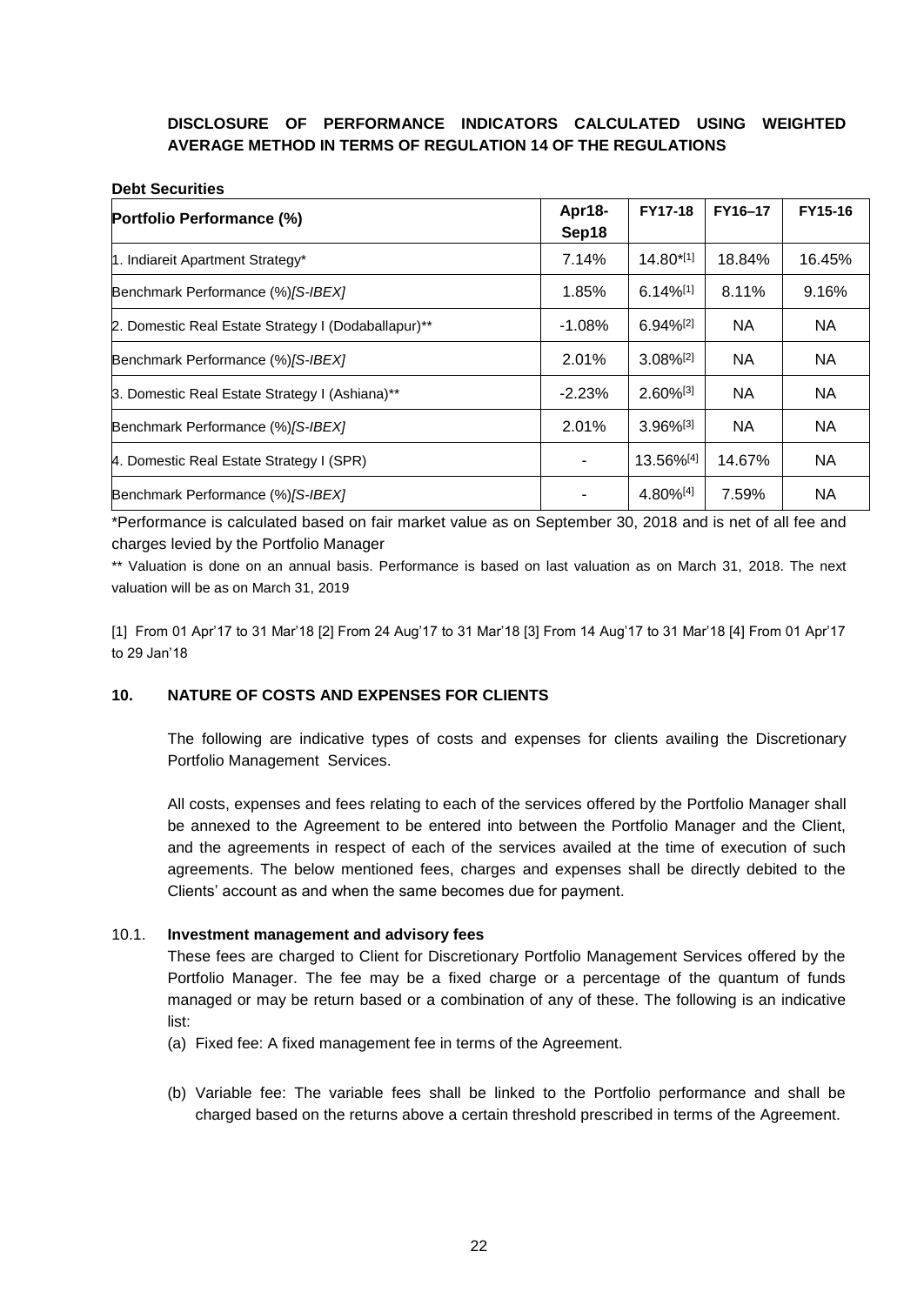- (c) Entry fee: In addition to the above, the Client may be charged an entry fee in terms of the Agreement.
- (d) Default fee: In addition to the above, the Client may be charged a default fee in terms of the Agreement.
- (e) Exit fee or early termination fee: In the event of earlier termination (prior to the expiry of the contract period), an early termination fee may be charged and recovered from the Client as per the terms of Agreement.
- (f) Any other fee permissible under the Regulations and agreed between the Portfolio Manager and the Client under the Agreement.

A brief description of the various other charges is as follows:

#### 10.2. **Custodian / Depository Fees**

The charges relating to opening and operation of dematerialised accounts, custody and transfer charges for shares, bonds and units, dematerialisation, rematerialisation and other charges in connection with the operation and management of the depository/custody accounts.

#### 10.3. **Registrar and transfer agent fee**

Charges payable to registrar and transfer agents in connection with effecting transfer of securities and bonds including stamp charges, cost of affidavits, notary charges, postage stamp and courier charges.

#### 10.4. **Brokerage and transaction costs**

The brokerage charges and other charges like service charge, stamp duty, transaction costs including bank charges, securities transaction tax, turnover tax, exit and entry loads on the purchase and sale of securities or any other tax levied by statutory authorities on purchase and sale of securities. The investments would be usually done through registered members of the stock exchange. Brokerage would be as per the actual, charged by the broker.

### 10.5. **Certification and professional charges**

Charges payable for outsourced professional services like accounting, valuation, taxation and legal services, notarisations etc for certifications, attestations required by bankers or regulatory authorities.

### 10.6. **Bank and Depositary charges**

For availing the Discretionary Portfolio Management Service, the Clients may have to open bank account and demat account and in this regard the Clients will have to pay charges as per schedule of charges forming part of the account opening forms signed by them.

#### 10.7. **Incidental Expenses**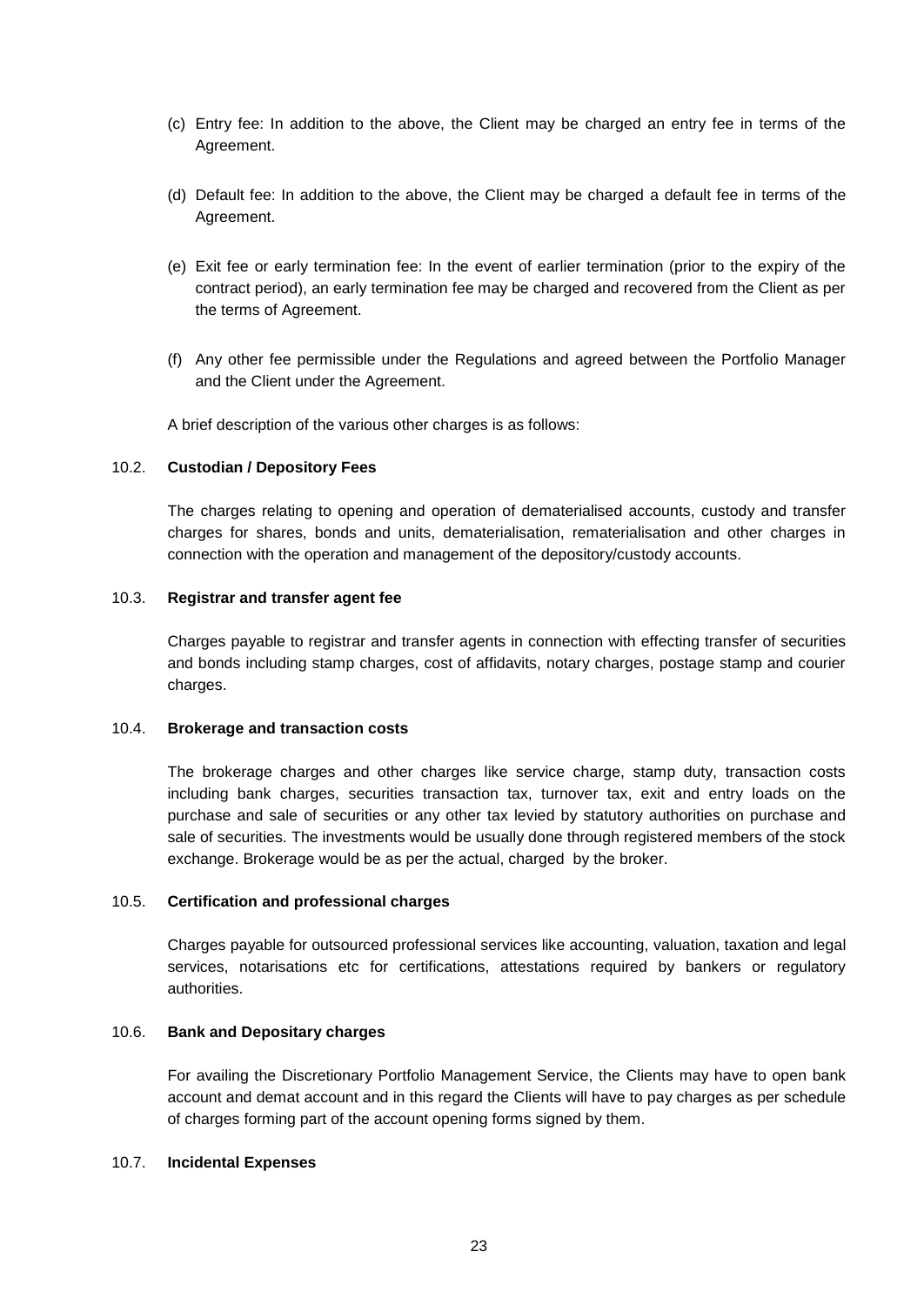Charges in connection with courier expenses, stamp duty, service tax, postal, telegraphic, opening and operation of bank accounts, expenses pertaining to storage/retrieval of documents, legal fees, costs incurred for instituting or defending legal suits, audit fees, out of pocket expenses etc.

### **11. TAXATION IMPLICATIONS FOR CLIENTS**

### 11.1. **General**

In view of the individual nature of tax consequences on the income, capital gains or otherwise, arising from investments through Discretionary Portfolio Management Services, each Client is advised to consult his / her / its tax advisor with respect to the specific tax consequences to him / her / it on investment through Discretionary Portfolio Management Services. The Portfolio Manager shall not be responsible for assisting in or completing the fulfillment of the client's tax obligations.

The tax implications mentioned herein are effective as on the date of issue of this Document i.e. 26<sup>th</sup> October 2018 and may change due to modifications in existing legislation.

This document does not encompass detailed tax implications which are applicable / relevant to Portfolio entities (i.e. the entities in which the funds are invested).

#### 11.2. **Basic Tax Rates**

The following rates are applicable:

| <b>Slab Rate For individuals</b><br>(aged less than 60 years),<br>Hindu undivided family,<br><b>Association of persons</b><br>and Body of individuals | Slab Rate<br>Slab Rate<br>For senior citizens<br>For very senior<br>citizens (aged 80<br>(aged 60 years and<br>above but less than<br>years or more)<br>80 years) |                            | <b>Tax Rate</b> |
|-------------------------------------------------------------------------------------------------------------------------------------------------------|-------------------------------------------------------------------------------------------------------------------------------------------------------------------|----------------------------|-----------------|
| Upto 250,000                                                                                                                                          | Upto 300,000                                                                                                                                                      | Upto 500,000               | <b>NIL</b>      |
| 250,001 to 500,000                                                                                                                                    | 300,001 to 500,000                                                                                                                                                | Not applicable             | 5%              |
| 500,001 to 1,000,000                                                                                                                                  | 500,001 to 1,000,000                                                                                                                                              | 500,001<br>to<br>1,000,000 | <b>20%</b>      |
| Above 1,000,000                                                                                                                                       | Above 1,000,000                                                                                                                                                   | Above 1,000,000            | 30%             |

Rebate from income tax of Rs, 2,500 or 100% of tax (whichever is less) for resident individual having total income  $\leq$  3,50,000

Levy of surcharge on tax:

- 10% for individuals having total income exceeding Rs. 50 Lakhs upto Rs. 1 Crores
- 15% for individuals having total income exceeding Rs. 1 Crore

Health and Education cess to be levied at 4% on tax (inclusive of surcharge, if any)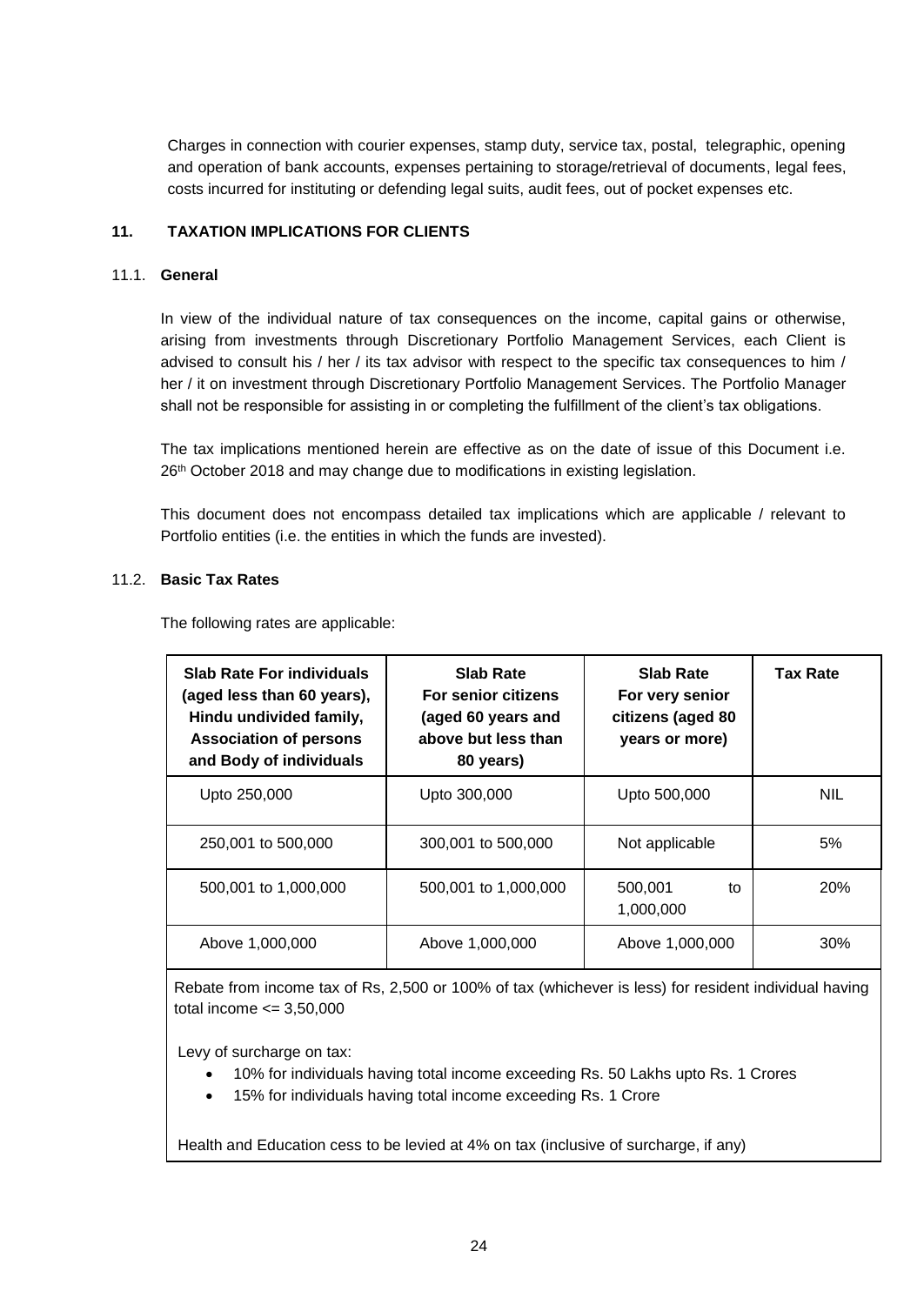### For partnership firms (including limited liability partnerships)

- Partnership firms are taxable at 30%
- Surcharge on tax of 12% applicable in case where total income exceeds Rs. 1 Crore
- Health and Education cess to be levied at 4% on tax (inclusive of surcharge, if any)

### For domestic companies

- Domestic companies are required to compute income tax at 30%**, e**xcept for companies whose total turnover or gross receipts in financial year 2016-17 did not exceed Rs. 250 Crores. Such companies are required to compute income tax at 25%.
- Where the income-tax payable on the total income, as per normal provisions of the ITA, do not exceed 18.5% of the "Book profits" (determined as per prescribed formulae), domestic companies may also be liable to tax based on such "Book profits". This is commonly known as tax paid under Minimum Alternative Tax provisions
- Surcharge on tax is applicable as follows:
	- at 7% if the total income exceeds Rs.1 Crore but does not exceed Rs.10 Crore
	- at 12% if the total income exceeds Rs. 10 Crores
- Health and Education cess to be levied at 4% on tax (inclusive of surcharge, if any)

### 11.3. **Gains on sale of Securities / buy back of listed shares**

The characterization of gains on sale of Securities / buy back of listed shares generally depends on characteristics of the securities i.e. whether the same are held as capital assets or stock in trade. If the securities are held as capital assets, the gains could be chargeable to tax as "capital gains" and if the securities are held as stock in trade, the gains could be chargeable to tax as "business income".

In view of the above, income arising on sale of securities / buy back of listed shares could either be characterised either as business income or capital gains, depending on the facts of each individual investor.

### 11.4. **Buy back of unlisted equity shares or preference shares**

Section 115QA of the Income-tax Act, 1961 ("ITA") levies a tax of 20% (increased by a surcharge of 12% and health and education cess of 4% on tax) on domestic unlisted companies, when such companies distribute income pursuant to a share repurchase or "buy back". Section 115QA of the ITA defines 'distributed income' to mean "the consideration paid by the company on buy-back of shares as reduced by the amount which was received by the company for issue of such shares". Thus, tax at the rate of 20% (increased by a surcharge of 12% and health and education cess of 4% on tax) is levied on a domestic company on consideration paid by it as reduced by the amount which was received by the company for issue of such shares. As per Section 115QA of the ITA tax on buy-back is payable by a company irrespective of whether income tax is payable on its total income as computed under the ITA. The tax paid to the Indian Government for the buy-back is treated as the final payment of tax and no further credit can be claimed by the company or any other person in respect of the amount of tax so paid. Gains arising on buy back of shares shall be exempt in the hands of investors.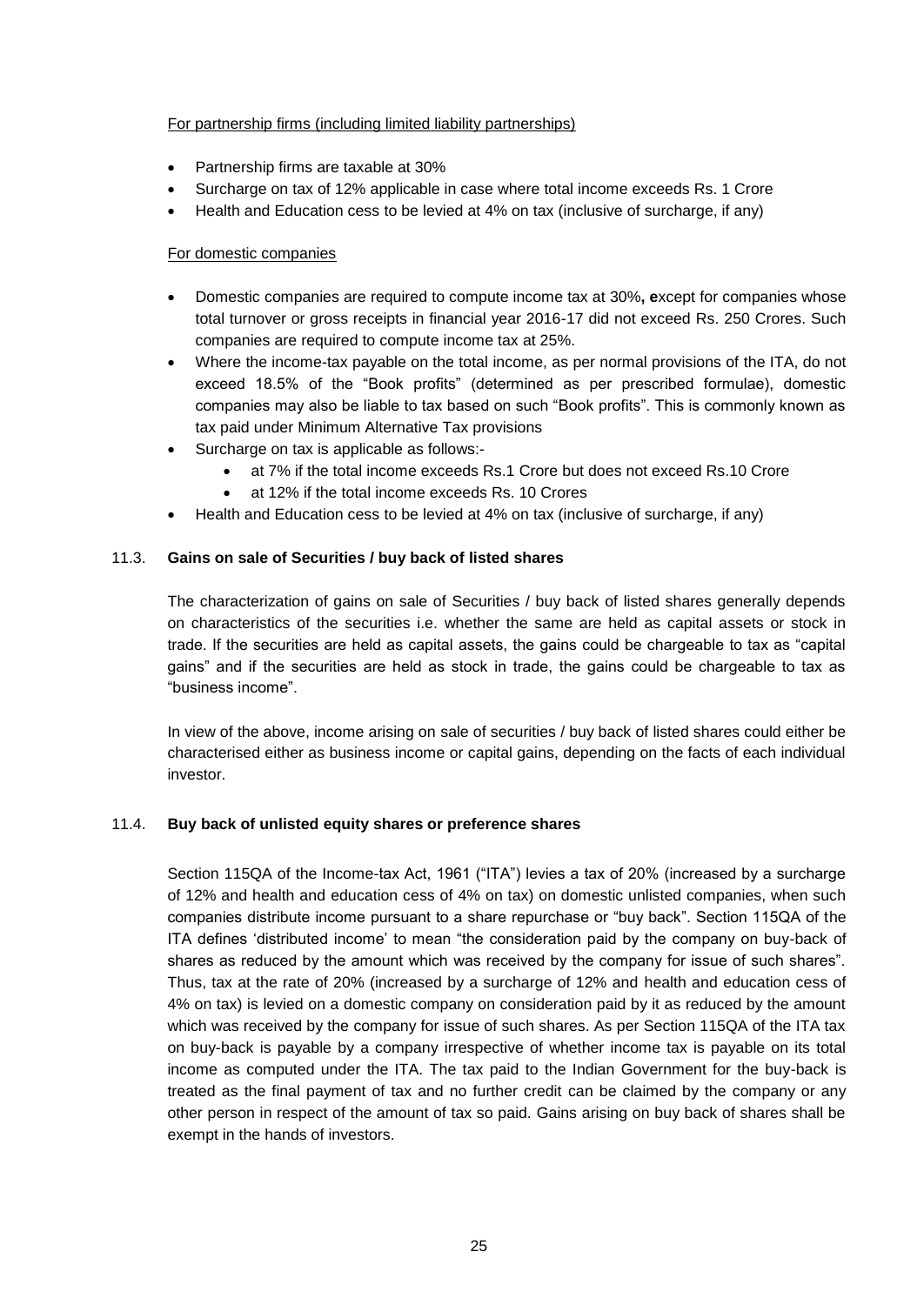### 11.5. **Transfer and Redemption of NCDs**

The characterization of gains/income earned on sale/redemption of debentures generally depends on characteristics of the debentures i.e. whether the same are held as capital assets or stock in trade, and whether the same are being transferred to a third party or are being redeemed by the issuing company. In this company, the company of the company company company company.

If debentures are transferred to a third party prior to their maturity, and if the same have been held as capital assets, income arising from such transfer could be treated as capital gains. If debentures are transferred to a third party prior to their maturity, and if the same have been held as stock in trade, income arising from such transfer could be treated as business income.

If the debentures are redeemed, if the same have been held as capital assets, the difference between the redemption price and the subscription price, could be treated as interest income and taxed under the head "income from other sources". If the debentures are held as stock in trade, the interest income could be taxed under the head "business income".

### 11.6. **Business Income**

If the gains are characterised as business income in the hands of the investors, then the same would be taxable at as per the tax rates in Clause No. 1.2 as applicable to the person on total income basis. Securities Transaction Tax ('STT') paid would be allowed as a deduction while computing business income.

#### 11.7. **Capital Gains**

The capital gains would be computed as under:

Sale consideration Rs. XXX Less: Cost of acquisition (Note 1) Rs. XXX Less: Expenses on such transfer Rs. XXX Capital gains Rs. XXX

Note 1: In case of computation of long term capital gains, option of indexation of cost is available to resident on all securities (other than bonds, debentures and listed equity shares).

Note 2: The cost of acquisition of bonus shares would be deemed to be NIL. Note 3: STT paid will not be allowed as deduction while computing income from capital gains.

Tax implications in the hands of domestic investors on sale of equity / preference shares would be as under:

| <b>PERIOD</b><br><b>OF</b> | <b>CHARACTERISATION</b> | <b>TAX RATE</b>                                   |
|----------------------------|-------------------------|---------------------------------------------------|
| <b>HOLDING</b>             |                         | (TO BE INCREASED BY SURCHARGE AS APPLICABLE       |
|                            |                         | AND HEALTH AND EDUCATION CESS AT 4 %)             |
| 12 months                  | <b>Short Term</b>       | - 15%, in case of equity shares listed on a       |
| or less (in case of        |                         | recognised stock exchange and the sale / transfer |
| listed shares) and         |                         | is subject to STT                                 |
| 24 months or less          |                         |                                                   |
| (in<br>οf<br>case          |                         | of preference shares listed<br>case<br>In.<br>on  |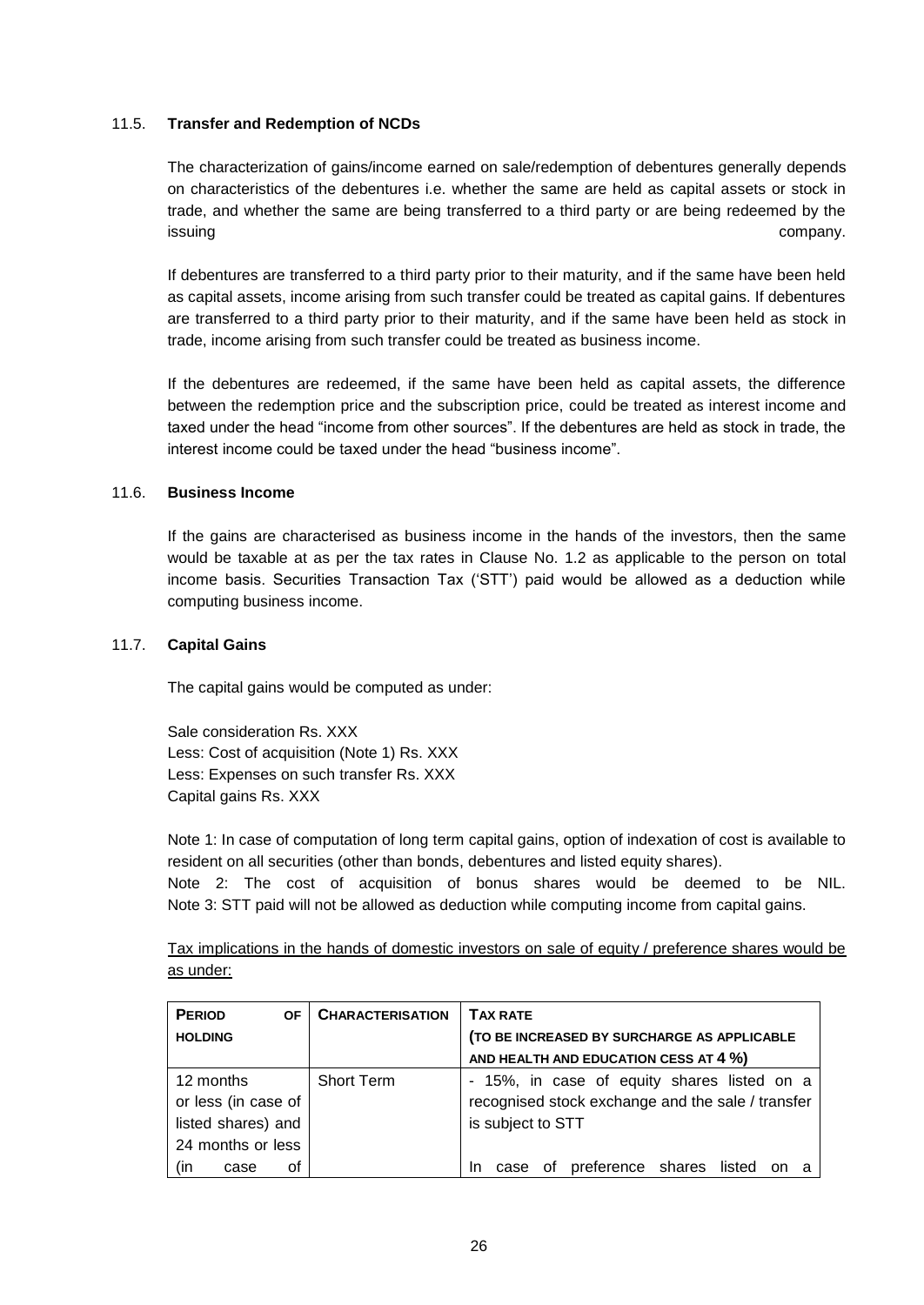| unlisted shares)                                                                                                            |           | recognised stock exchange, tax rates in Clause<br>No. 11.2 as applicable to the person                                                                                                                                                                                                                                                                                                                                                                                                                                                                                                 |  |  |  |  |  |
|-----------------------------------------------------------------------------------------------------------------------------|-----------|----------------------------------------------------------------------------------------------------------------------------------------------------------------------------------------------------------------------------------------------------------------------------------------------------------------------------------------------------------------------------------------------------------------------------------------------------------------------------------------------------------------------------------------------------------------------------------------|--|--|--|--|--|
|                                                                                                                             |           | Tax rates in Clause No. 11.2 as applicable to the<br>person, in case of shares not listed on any<br>recognised stock exchange in India                                                                                                                                                                                                                                                                                                                                                                                                                                                 |  |  |  |  |  |
| More than<br>12 months<br>(in case of listed<br>shares) and more<br>than 24 months<br>(in<br>case<br>οf<br>unlisted shares) | Long Term | - In case of equity shares listed on a recognised<br>stock exchange, long term capital gains tax at<br>10%, on gains received from sale of equity<br>shares exceeding Rs. 100,000 in a financial year.<br>However, in order to be taxed at 10%, STT shall<br>be paid on both, purchase as well as sale, except<br>for certain exempted modes of acquisition of<br>equity shares notified by the Central Government<br>vide Notification No. 60/2018 <sup>1</sup> dated 1 October<br>2018, wherein STT has not been paid (Refer<br>Note 1 below).                                       |  |  |  |  |  |
|                                                                                                                             |           | Resident individuals and HUFs having income<br>below the basic exemption limits can reduce their<br>tax liability arising under section 112A of ITA to<br>the tune of balance basic exemption limit<br>available to them                                                                                                                                                                                                                                                                                                                                                               |  |  |  |  |  |
|                                                                                                                             |           | Capital gain under this section shall be computed<br>without giving effect to indexation and foreign<br>exchange fluctuation.<br>Where the long term capital asset being listed<br>equity shares are acquired by the tax payer<br>before 1 <sup>st</sup> February, 2018, cost of acquisition shall<br>deemed to be higher of;<br>1. The actual cost of acquisition of such asset;<br>and<br>2. The lower of:<br>i. the fair market value <sup>2</sup> ("FMV") of such<br>asset<br>ii. full value of consideration received or<br>accruing as a result of the transfer of<br>such asset |  |  |  |  |  |
|                                                                                                                             |           | The benefit of deductions under Chapter VI-A and<br>rebate under section 87A of the ITA shall not be<br>allowed from such capital gains.                                                                                                                                                                                                                                                                                                                                                                                                                                               |  |  |  |  |  |
|                                                                                                                             |           | - 20% (after considering indexation) in case of<br>shares not listed on any recognised stock                                                                                                                                                                                                                                                                                                                                                                                                                                                                                           |  |  |  |  |  |

<sup>1</sup> F No. 370142/9/2017-TPL

-

 $^2$  Fair market value would be the highest price on stock exchange on which it is traded as on 31st January, 2018 and where there is no trading in such asset on such exchange on 31st January, 2018, the highest price of such asset on such exchange on a date immediately preceding 31st January, 2018 when such asset was traded on such exchange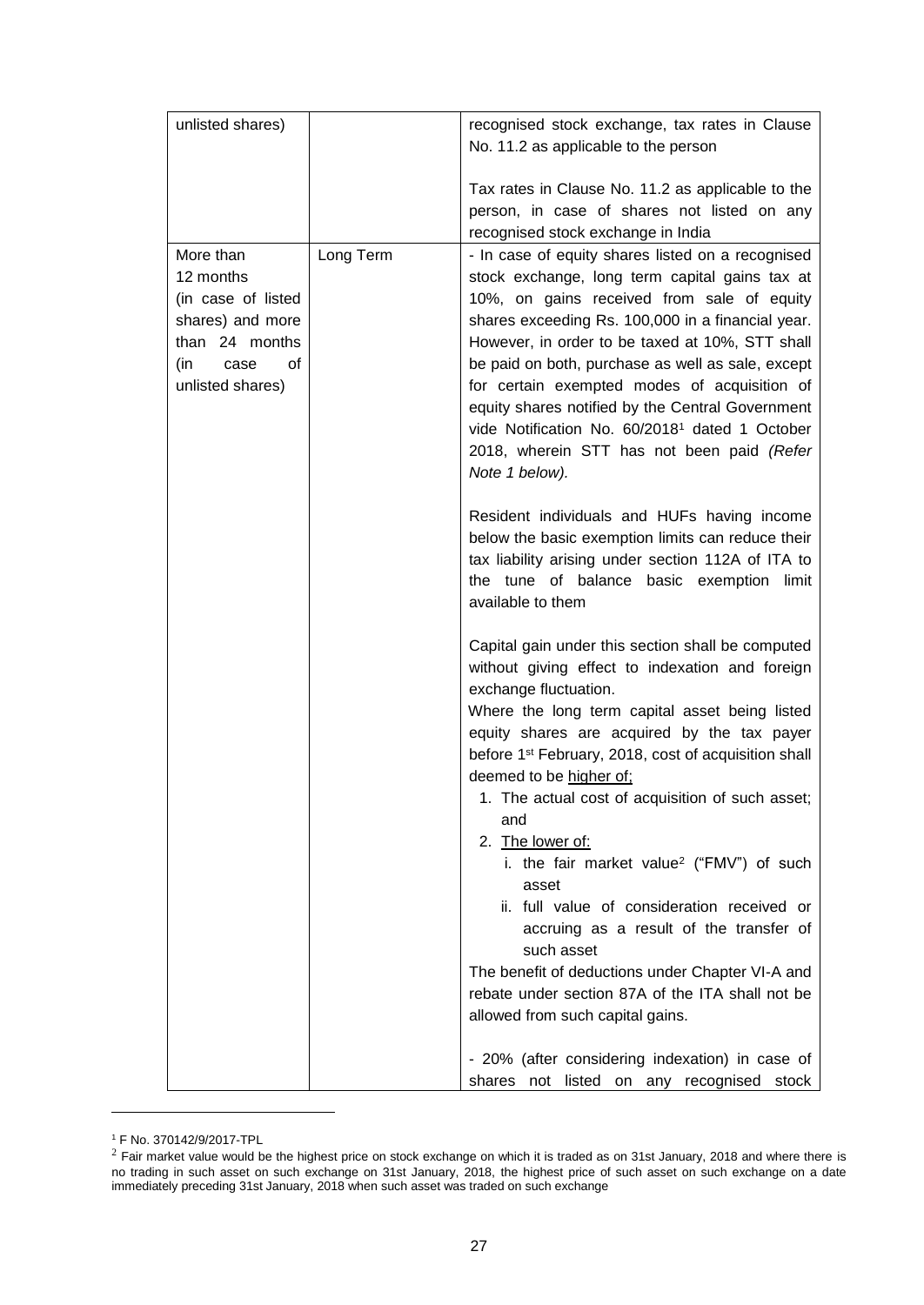| exchange in India                                                                                                                                           |
|-------------------------------------------------------------------------------------------------------------------------------------------------------------|
| 10% (without indexation) / 20% (after<br>considering indexation), whichever is less, in<br>case of preference shares listed on recognised<br>stock exchange |

# **Note 1: Certain exempted modes of acquisition of equity shares notified by the Central Government which are eligible for reduced rate of taxation @ 10%**

As per the CBDT Notification dated 1<sup>st</sup> October 2018, capital gains on following transactions being in the nature of acquisition of equity shares shall be allowed at the beneficial rate of 10% even if STT has not been paid at the time of Purchase of such equity shares;

- 1. Transactions entered before 1st October 2004, or
- 2. Transactions entered on or after 1<sup>st</sup> October 2004 which are not chargeable to STT, other than the following;
	- a) Where existing listed equity shares of a company whose shares are not frequently traded on a recognized stock exchange, are acquired through a preferential issue **EXCEPT** where such acquisition is;
		- i. Approved by the Supreme Court, High Court, National Company Law Tribunal ("NCLT"), Securities and Exchange Board of India ("SEBI") or Reserve Bank of India ("RBI"),
		- ii. By any non-resident in accordance with Foreign Direct Investment ("FDI") guidelines,
		- iii. By an investment fund referred to in Explanation 1(a) to Section 115UB of the ITA, or a venture capital fund referred to in Section 10(23FB) of the ITA or a Qualified Institutional Buyer ("QIB"),
		- iv. Through preferential issue to which the provisions of chapter VII of the SEBI (Issue of Capital and Disclosure Requirements) Regulations do not apply.
	- b) Where existing listed equity shares of a company are acquired off market i.e. not through a recognized stock exchange, **EXCEPT** where such acquisition is in accordance with the provisions of the Securities Contract (Regulation) Act, 1956 and is;
		- i. Through an issue of shares by a company other than those mentioned in (a) above,
		- ii. By scheduled banks, reconstruction or securitization companies or public financial institutions during their ordinary course of business,
		- iii. Approved by the Supreme Court, High Court, NCLT, SEBI or RBI in this behalf
		- iv. Under employee stock option scheme or employee stock purchase scheme as framed under SEBI (Employee Stock Option Scheme and Employee Stock Purchase Scheme) Guidelines,1999,
		- v. By any non- resident in accordance with FDI guidelines,
		- vi. In accordance with SEBI (Substantial Acquisition of Shares and Takeover) Regulations, 2011,
		- vii. From the government,
		- viii. By an investment fund referred to in Explanation 1(a) to Section 115UB of the ITA, or a venture capital fund referred to in Section 10(23FB) of the ITA or a QIB,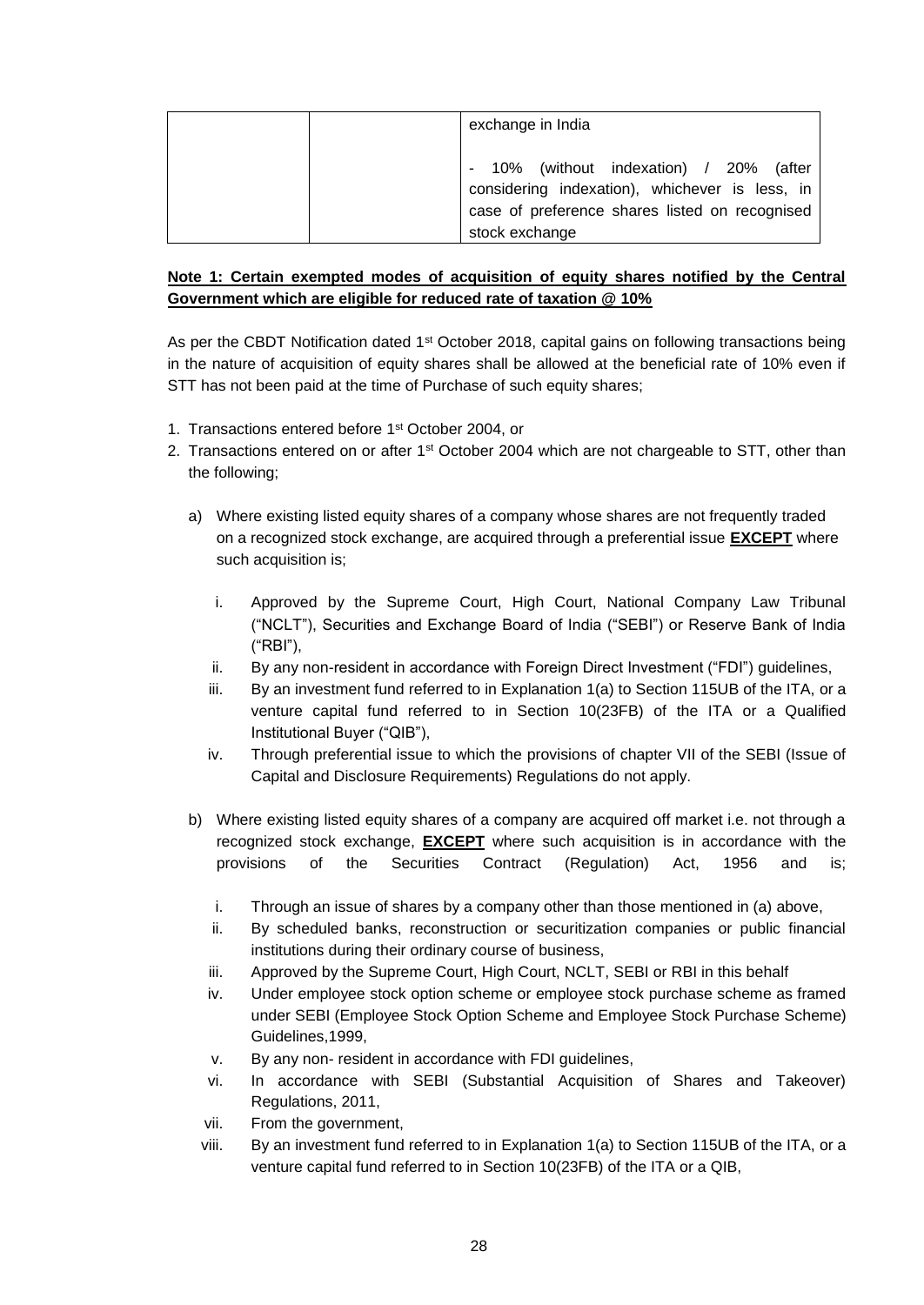- ix. By mode of transfer referred to in section 47 or section 50B or sub-section (3) of section 45 or sub-section (4) of section 45 of the ITA, if the previous owner or the transferor, of such shares has not acquired them by any mode referred to in clause (a) or clause (b) or clause (c) [other than the **EXCEPTIONS** mentioned in clause (a) or clause (b)]
- c) Acquisition of equity share of a company when it is temporarily delisted i.e. period beginning from the date on which the company is delisted from a recognised stock exchange and ending on the date immediately preceding the date on which the company is again listed on a recognised stock exchange in accordance with the Securities Contracts (Regulation) Act, 1956 read with SEBI Act, 1992 (15 of 1992) and the rules made there under.

Tax implications in the hands of domestic investors on sale of listed debentures prior to maturity would be as under:

| <b>PERIOD</b>  | <b>OF</b> | <b>CHARACTERISATION</b> | TAX RATE (TO BE INCREASED BY SURCHARGE AS         |  |
|----------------|-----------|-------------------------|---------------------------------------------------|--|
| <b>HOLDING</b> |           |                         | APPLICABLE AND HEALTH AND EDUCATION CESS AT       |  |
|                |           |                         | <b>4% ON TAX)</b>                                 |  |
| 12 months      |           | <b>Short Term</b>       | Tax rates in Clause No. 11.2 as applicable to the |  |
| or less        |           |                         | person irrespective of whether the sale is on the |  |
|                |           |                         | floor or off the floor of the stock exchange      |  |
| More than      |           | Long Term*              | 10%, in case of debentures listed on a            |  |
| 12 months      |           |                         | recognised stock exchange.                        |  |

*\*Note 1: The Indian tax authorities may seek to apply a higher rate of 20% (plus applicable surcharge and cess) without indexation on long-term capital gains arising on sale of listed bonds and debentures*

Tax implications in the hands of domestic investors on sale of unlisted debentures prior to maturity would be as under:

| <b>PERIOD</b>  | ΟF | <b>CHARACTERISATION</b> | TAX RATE (TO BE INCREASED BY SURCHARGE AS         |  |  |
|----------------|----|-------------------------|---------------------------------------------------|--|--|
| <b>HOLDING</b> |    |                         | APPLICABLE AND HEALTH AND EDUCATION CESS AT       |  |  |
|                |    |                         | <b>4% ON TAX)</b>                                 |  |  |
| 36 months      |    | <b>Short Term</b>       | Tax rates in Clause No. 11.2 as applicable to the |  |  |
| or less        |    |                         | person                                            |  |  |
| More than      |    | Long Term               | $20%$ .                                           |  |  |
| 36 months      |    |                         |                                                   |  |  |

### 11.8. **Interest income**

Interest income would be characterized as 'business income' or 'income from other sources' depending on whether the debentures are held as 'stock-in-trade or capital assets'. Further, gains arising on redemption of debentures prior to redemption would be treated as interest income. Expenses incurred to earn such interest income would be available as deduction. Interest income would be taxable at the rates in Clause No. 1.2 as applicable to the investor.

#### 11.9. **Dividend Income**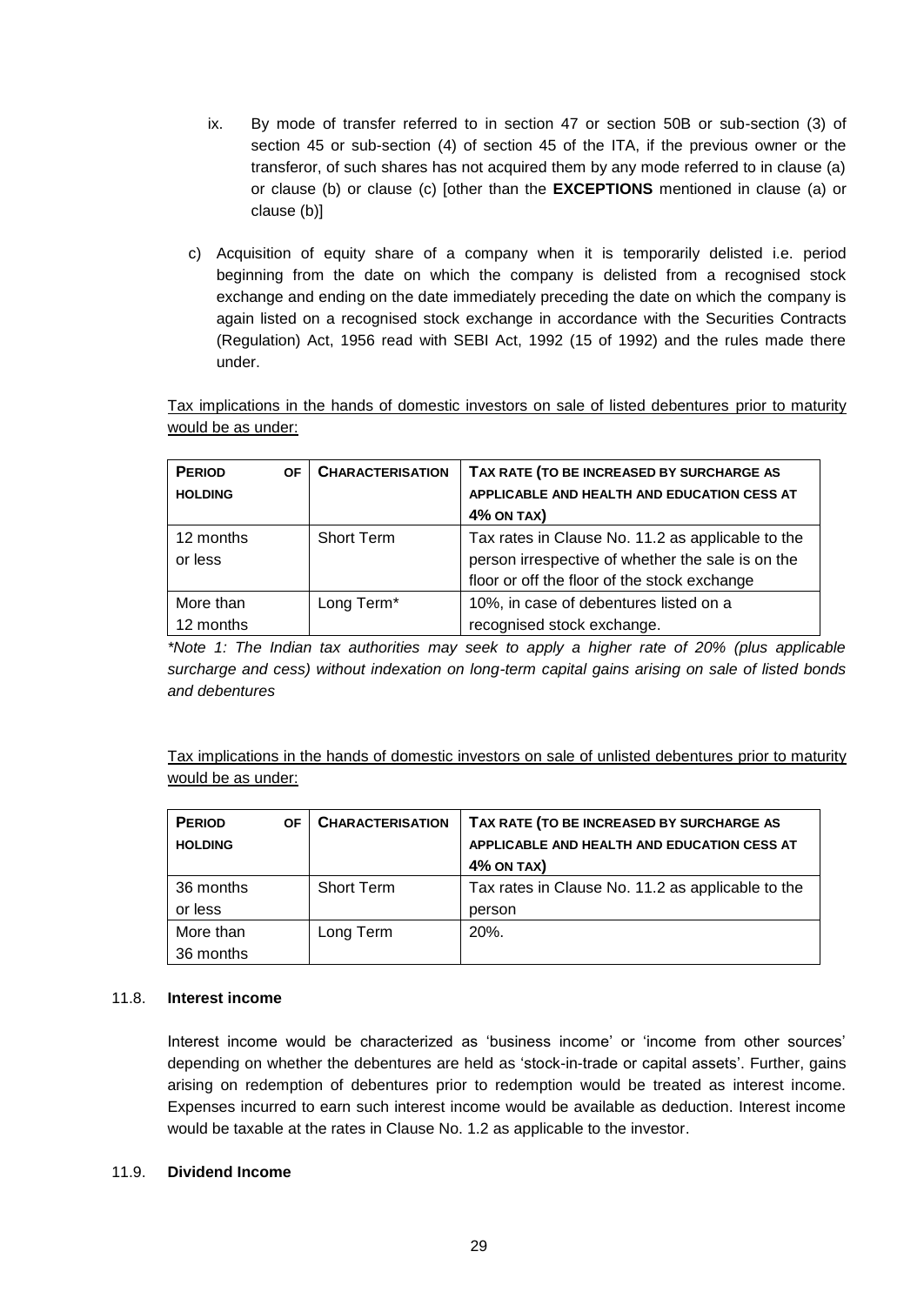Dividend declared by an Indian company is exempt from tax in the hands of its shareholders provided the company distributing the dividends has paid a dividend distribution tax as per the ITA. Additionally, as per provisions of Section 115BBDA of ITA, persons, other than domestic companies and certain prescribed trusts / institutions, are liable to 10% income tax (plus surcharge as applicable and health and education cess at 4% on tax) if income by way of dividends, in aggregate, exceed Rs. 10 lakh per financial year.

#### 11.10. **Deemed income on investment in shares/ securities of unlisted Companies in India**

The Client may acquire shares / securities of a company for a consideration which is lower than the FMV or without consideration. As per the provisions of the ITA, where any client receives any property, being shares (directly or on conversion of securities into shares) or securities, from any persons, other than relatives, without any consideration or for a consideration which is lower than the FMV by more than Rs. 50,000 (Indian Rupees Fifty Thousand), the shortfall in consideration is taxable in the hands of the acquirer as Other Income.

The rules for determining the FMV of shares have been prescribed under the Income-tax Rules, 1962, ("IT Rules"). As per the amended Rule 11UA of IT Rules, the FMV of unlisted equity shares would be as per the following formulae:

#### (A+B+C+D-L) x PV/PE, where

A: Book value of all the assets (except those mentioned at B, C and D below) as reduced by income tax paid (net of refund) and unamortised deferred expenditure

B: Fair market value of jewellery and artistic work based on the valuation report of a registered valuer

C: Fair market value of shares or securities as determined in the manner provided in this rule

D: Stamp duty valuation in respect of any immovable property

L: Book value of liabilities, excluding paid up equity share capital, amount set apart for undeclared dividend, reserves and surplus, provision for tax, provisions for unascertained liabilities and contingent liabilities

PV: Paid up value of equity shares

PE: Total amount of paid up equity share capital as shown in the balance sheet.

*It is important to note that the book value has to be determined as per the 'balance sheet', which term has been defined under Rule 11U to mean the audited accounts of the company as drawn upto the 'valuation date'.*

Accordingly, in case it is held that Other Income is earned by the Client, such Other Income would be chargeable to tax at 30% plus applicable surcharge and cess, in case of resident companies and firm and in case of individual, as per applicable slab rates. Further, the cost of the acquisition of the shares acquired would be deemed to be the FMV of the shares as determined above.

### 11.11. **Capital Gains Tax implications on conversion of debentures into shares**

The Client may invest in debt securities / debentures of Indian portfolio companies which may convert into shares of the company at a later date. Conversion of such debt securities / debentures of a company into shares of that company is not regarded as a transfer under the ITA. Hence, no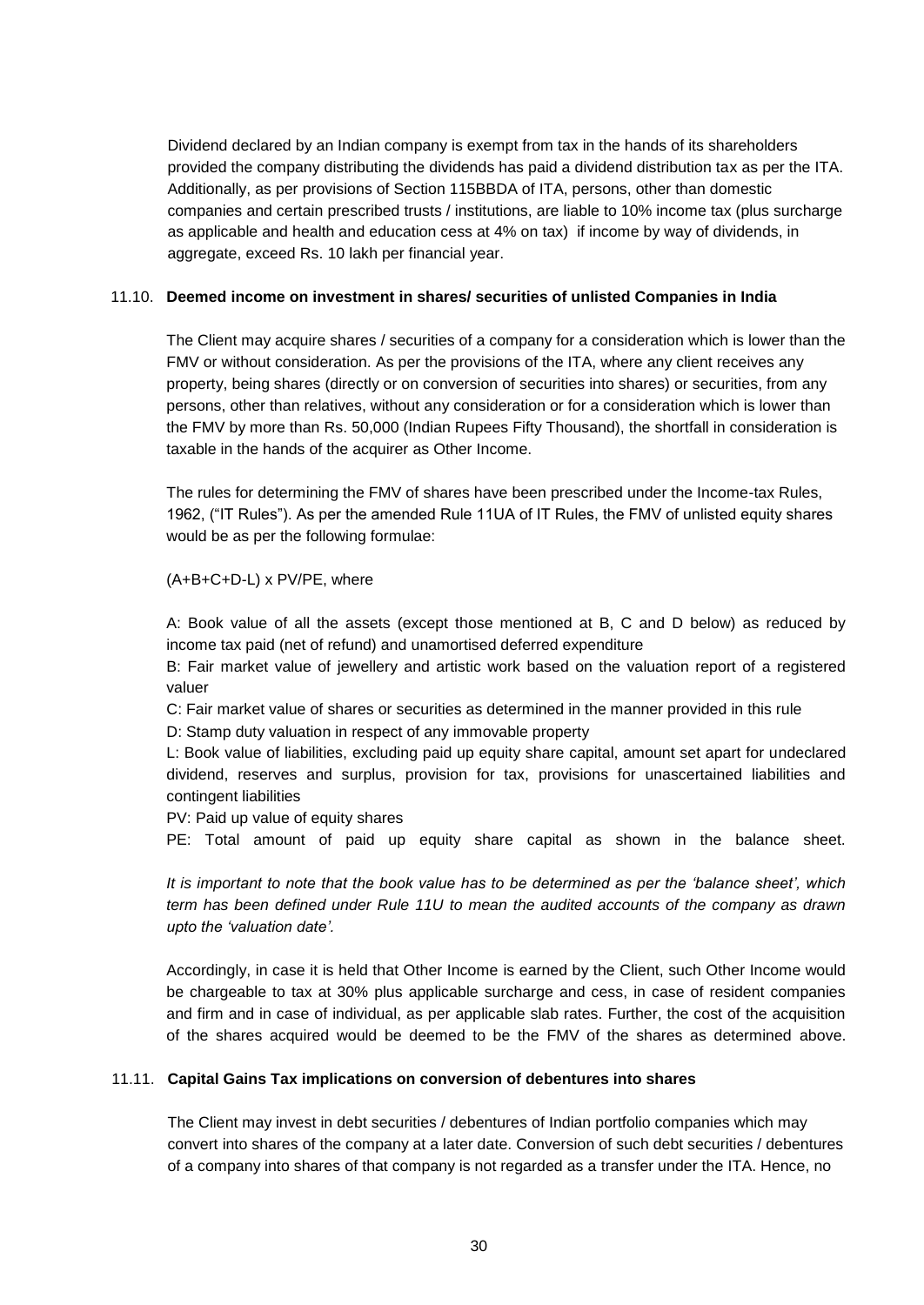capital gains would arise in the hands of the beneficiaries on conversion of convertible debentures of a company into shares. At the time of transfer of the converted shares, the cost of acquisition of a convertible debenture would be deemed to be the cost of acquisition of such shares. Further, the holding period of the shares would commence from the date of allotment of debentures.

### 11.12. **Capital Gains Tax implications on conversion of preference shares into equity shares**

The Client may invest in convertible preference shares of Indian portfolio companies which may convert into equity shares of the company at a later date. Conversion of such convertible preference shares of a company into equity shares of that company is not regarded as a transfer under the ITA. Hence, no capital gains would arise in the hands of the beneficiaries on conversion of preference share of a company into equity shares. At the time of transfer of the converted equity shares, the cost of acquisition of a preference share would be deemed to be the cost of acquisition of such equity shares. Further, the holding period of the equity shares would commence from the date of allotment of preference share.

#### 11.13. **Capital Losses**

As per the provisions of the ITA, short term capital loss can be set off against both short term capital gains and long term capital gains but long term capital loss can be set off only against long term capital gains. It is pertinent to note that, any long term capital loss arising on sale of listed equity shares would also be eligible for set off against the long term capital gains. The unabsorbed short term and long term capital loss can be carried forward for 8 (eight) assessment years.

#### 11.14. **Income Stripping**

As per Section 94(1) of the ITA, where any person owning securities sells or transfers the same or similar securities and buys back or reacquires those securities and the result of the transaction is that any interest becoming payable in respect of the securities is receivable otherwise than by such owner, the said interest payable, whether it would or would not have been chargeable to income tax apart from the provisions of Section 94(1) of the ITA, would be deemed to be the income of the owner of the securities and not to be the income of any other person subject to certain specified conditions.

As per Section 94(2) of the ITA, where any person has had at any time during any previous year any beneficial interest in any securities, and the result of any transaction relating to such securities or the income thereof is that, in respect of such securities within such year, either no income is received by him or the income received by him is less than the sum to which the income would have amounted if the income from such securities had accrued from day to day and been apportioned accordingly, then the income from such securities for such year shall be deemed to be the income of such person.

### 11.15. **Dividend stripping**

Where any person buys or acquires any securities within a period of 3 (three) months prior to the record date (i.e., the date that may be fixed by a company for the purposes of entitlement of the holder of the securities to receive dividend) and such person (i) sells or transfers such securities within a period of 3 (three) months after such record date, and (iii) the dividend or income on such securities received or receivable by such person is exempt, then, any loss arising to such person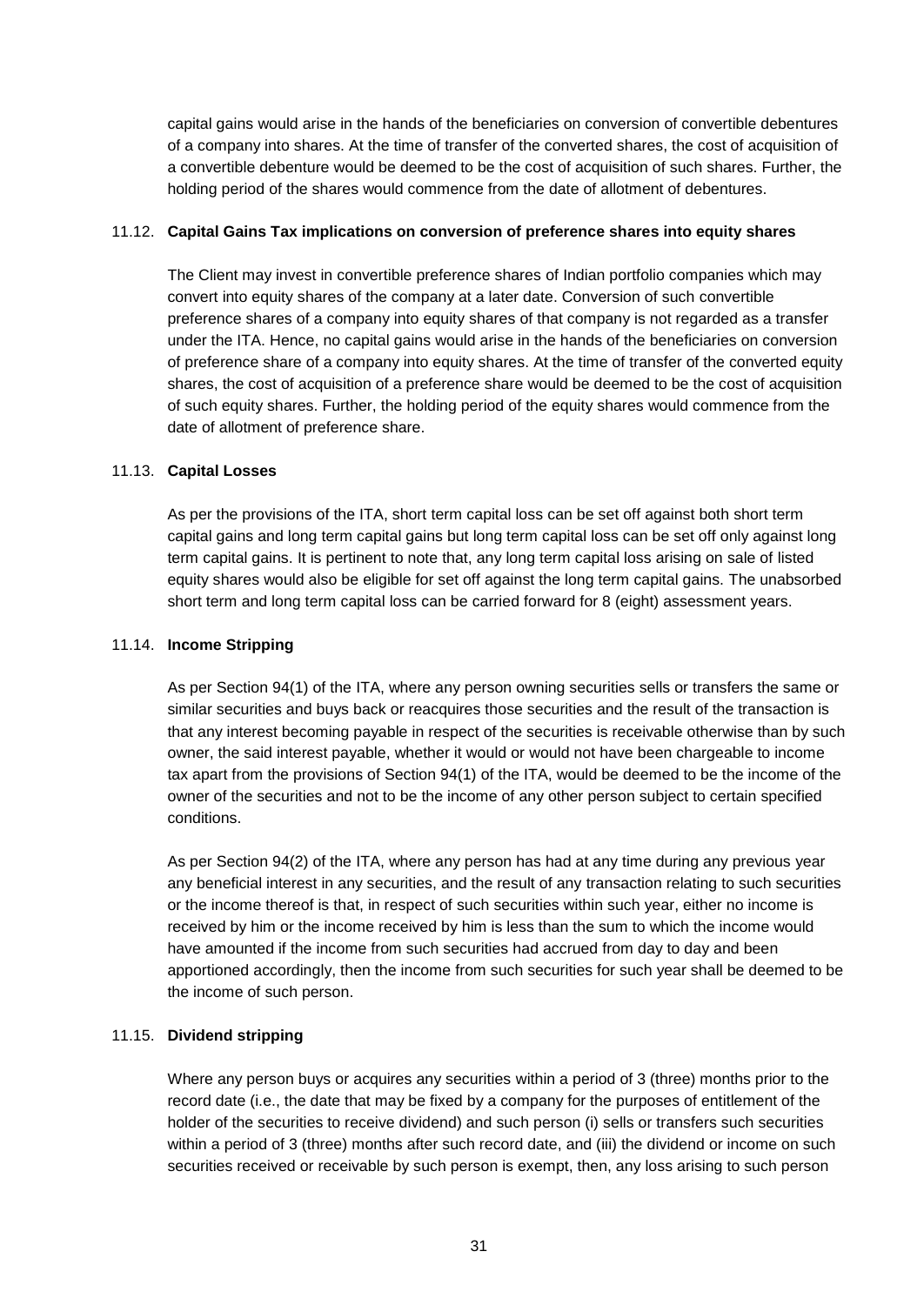on account of such purchase and sale of securities, to the extent such loss does not exceed the amount of such dividend or income received or receivable, would be ignored for the purposes of computing his income chargeable to tax.

### 11.16. **Securities Transaction Tax ("STT")**

Delivery based purchases and sales of equity shares traded on recognized Indian stock exchanges are subject to STT at the rate of 0.1% on the transaction value of purchase or sale. Further, STT @ 0.2% on the transaction value is also leviable on sale of unlisted equity shares under an offer for sale to the public included in an initial public offer and where such shares are subsequently listed on a stock exchange

*Disclaimer: The tax information provided above is generic in nature and is subject to change from time to time. The actual tax implications for each Client could vary substantially from what is mentioned above, depending on the facts and circumstances of each case. From 1st April 2017,General Anti-avoidance Regulations("GAAR") are applicable which empowers tax authorities to disregard or combine or re-characterize any part or whole of a transaction / arrangement such that the transaction / arrangement gets taxed on the basis of its substance rather than its form if such arrangement gets classified as an impermissible avoidance arrangement. This could result in any tax benefit being denied, including denial of treaty benefits, shifting of residency of investors and / or re-characterization of capital gains income as any other classification. Accordingly, the Client would therefore be best advised to consult his or her tax advisor/consultant for appropriate advice on the tax treatment of his of income or loss and the expenses incurred by him as a result of his investment in the Discretionary Portfolio Management Service offered by the Portfolio Manager.*

# **TAXATION IMPLICATIONS (SPECIFICALLY FOR NON-RESIDENT INDIAN CLIENTS)**

### 11.16 **General**

In view of the individual nature of tax consequences on the income, capital gains or otherwise, arising from investments through Discretionary Portfolio Management Services, each Client is advised to consult his / her / its tax advisor with respect to the specific tax consequences to him / her / it on investment through Discretionary Portfolio Management Services. The Portfolio Manager shall not be responsible for assisting in or completing the fulfillment of the client's tax obligations.

As per the relevant PMS agreement, all the investment from Non-residents Indian ("NRI") in Indian companies is going to be under non repatriation route. The tax treatment for NRIs is broadly similar to tax treatment elucidated in 11.2 to 11.15 above, barring some changes, which are covered hereinafter.

The tax implications mentioned herein are effective as on the date of issue of this Document and may change due to modifications in existing legislation.

### 11.17 **Basic Tax Rates**

The following rates are applicable: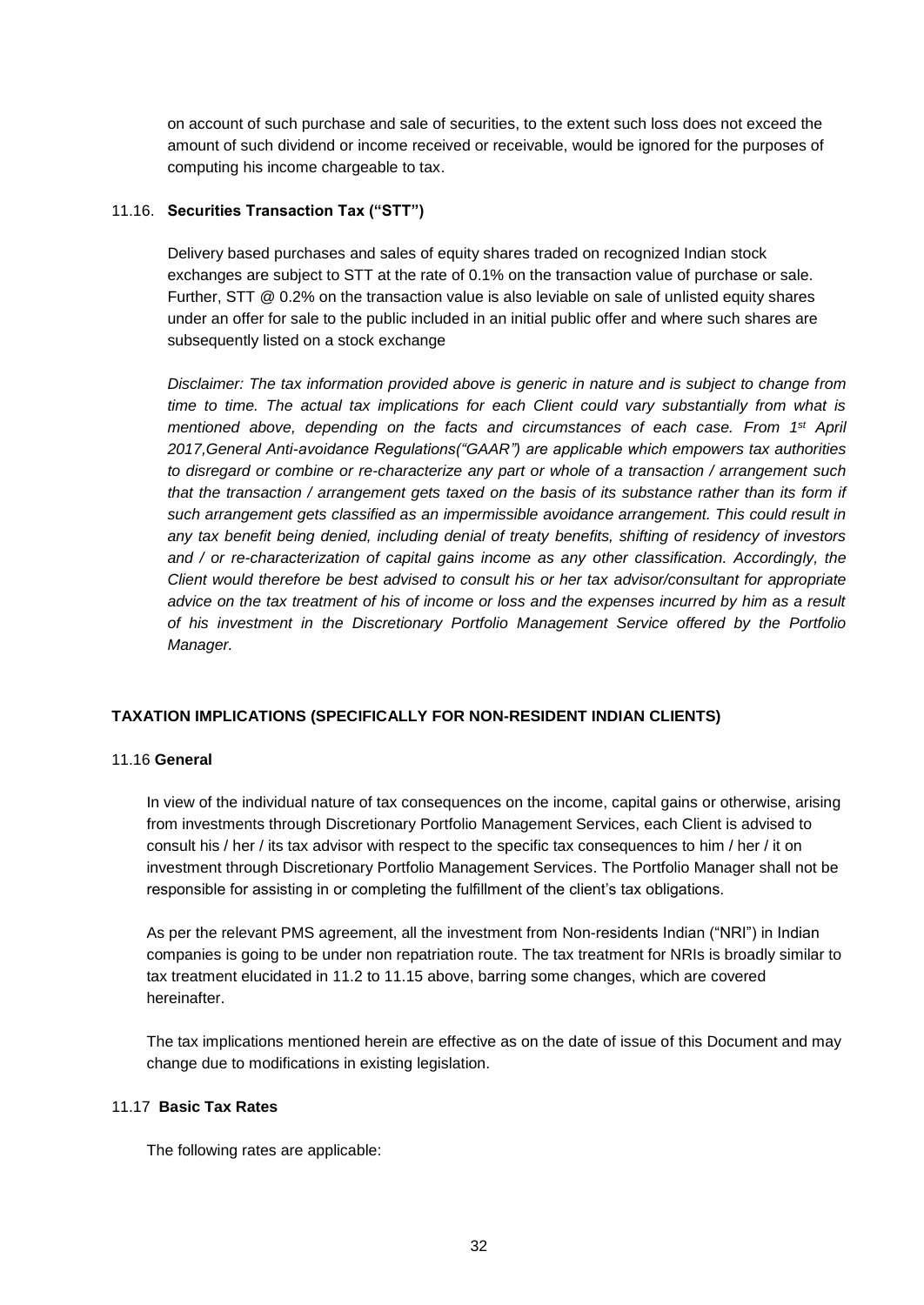| Slab Rate (For non-resident individuals)                                                                                                                                                           | <b>Tax Rate</b> |  |  |  |  |
|----------------------------------------------------------------------------------------------------------------------------------------------------------------------------------------------------|-----------------|--|--|--|--|
| Upto Rs. 250,000                                                                                                                                                                                   | <b>NIL</b>      |  |  |  |  |
| Rs. 250,001 to Rs. 500,000                                                                                                                                                                         | 5%              |  |  |  |  |
| Rs. 500,001 to Rs. 1,000,000                                                                                                                                                                       | <b>20%</b>      |  |  |  |  |
| Above Rs. 1,000,000                                                                                                                                                                                | 30%             |  |  |  |  |
| Levy of surcharge -<br>10% for individuals having total income exceeding Rs. 50 Lakhs upto Rs. 1 Crores<br>$\bullet$<br>15% for individuals having total income exceeding Rs. 1 Crore<br>$\bullet$ |                 |  |  |  |  |

Health and Education cess at 4% on tax respectively (inclusive of surcharge, if any) Maximum marginal rate ("MMR") is 35.88%

# 11.18 **Transfer and Redemption of listed NCDs**

The characterization of gains/income earned on sale/redemption of debentures generally depends on characteristics of the debentures i.e. whether the same are held as capital assets or stock in trade, and whether the same are being transferred to a third party or are being redeemed by the issuing company.

If debentures are transferred to a third party prior to their maturity, and if the same have been held as capital assets, income arising from such transfer could be treated as capital gains. If debentures are transferred to a third party prior to their maturity, and if the same have been held as stock in trade, income arising from such transfer could be treated as business income.

Where the debentures are redeemed and if the same have been held as capital assets, the difference between the redemption price and the subscription price, could be treated as interest income and taxed under the head "income from other sources". Where the debentures are held as stock in trade, the interest income could be taxed under the head "business income".

| <b>Period of</b><br>holding | Nature of Income                        | Tax rate (Refer Note 1)                  |
|-----------------------------|-----------------------------------------|------------------------------------------|
| 12 months                   | Short-term capital gains on transfer of | For an NRI at MMR (benefit of slab rates |
| or less                     | listed debentures                       | can be availed)                          |
| More than 12                | Long-term capital gains on transfer of  | 10% (without indexation)                 |
| months                      | listed debentures                       | (Refer Note 2)                           |

Capital gains should be taxed as per the Income tax Act, 1961 ("ITA") as under

*Note 1: These tax rates are to be increased by surcharge as applicable and health and education cess at 4% on tax. Further, the tax rates for non-residents could be reduced based on rates applicable under the tax treaty.*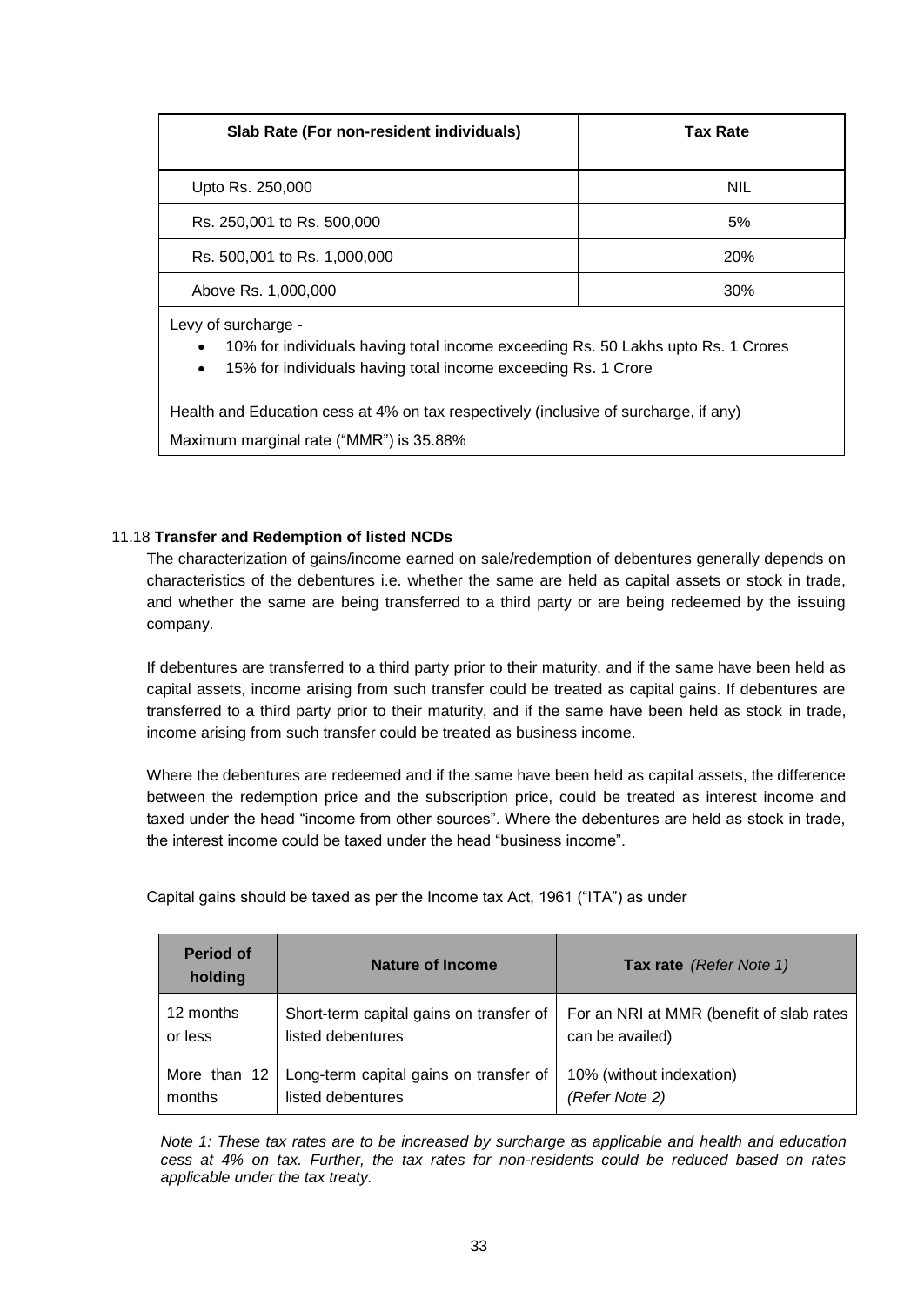*Note 2: The Indian tax authorities may seek to apply a higher rate of 20% (plus applicable surcharge and cess) without indexation on long-term capital gains arising on sale of listed debentures.*

#### 11.19 **Interest income earned from listed NCDs**

In case of NRIs, though Section 115E provides for a beneficial rate of 20% plus applicable surcharge and cess in case of interest income from specified assets (which include debentures issued by Companies), there is a controversy around applying the beneficial rate since the specified asset would have to be acquired /subscribed / purchased in foreign currency. However, in this case, the investment in the specified asset, i.e. debentures issued by Companies would be in Indian currency only. Accordingly, the higher rates of 35.88% (thirty five point eighty eight percent) has been considered on a conservative basis in case of non-resident individuals

*Disclaimer: The tax information provided above is generic in nature and is subject to change from time to time. The actual tax implications for each Client could vary substantially from what is mentioned above, depending on the facts and circumstances of each case. From 1st April 2017,General Anti-avoidance Regulations("GAAR") are applicable which empowers tax authorities to disregard or combine or re-characterize any part or whole of a transaction / arrangement such that the transaction / arrangement gets taxed on the basis of its substance rather than its form if such arrangement gets classified as an impermissible avoidance arrangement. This could result in any tax benefit being denied, including denial of treaty benefits, shifting of residency of investors and / or re-characterization of capital gains income as any other classification. Accordingly, the Client would therefore be best advised to consult his or her tax advisor/consultant for appropriate advice on the tax treatment of his of income or loss and the expenses incurred by him as a result of his investment in the Discretionary Portfolio Management Service offered by the Portfolio Manager.*

### **12. ACCOUNTING POLICY / VALUATIONS**

#### 12.1. **Key accounting policies**

The following are the key accounting policies:

- (a) Investments in listed Securities will be valued at the closing market prices on the BSE. If the Securities are not traded on the BSE on the valuation day, the closing price of the Security on the NSE will be used for valuation of Securities. In case of the Securities that are not traded on the valuation date, the last available traded price shall be used for the valuation of securities. Investments in units of mutual funds shall be valued at the repurchase price of the previous day or at the last available repurchase price declared for the relevant scheme on the date of the report.
- (b) Unlisted Securities/investments will be valued at cost till the same are priced at fair market value. Such fair value may be determined by an agency appointed by the Portfolio Manager, on periodic basis (at least annually).
- (c) Realised gains/losses will be calculated by applying the First In First Out principle.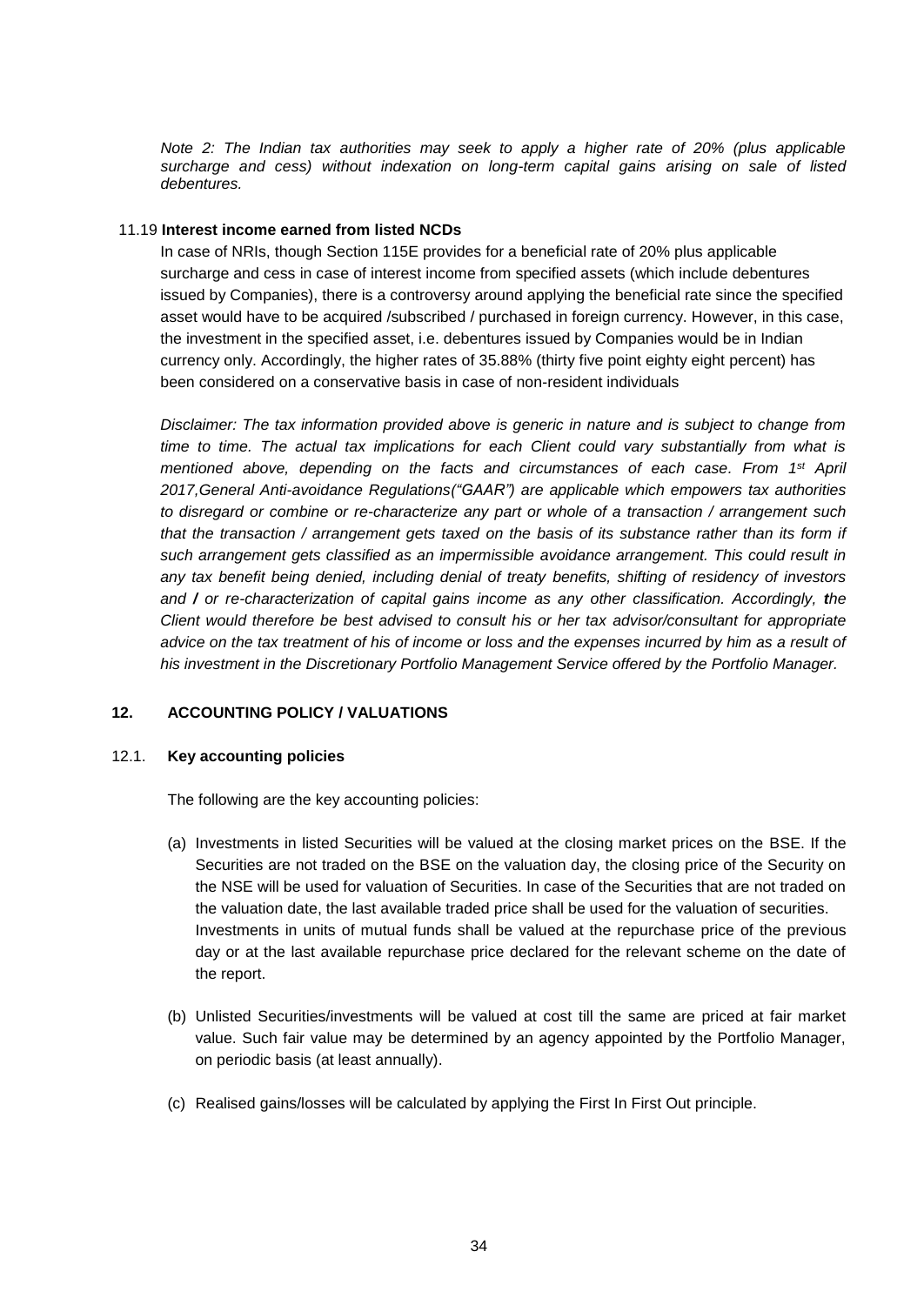- (d) Unrealized gains/losses are the differences, between the current market value/net asset value and the historical cost of the Securities.
- (e) Interest will be accounted on accrual basis. The interest on debt instruments will be accounted on accrual basis.
- (f) In respect of all interest-bearing investments, income must be accrued on a day to day basis as it is earned.
- (g) Transactions for purchase or sale of investments will be recognised as of the trade date and not as of the settlement date, so that the effect of all investments traded during a financial year are recorded and reflected in the financial statements for that year. Where investment transactions take place outside the stock market, for example, acquisitions through private placement or purchases or sales through private treaty, the transaction should be recorded, in the event of a purchase, as of the date on which the portfolio obtains in enforceable obligation to pay the price or, in the event of a sale, when the portfolio obtains an enforceable right to collect the proceeds of sale or an enforceable obligation to deliver the instruments sold.
- (h) The cost of investments acquired or purchased will include brokerage, stamp charges and any charge customarily included in the broker's bought note. In respect of privately placed debt instruments any front-end discount offered will be reduced from the cost of the investment.
- (i) Dividends on shares will be accounted on ex-dividend date and dividends on units in mutual funds will be accounted on receipt of information from the mutual fund house and interest, stock lending fees earned etc., will be accounted on accrual basis. The interest on debt instruments will be accounted on accrual basis.

### 12.2. **Maintenance of funds**

Books of accounts would be separately maintained in the name of the Client as are necessary to account for the assets and any additions, income, receipts and disbursements in connection therewith, as provided under the Regulations. The principle of going concern is applied while recording transactions and in preparation of financial statements. In line with SEBI circular No. IMD/DOF I/PMS/Cir- 4/2009 dated 23 June 2009, the Portfolio Manager may keep the funds of all Clients in a separate bank account maintained by the Portfolio Manager subject to the following conditions:

- (a) There are clear segregation of each client's fund through proper and clear maintenance of back office records;
- (b) Portfolio Managers does not use the funds of one client for another client;
- (c) Portfolio Managers also maintains an accounting system containing separate client-wise data for their funds and provide statement to clients for such accounts at least on monthly basis; and
- (d) Portfolio Manager reconciles the client-wise funds with the funds in the aforesaid bank account on daily basis.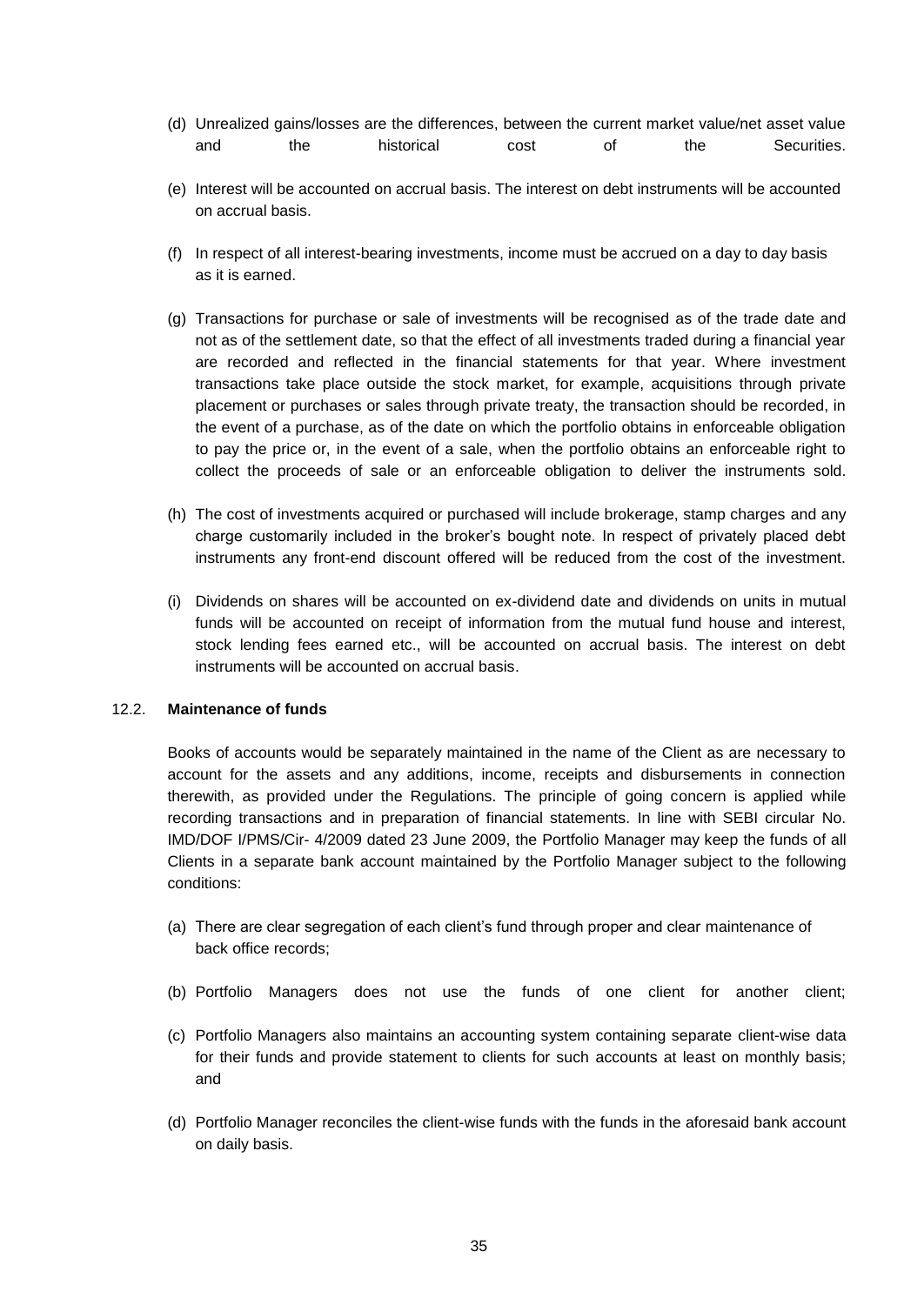### 12.3. **Maintenance of portfolio**

In case of investments in both listed and unlisted Securities by the Portfolio Manager on behalf of its Clients, the Portfolio Manager shall maintain separate Depository Account for each Client by the end of the day on which the Securities were purchased by the Portfolio Manager.

#### 12.4. **Account Statement**

A statement of Portfolio will be sent by either ordinary post / courier / email to each Client stating the details of transaction undertaken on a quarterly basis within 30 days after the end of the quarter or at the requested frequency of the Client as per the Agreement ("**Account Statement**").

#### 12.5. **Receiving Account Statement / Correspondence By E-Mail**

The Portfolio Manager may send account statements and any other correspondence using email as the mode for communications as may be decided from time to time. It is deemed that the Client is aware of all security risks including possible third party interception of Account Statement and content of the Account Statement becoming known to third parties. The Client may at any time request for a physical copy of the Account Statement.

The Portfolio Manager may also undertake to accept non-commercial transactions such as change in address, change in bank details, change in mode of payment etc received through email, provided the request is sent by the Client from the same email address which is registered with the Portfolio Manager.

### 12.6. **Nomination Facility**

The Portfolio Manager will provide an option to the Client to nominate a person in whom all the rights and benefits of the Portfolio shall vest in the event of his / her death. Where the investments are held by more than one person jointly, the joint holders may together nominate a person in whom all the rights shall vest in the event of the death of all the joint holders.

The Nomination facility extended under the Discretionary Portfolio Management Services is in accordance with SEBI instructions and subject to other applicable laws. The single / joint/ surviving holders can subsequently write requesting for a nomination form in order to nominate any person to receive the benefits of the Portfolio upon his / her / their death, subject to completion of necessary formalities. Further, if either the Portfolio Managers incur any loss whatsoever arising out of any litigation or harm that it may suffer in relation to the nomination, they will be entitled to be indemnified absolutely from the deceased holders estate. Upon the demise of the holder, the benefits of the Portfolio would be transmitted in favor of the nominee subject to the nominee executing suitable indemnities in favor of the Portfolio Manager and necessary documentation to the satisfaction of the Portfolio Manager.

Clients are advised to read the instructions carefully before nominating. The Portfolio Manager can call for such documents from the nominee as deemed necessary.

### 12.7. **Transmission of Portfolio**

A person becoming entitled to the investments under the Portfolio in consequence of the death, insolvency or winding up the sole holder or the survivors of joint holders, upon producing evidence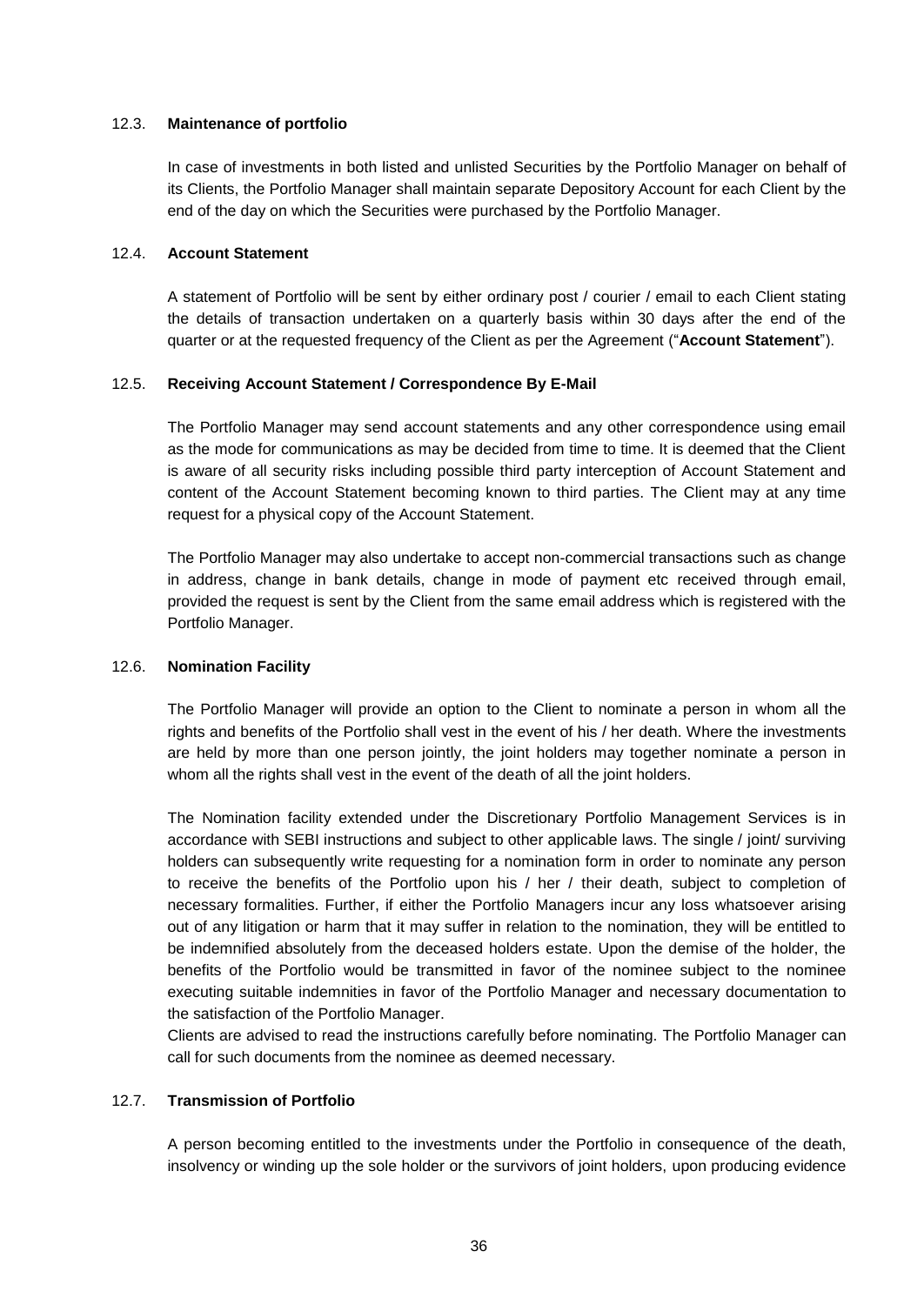and documentation to the satisfaction of the Portfolio Manager and upon executing suitable indemnities in favor of the Portfolio Manager, shall be registered as a Client of the Portfolio Manager.

#### **13. INVESTOR SERVICES**

13.1. **Name, address and telephone number of the investor relations officers who shall attend to the investor queries and complaints.**

| Name      | : Vaibhav Rekhi                                                               |
|-----------|-------------------------------------------------------------------------------|
| Address   | : Ground Floor, Piramal Tower , Peninsula Corporate Park, Lower Parel, Mumbai |
| Telephone | : +91 22 61513405                                                             |
| Email     | : vaibhav.rekhi@piramal.com                                                   |

The official mentioned above will ensure prompt Investor services. The Portfolio Manager will ensure that these officials are vested with the necessary authority, independence and the wherewithal to handle Investor complaints.

#### 13.2. **Grievance Redressal And Dispute Settlement Mechanism**

**Grievance Redressal:** The Portfolio Manager will endeavour to address all complaints regarding service deficiencies or causes for grievance, for whatever reason, in a reasonable manner and time. If the Client remains dissatisfied with the remedies offered or the stand taken by the Portfolio Manager, the Client and the Portfolio Manager shall abide by the following mechanisms.

SEBI has introduced an online platform "SCORES" (i.e. SEBI Complaints Redress System) where Clients can lodge complaints against the registered intermediaries. Please refer to the following link: http://www.sebi.gov.in/cms/sebi\_data/attachdocs/1340957586933.pdf

**Dispute Settlement Mechanism:** All disputes, differences, claims and questions whatsoever arising between the Client and the Portfolio Manager and/or their respective representatives shall be settled in accordance with and subject to the provisions of The Arbitration and Conciliation Act 1996, or any statutory requirement, modification or re-enactment thereof. Such Arbitration proceedings shall be held at Mumbai or such other place as the Portfolio Manager thinks fit. The Arbitration proceedings shall be conducted in English.

The Agreement with the Client shall be governed by, construed and enforced in accordance with the laws of India. Any action or suit involving the Agreement with a Client or the performance of the Agreement by the either party of its obligations will be conducted exclusively in courts located within the city of Mumbai in the State of Maharashtra.

### **14. PREVENTION OF MONEY LAUNDERING**

14.1. Prevention of Money Laundering Act, 2002 ("**PML Act**") came into effect from July 1, 2005 vide Notification No. GSR 436(E) dated July 1, 2005 issued by Department of Revenue, Ministry of Finance, Government of India. Further, SEBI vide its circular No. ISD/CIR/RR/AML/1/06 dated January 18, 2006 mandated that all intermediaries including Portfolio Managers should formulate and implement a proper policy framework as per the guidelines on anti-money laundering measures and also to adopt a "Know Your Customer" ("**KYC**") policy. The intermediaries may,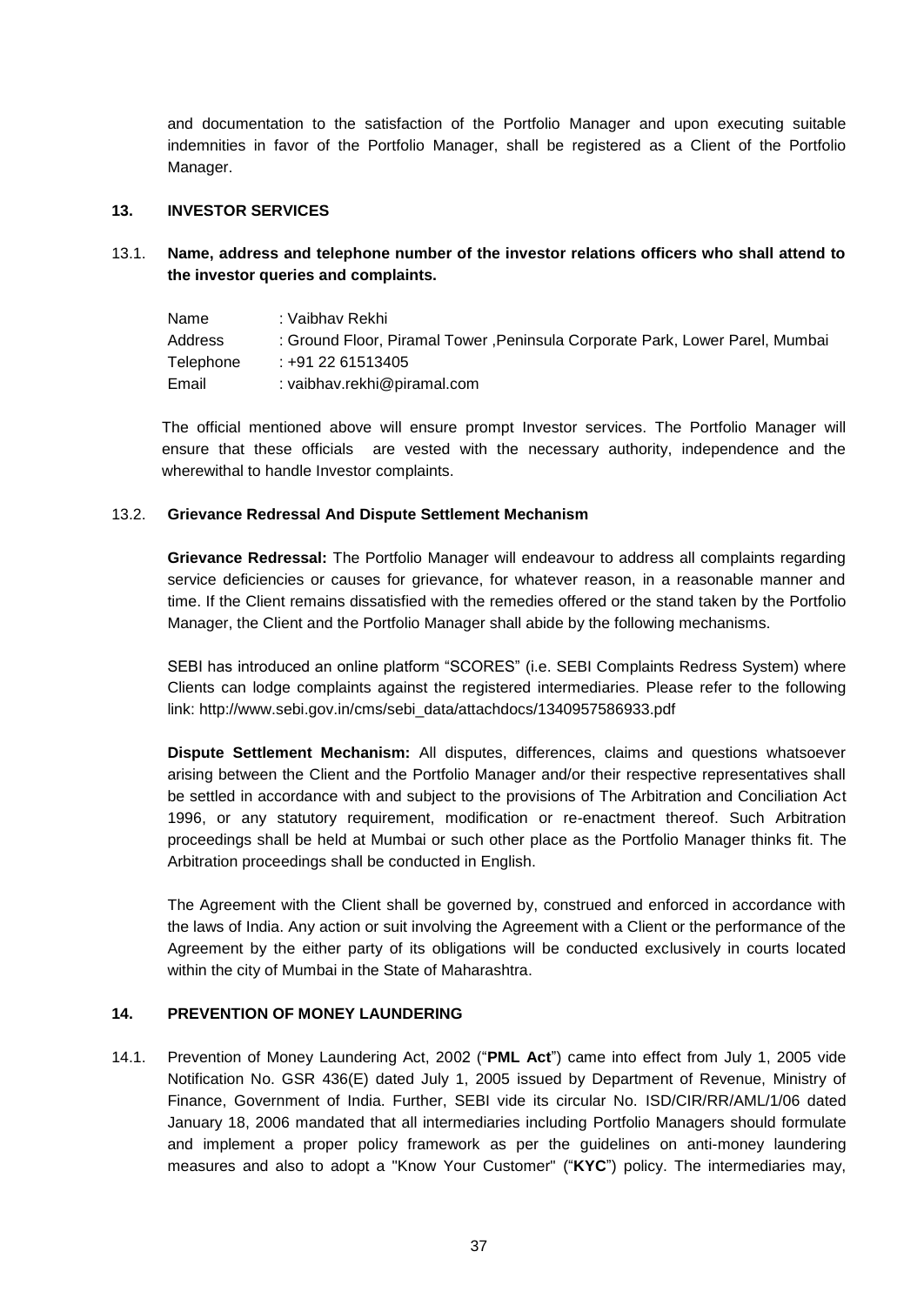according to their requirements specify additional disclosures to be made by Clients for the purpose of identifying, monitoring and reporting incidents of money laundering and suspicious transactions undertaken by clients. SEBI has further issued circular no. ISD/CIR/RR/AML/2/06 dated March 20, 2006 advising all intermediaries to take necessary steps to ensure compliance with the requirement of section 12 of the PML Act requiring *inter alia* maintenance and preservation of records and reporting of information relating to cash and suspicious transactions to Financial Intelligence Unit-India ("**FIU-IND**"). The PML Act, the Rules issued thereunder and the guidelines/circulars issued by SEBI thereto, as amended from time to time, are hereinafter collectively referred to as "**AML Laws**".

- 14.2. The Client(s), including guardian(s) where Client is a minor, should ensure that the amount invested through the services offered by the Portfolio Manager is through legitimate sources only and does not involve and is not designated for the purpose of any contravention or evasion of the provisions of the Income Tax Act, 1961, AML Laws, Prevention of Corruption Act, 1988 and/or any other applicable law in force and also any laws enacted by the Government of India from time to time or any rules, regulations, notifications or directions issued there under.
- 14.3. To ensure appropriate identification of the Client(s) under its KYC policy and with a view to monitor transactions in order to prevent money laundering, the Portfolio Manager reserves the right to seek information, record investor's telephonic calls and/or obtain and retain documentation for establishing the identity of the investor, proof of residence, source of funds, etc. It may re-verify identity and obtain any incomplete or additional information for this purpose, including through the use of third party databases, personal visits, or any other means as may be required for the Portfolio Manager to satisfy themselves of the investor(s) identity, address and other personal information.
- 14.4. The Client(s) and their attorney(ies), if any, shall produce reliable, independent source documents such as photographs, certified copies of ration card/passport/driving license/PAN card, etc. and/or such other documents or produce such information as may be required from time to time for verification of the personal details of the Client(s) including inter alia identity, residential address(es), occupation and financial information by the Portfolio Manager. If the Client(s), their attorney(ies) or the person making payment on behalf of the Client(s), refuses/fails to provide the required documents/information within the period specified by the Portfolio Manager then the Portfolio Manager shall have absolute discretion to freeze the account of the Client(s), reject any application(s) and effect mandatory repayment/returning of assets of the account of the Client(s) subject to the fees payable to the Portfolio Manager, if any. The Portfolio Manager shall also, after application of appropriate due diligence measures, have absolute discretion to report any transactions to FIU-IND that it believes are suspicious in nature within the purview of the AML Laws and/or on account of deficiencies in the documentation provided by the Client(s) and the Portfolio Manager shall have no obligation to advise investors or distributors of such reporting. The KYC documentation requirements shall also be complied with by the persons becoming the client by virtue of operation of law e.g. transmission, etc.
- 14.5. The Portfolio Manager, and its Directors, employees, agents and service providers shall not be liable in any manner for any claims arising whatsoever on account of freezing the account/rejection of any application or mandatory repayment/returning of funds/asset of the account due to noncompliance with the provisions of the AML Laws and KYC policy and/or where the Portfolio Manager believes that transaction is suspicious in nature within the purview of the AML Laws and/or for reporting the same to FIU-IND.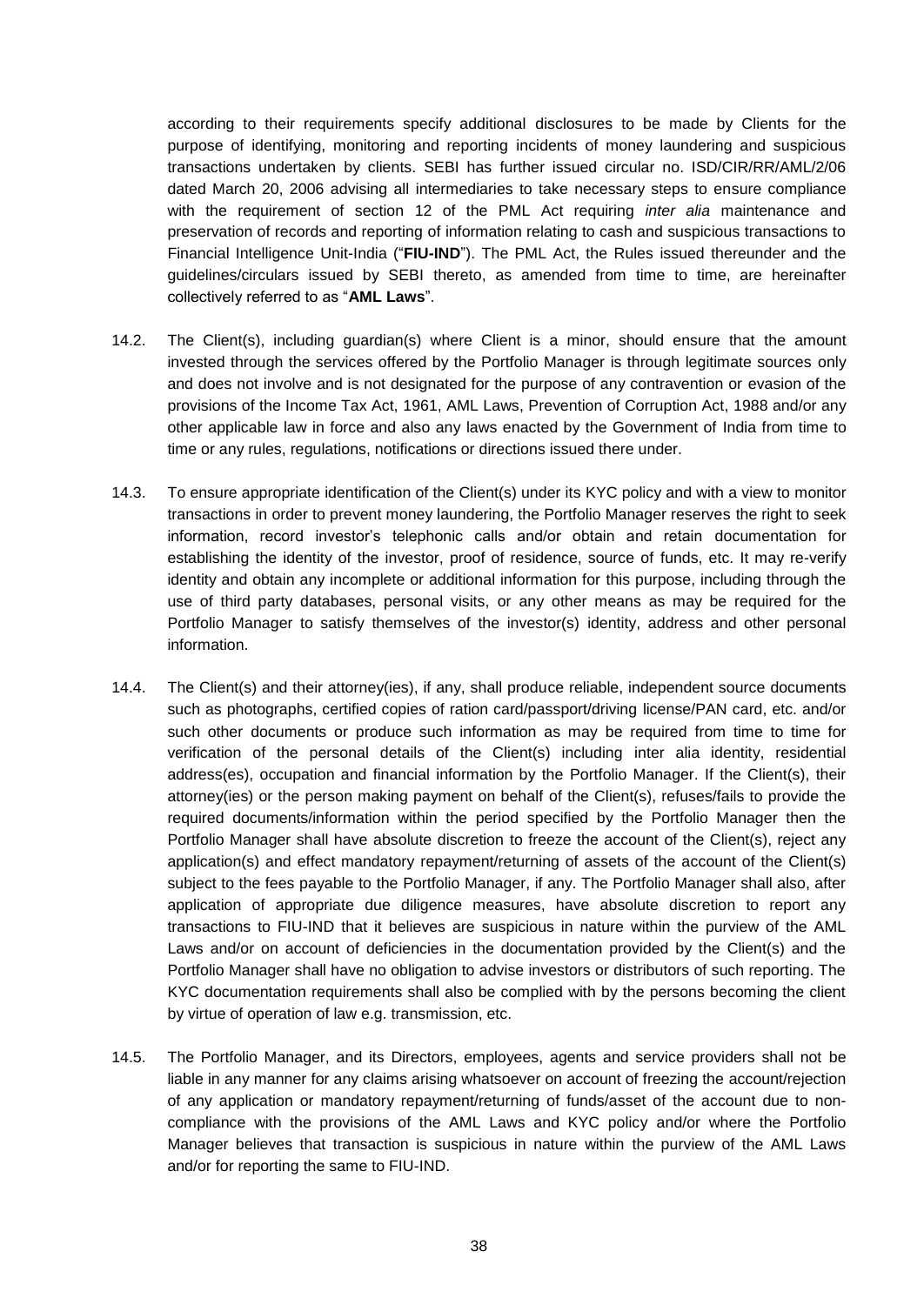### **15. ACTS DONE IN GOOD FAITH**

- 15.1. Any act, thing or deed done in good faith in pursuance of or with reference to the information provided in the application or other communications received from the Client will constitute good and full discharge of the obligation of the Portfolio Manager.
- 15.2. In cases of copies of the documents / other details such as list of authorised signatories, that are submitted by a limited company, body corporate, registered society, trust or partnership, if the same are not specifically authenticated to be certified true copies but are attached to the application form and / or submitted to the Portfolio Manager, the onus for authentication of the documents so submitted shall be on such investors and the Portfolio Manager will accept and act on these in good faith wherever the documents are not expressly authenticated. Submission of these documents /details by such investors shall be full and final proof of the corporate Client's authority to invest and the Portfolio Manager shall not be liable under any circumstances for any defects in the documents so submitted.
- 15.3. In cases where there is a change in the name of such Client, such a change will be effected by the Portfolio Manager only upon receiving the duly certified copy of the revised Certificate of Incorporation issued by the relevant Registrar of Companies / registering authority. In cases where the changed PAN number reflecting the name change is not submitted, such transactions accompanied by duly certified copy of the revised Certificate of Incorporation with a copy of the old Pan Card and confirmation of application made for new PAN Card will be required as a documentary proof.

### **16. CLIENT INFORMATION**

- 16.1. The Portfolio Manager shall presume that the identity of the Client and the information disclosed by him is true and correct. It will also be presumed that the funds invested by the Client through the services of the Portfolio Manager come from legitimate sources / manner and the investor is duly entitled to invest the said funds.
- 16.2. Where the funds invested are for the benefit of a person (beneficiary) other than the person in whose name the investments are made and/or registered, the Client shall provide an undertaking that the Client is holding the funds/Securities in his name is legally authorized/entitled to invest the said funds through the services of the Portfolio Manager, for the benefit of the beneficiaries.
- 16.3. Notwithstanding anything contained in this Document, the provisions of the Regulations and the guidelines there under shall be applicable.
- 16.4. Investors are advised to read the Document carefully before entering into an agreement with the Portfolio Manager.
- 16.5. The contents of this disclosure document had been certified by Chartered Accountant.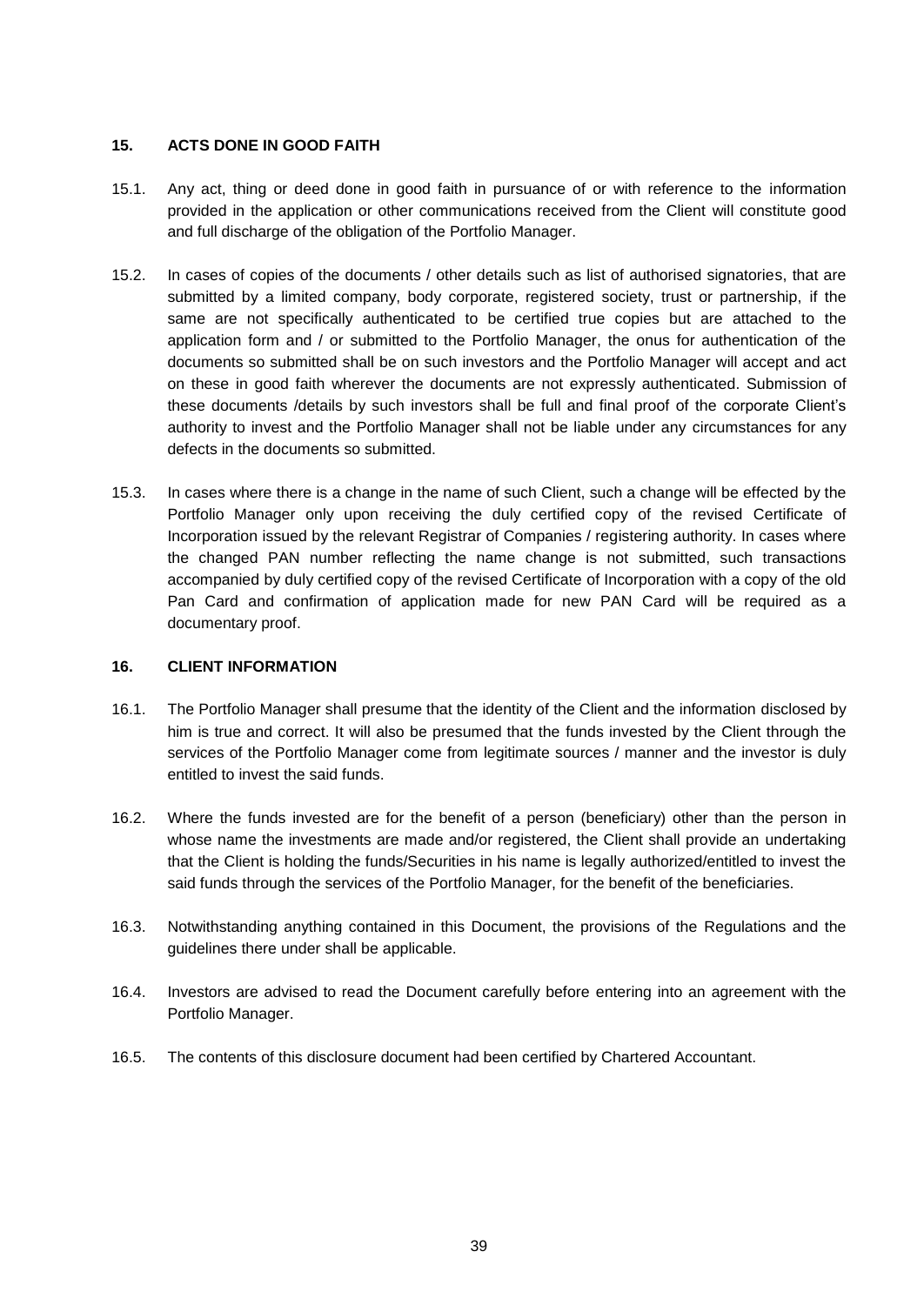# **For Piramal Fund Management Private Limited (formerly known as Indiareit Fund Advisors Private Limited)**

*Sd/- Sd/-* 

Director **Director** Director

--------------------------------------- -------------------------------------------

Khushru Jijina **Niraj Bhukhanwala** 

Date: October 26, 2018

Place: Mumbai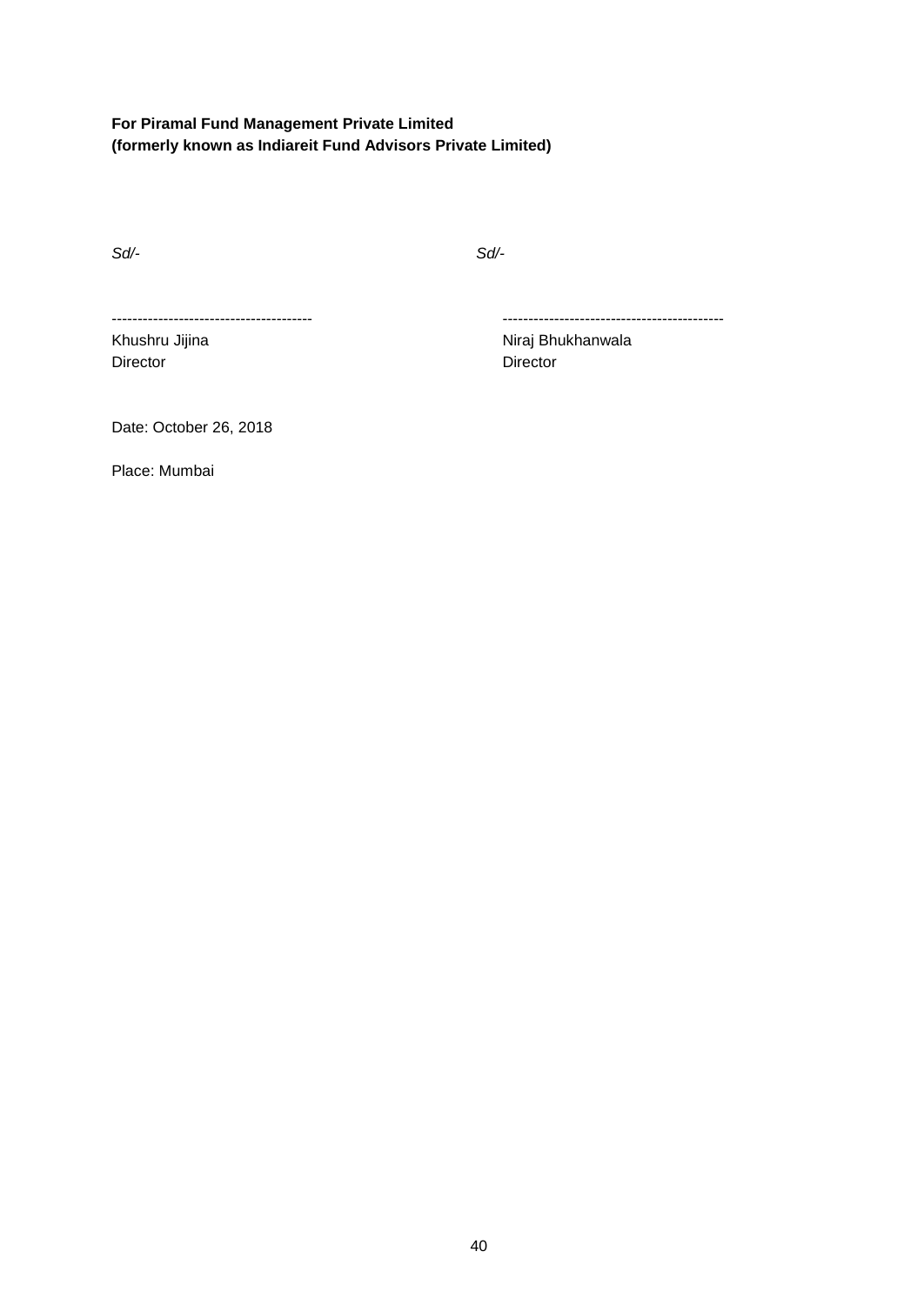## **ANNEXURE I RELATED PARTY TRANSACTIONS**

#### **(a) Name of related parties**

#### **Holding company**

Piramal Enterprises Limited

### **Fellow subsidiary companies**

PHL Fininvest Private Limited Piramal Finance Limited Piramal Housing Finance Limited (formerly Piramal Housing Finance Private Limited)

#### **Other related parties where common control exists**

Piramal Corporate Services Limited Piramal Holdings (Suisse) SA Piramal Foundation for Education Leadership (till 20 March 2018) Gopikrishna Piramal Memorial Hospital Aasan Corporate Solutions Pvt Ltd (formerly known as Aasan Developers & Constructions Pvt Ltd)

### **Key managerial personnel ('KMP') and their relatives**

Mr. Ajay G. Piramal (remuneration is paid by the Holding Company) Mr. Khushru Jijina, Director (resigned as Managing Director w.e.f. 1<sup>st</sup> March 2017)

### **(b) Transaction with related parties**

| <b>Particulars</b>                               | <b>KMP</b> | <b>Companies</b><br>where common<br>control exists | Holding<br>company | Subsidiary/<br><b>Fellow</b><br>subsidiary<br>companies |
|--------------------------------------------------|------------|----------------------------------------------------|--------------------|---------------------------------------------------------|
| Remuneration                                     |            |                                                    |                    |                                                         |
| Mr. Khushru Jijina                               |            |                                                    |                    |                                                         |
|                                                  | (1,213)    |                                                    |                    |                                                         |
| Amenities charges paid                           |            |                                                    |                    |                                                         |
| Aasan Corporate Solutions Pvt Ltd                |            | 70                                                 |                    |                                                         |
|                                                  |            | (89)                                               |                    |                                                         |
| Rent paid                                        |            |                                                    |                    |                                                         |
| Gopikrishna Piramal Memorial Hospital            |            |                                                    |                    |                                                         |
|                                                  |            | (1)                                                |                    |                                                         |
| Aasan Corporate Solutions Pvt Ltd                |            | 102                                                |                    |                                                         |
|                                                  |            | (88)                                               |                    |                                                         |
| <b>Interest on loan</b>                          |            |                                                    |                    |                                                         |
| Piramal Enterprises Limited                      |            |                                                    | 906                |                                                         |
|                                                  |            |                                                    | (1,528)            |                                                         |
| <b>Transfer of gratuity and leave encashment</b> |            |                                                    |                    |                                                         |
| Piramal Finance Limited                          |            |                                                    |                    |                                                         |
|                                                  |            |                                                    |                    | (210)                                                   |
| Short term loan given                            |            |                                                    |                    |                                                         |
| Piramal Holdings (Suisse) SA                     |            | 4,563                                              |                    |                                                         |
|                                                  |            | (3,243)                                            |                    |                                                         |
| <b>Short term borrowings</b>                     |            |                                                    |                    |                                                         |
| Piramal Enterprises Limited                      |            |                                                    |                    |                                                         |
|                                                  |            |                                                    | (600)              |                                                         |
| <b>Repayment of short term borrowings</b>        |            |                                                    |                    |                                                         |
| Piramal Enterprises Limited                      |            |                                                    | 3,700              |                                                         |
|                                                  |            |                                                    | (6,150)            |                                                         |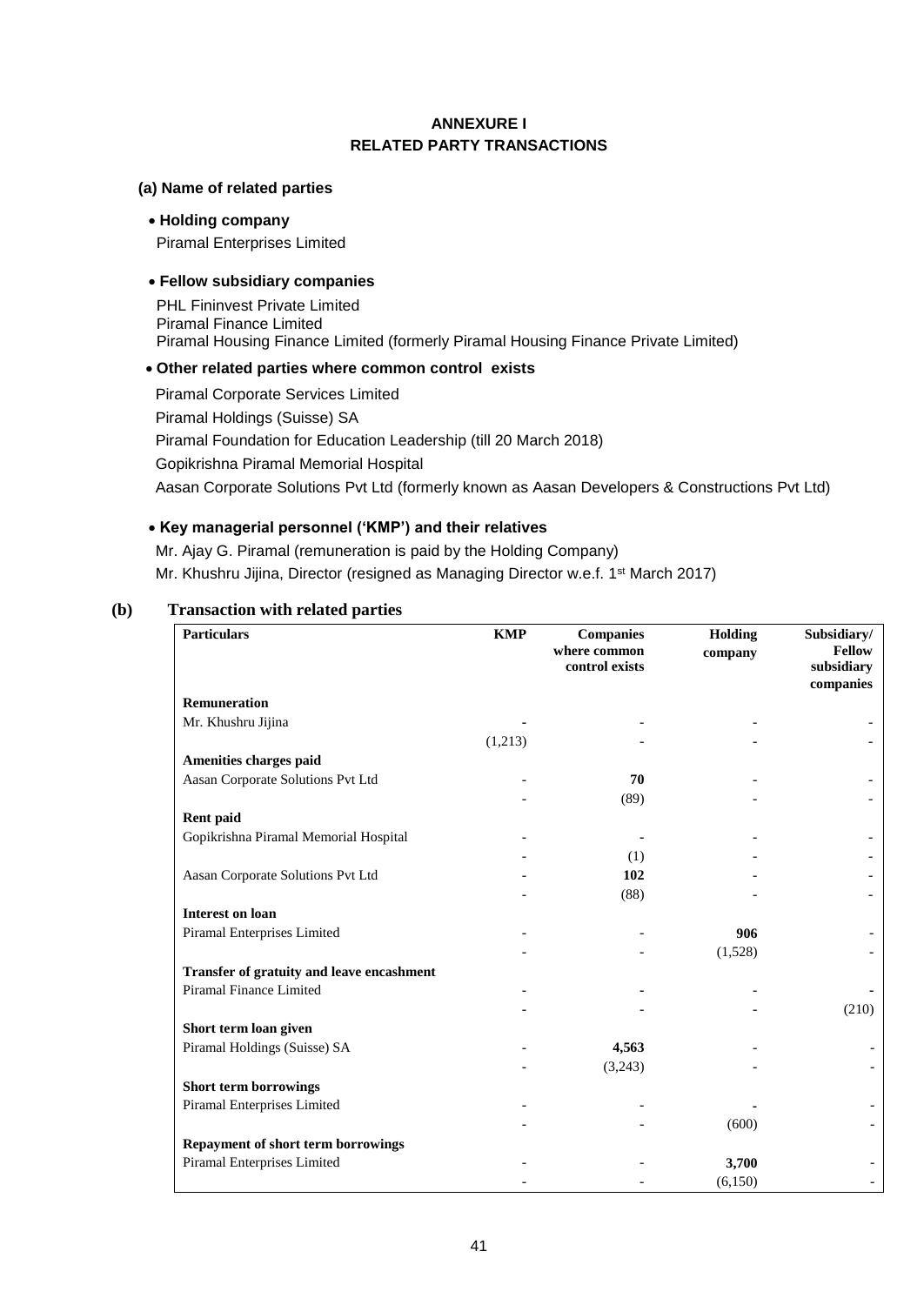| <b>Particulars</b>                          | <b>KMP</b> | <b>Companies</b><br>where common<br>control exists | Holding<br>Company | Subsidiary/<br><b>Fellow</b><br>subsidiary<br>companies |
|---------------------------------------------|------------|----------------------------------------------------|--------------------|---------------------------------------------------------|
| <b>Reimbursement of expenses</b>            |            |                                                    |                    |                                                         |
| Aasan Corporate Solutions Pvt Ltd           |            | 24                                                 |                    |                                                         |
|                                             |            | (28)                                               |                    |                                                         |
| PHL Fininvest Private Limited               |            |                                                    |                    |                                                         |
|                                             |            |                                                    |                    | (6)                                                     |
| Piramal Housing Finance Limited             |            |                                                    |                    | $\overline{2}$                                          |
|                                             |            |                                                    |                    |                                                         |
| Piramal Finance Limited                     |            |                                                    |                    | $\overline{4}$                                          |
|                                             |            |                                                    |                    | (1)                                                     |
| Corporate social responsibility spend       |            |                                                    |                    |                                                         |
| Piramal Foundation for Education Leadership |            | 40                                                 |                    |                                                         |
|                                             |            | (350)                                              |                    |                                                         |
| <b>Royalty charges</b>                      |            |                                                    |                    |                                                         |
| Piramal Corporate Services Limited          |            | 50                                                 |                    |                                                         |
|                                             |            | (25)                                               |                    |                                                         |
| <b>Outstanding balance payable</b>          |            |                                                    |                    |                                                         |
| Piramal Enterprises Limited                 |            |                                                    | 5,125              |                                                         |
|                                             |            |                                                    | (8,904)            |                                                         |
| Piramal Finance Limited                     |            |                                                    |                    |                                                         |
|                                             |            |                                                    |                    | (210)                                                   |
| PHL Fininvest Private Limited               |            |                                                    |                    |                                                         |
|                                             |            |                                                    |                    | (6)                                                     |
| <b>Outstanding balance receivable</b>       |            |                                                    |                    |                                                         |
| Aasan Corporate Solutions Pvt Ltd           |            | 83                                                 |                    |                                                         |
|                                             |            | (83)                                               |                    |                                                         |
| Piramal Holdings (Suisse) SA                |            | 4,647                                              |                    |                                                         |
|                                             |            | (3,282)                                            |                    |                                                         |

# **(b) Transactions with related parties** *(Continued)*

*Note: Amounts in bracket indicate previous year numbers.*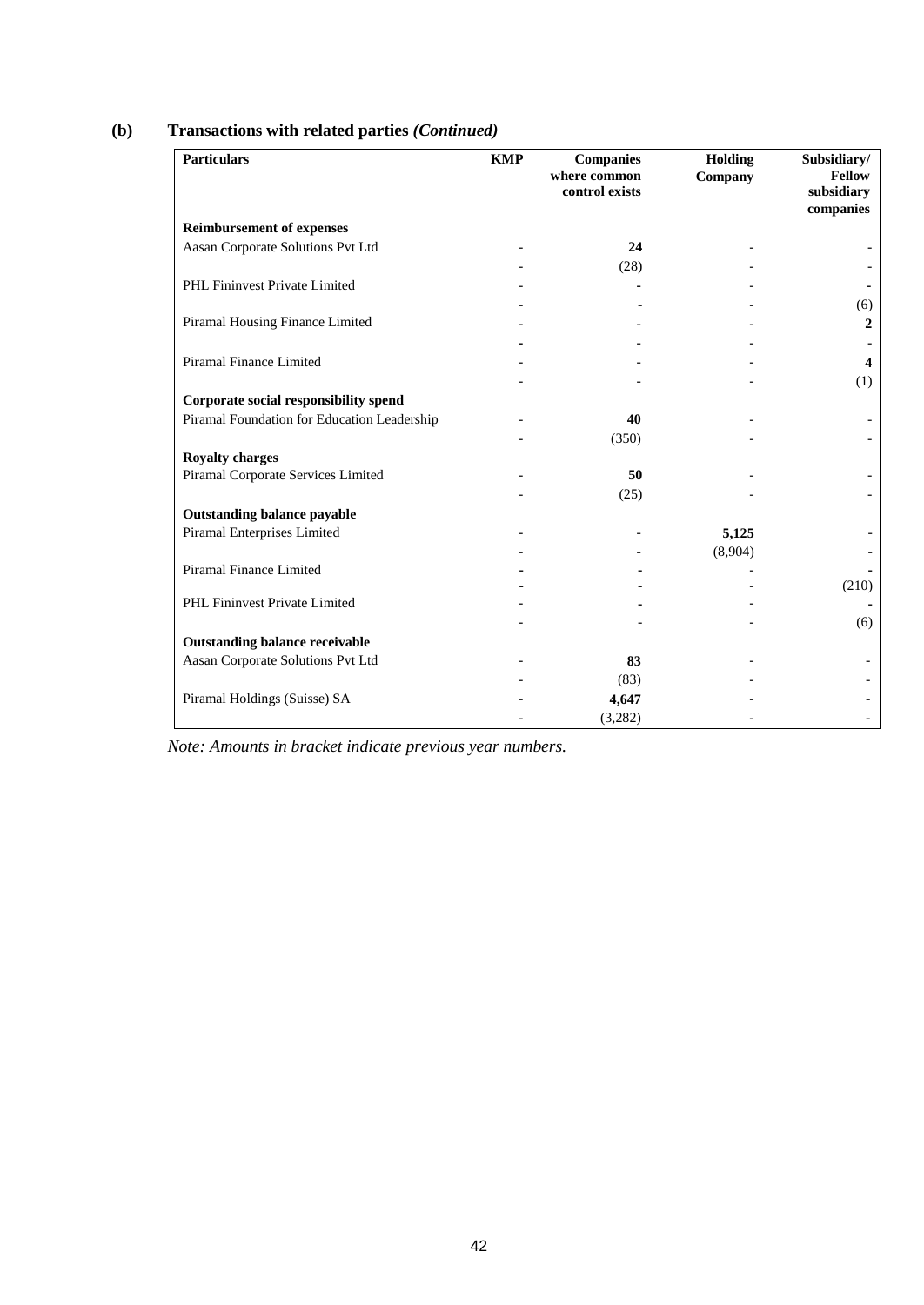### **ANNEXURE II**

# **PORTFOLIO MANAGER's FINANCIAL PERFORMANCE BALANCE SHEET**

| (Currency: Indian rupees in lakhs)                  |                            |        |                            |        |                            |        |
|-----------------------------------------------------|----------------------------|--------|----------------------------|--------|----------------------------|--------|
| <b>Particulars</b>                                  | 31 March 2018<br>(Audited) |        | 31 March 2017<br>(Audited) |        | 31 March 2016<br>(Audited) |        |
|                                                     |                            |        |                            |        |                            |        |
| <b>EQUITY AND LIABILITIES</b>                       |                            |        |                            |        |                            |        |
| <b>Shareholders' funds</b>                          |                            |        |                            |        |                            |        |
| Share capital                                       | 134                        |        | 134                        |        | 134                        |        |
| Reserves and surplus                                | 20,230                     | 20,364 | 19,088                     | 19,222 | 16,226                     | 16,360 |
| <b>Non-current liabilities</b>                      |                            |        |                            |        |                            |        |
|                                                     |                            |        |                            |        |                            |        |
| Long-term borrowings                                |                            |        | 4                          |        | 13                         |        |
| Other long-term liabilities<br>Long-term provisions | 10<br>435                  | 445    | 1<br>413                   | 418    | $\overline{2}$<br>400      | 415    |
|                                                     |                            |        |                            |        |                            |        |
| <b>Current liabilities</b>                          |                            |        |                            |        |                            |        |
| Short-term borrowings                               | 5,125                      |        | 8,825                      |        | 14,375                     |        |
| Trade payables                                      | 413                        |        | 377                        |        | 754                        |        |
| Other current liabilities                           | 2,658                      |        | 967                        |        | 456                        |        |
| Short-term provisions                               | 77                         | 8,273  | 1,465                      | 11,634 | 1,523                      | 17,108 |
| <b>Total</b>                                        |                            | 29,082 |                            | 31,274 |                            | 33,883 |
| <b>ASSETS</b>                                       |                            |        |                            |        |                            |        |
| <b>Non-current assets</b>                           |                            |        |                            |        |                            |        |
| <b>Fixed assets</b>                                 |                            |        |                            |        |                            |        |
| Tangible fixed assets                               | 223                        |        | 235                        |        | 367                        |        |
| Intangible fixed assets                             | 18                         |        | 24                         |        | 30                         |        |
| Capital Work-in-progress                            | 4                          |        |                            |        |                            |        |
|                                                     |                            | 245    |                            | 259    |                            | 397    |
| Non current investments                             |                            | 19,732 |                            | 27,236 |                            | 29,386 |
| Deferred tax asset (net)                            |                            | 250    |                            | 265    |                            | 241    |
| Long-term loans and advances                        |                            | 1,631  |                            | 1,246  |                            | 1,637  |
| <b>Current assets</b>                               |                            |        |                            |        |                            |        |
| <b>Current investments</b>                          |                            | 4,906  |                            |        |                            |        |
| Trade receivables                                   |                            | 2,058  |                            | 1,971  |                            | 1,662  |
| Cash and bank balances                              |                            | 133    |                            | 128    |                            | 38     |
| Short-term loans and advances                       |                            | 127    |                            | 169    |                            | 522    |
| <b>Total</b>                                        |                            | 29,082 |                            | 31,274 |                            | 33,883 |
|                                                     |                            |        |                            |        |                            |        |